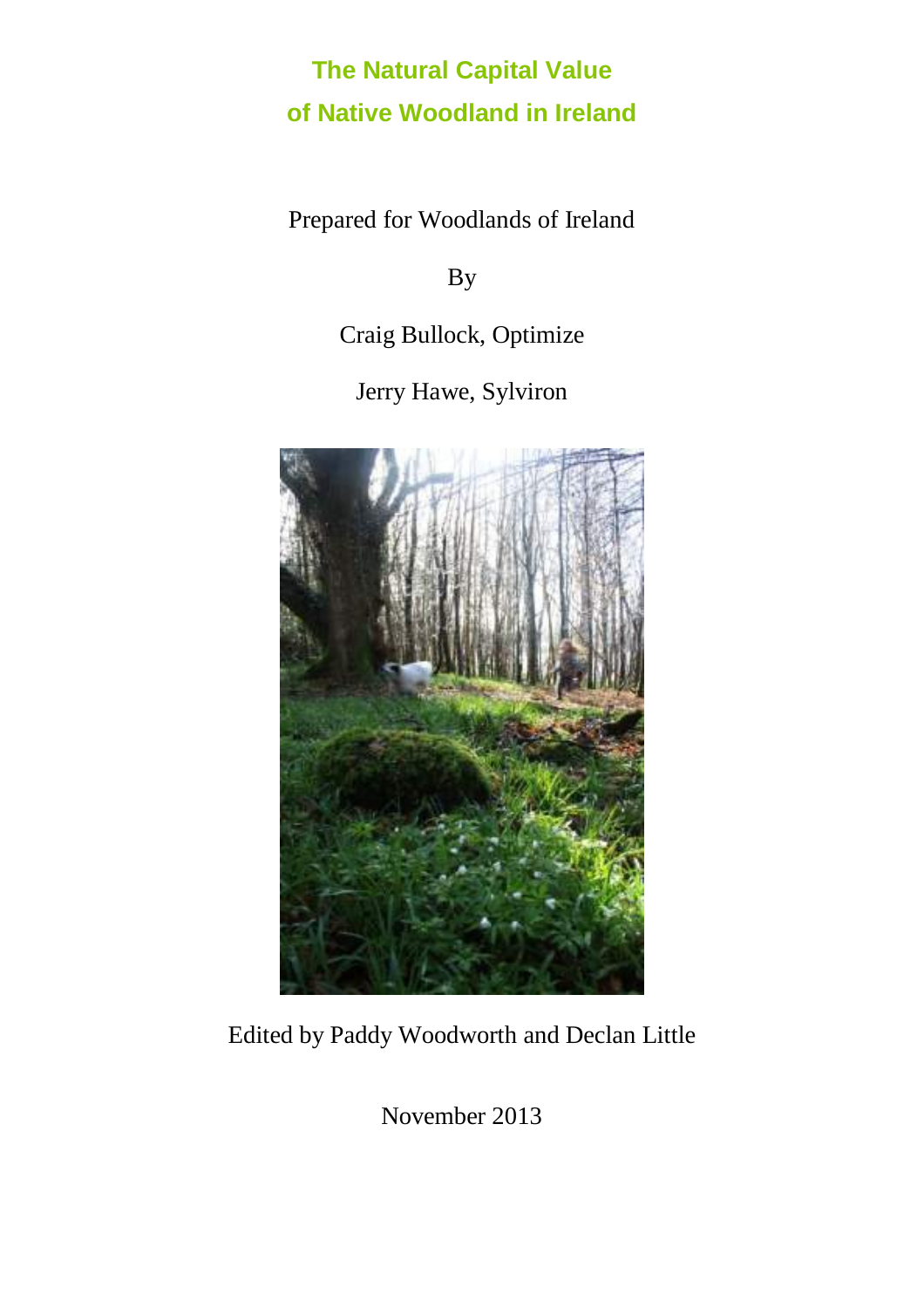### **Table of Contents**

| 5. The Potential Benefits of an Expansion of Native Woodlands and the Negative |  |
|--------------------------------------------------------------------------------|--|
|                                                                                |  |
|                                                                                |  |
|                                                                                |  |
|                                                                                |  |
|                                                                                |  |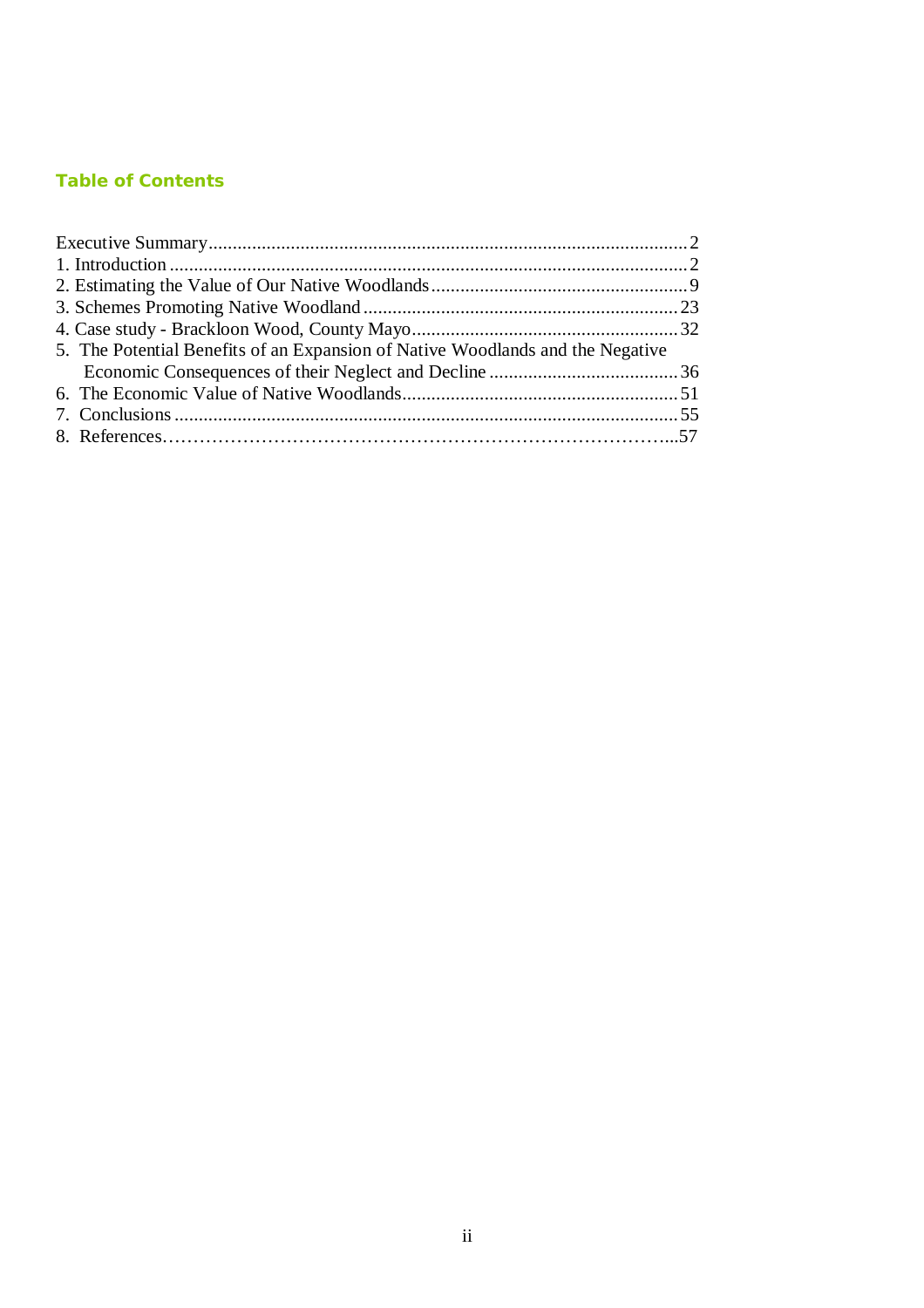### **Tables page**

| Table 1 |                                                                                                                                                                                                 | 16 |
|---------|-------------------------------------------------------------------------------------------------------------------------------------------------------------------------------------------------|----|
|         | Table 2 Current forest amenity values under varying assumptions 18                                                                                                                              |    |
|         | Table 3 State supports available to Grant Premium Categories                                                                                                                                    | 24 |
|         | Table 4. State investment in native woodlands in the last 15 years 27                                                                                                                           |    |
|         | Table 5. The sample of NWS woodlands assessed in this study                                                                                                                                     | 30 |
|         | Table 6. Economic benefit flows of native woodland - current and<br>projected, the latter on expanding native woodland cover<br>under Scenarios A, B, and C ( $\epsilon$ millions per annum) 51 |    |

### **Figures**

| Figure 1 Plantings of broadleaves and conifers | 28  |
|------------------------------------------------|-----|
| Figure 2: Map of Brackloon and local woodlands | -35 |

### **Explanatory boxes**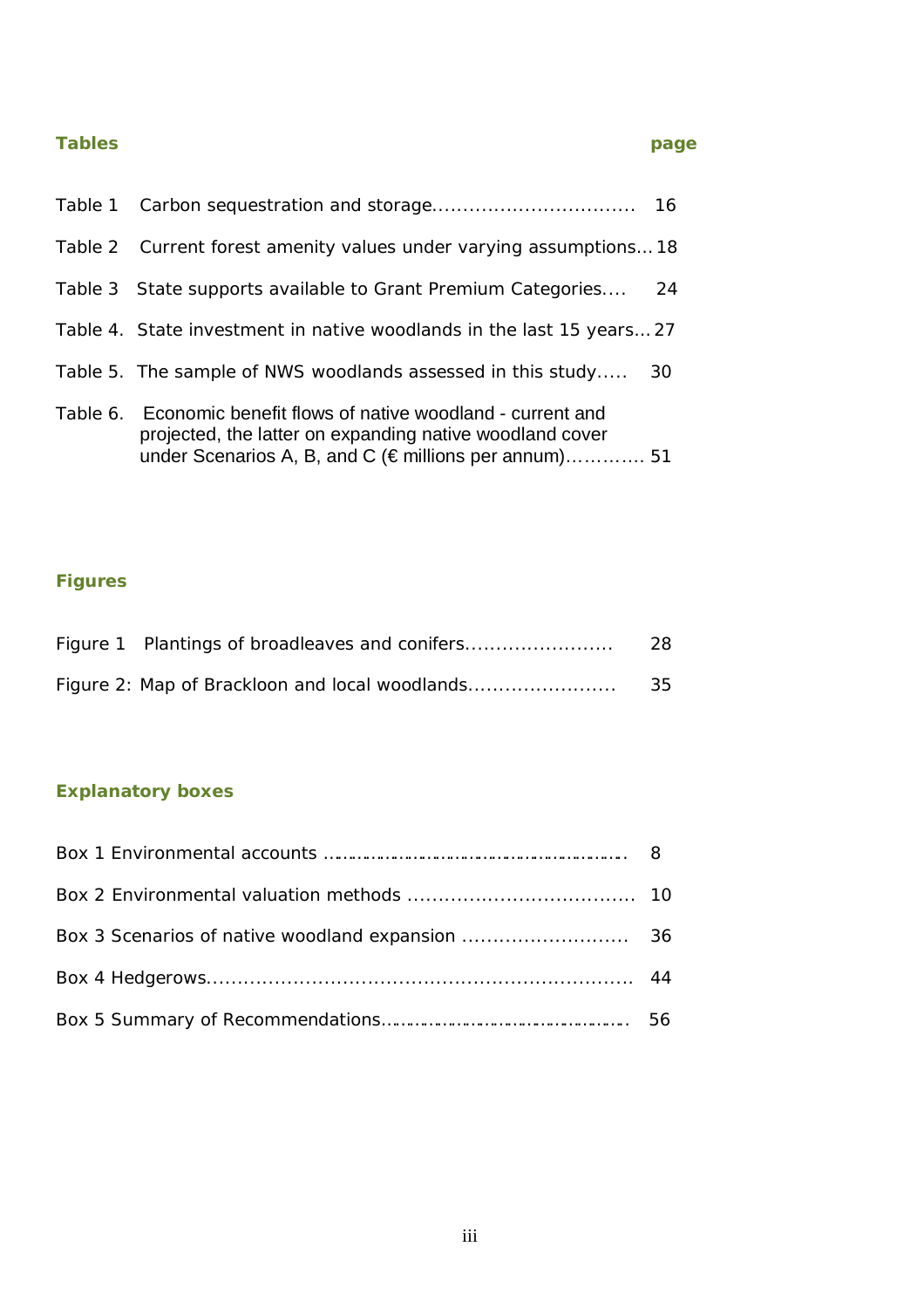# **Acknowledgements**

The authors would like to thank the following for their advice or input to this report:

| Kevin Collins  | Forest Service, Department of Agriculture, Food and the Marine                  |
|----------------|---------------------------------------------------------------------------------|
| John Cross     | National Parks and Wildlife Service, Department of Arts, Heritage and Gaeltacht |
| Peter McGloin  | Coillte                                                                         |
| Pat Neville    | Coillte                                                                         |
| Mick Dunne     | Clonmore Sawmill Limited                                                        |
| Liam Byrne     | Larry Byrne & Sons Limited                                                      |
| Declan Cooke   | Inland Fisheries Ireland                                                        |
| James McGinley | Glenveagh National Park                                                         |
| Jim Conroy     | National Parks and Wildlife Service, Kilkenny                                   |
| Declan Little  | Woodlands of Ireland                                                            |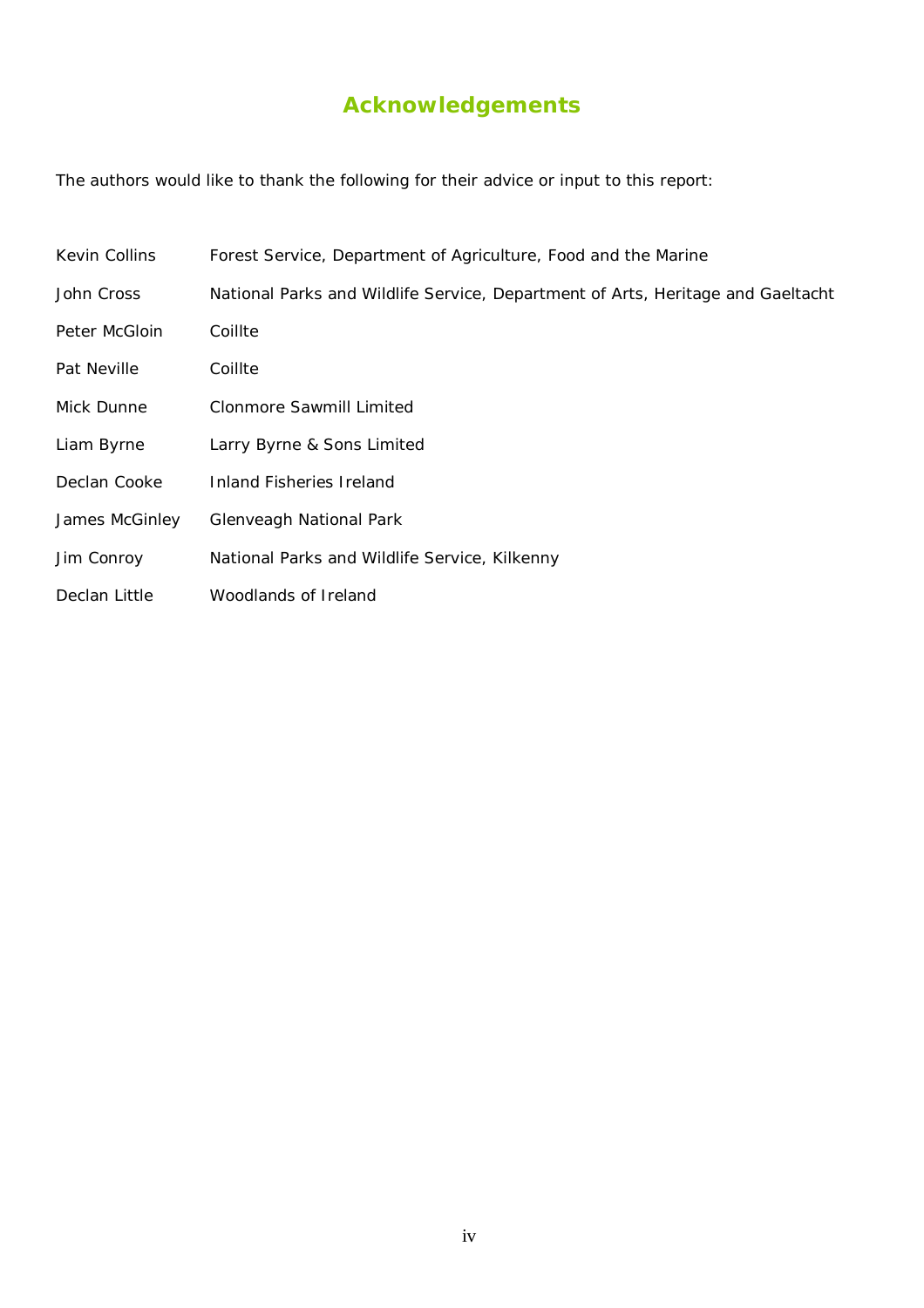## **Executive Summary**

Extensive native forest once covered most of Ireland. Today only about 100,000 hectares of this lost forest remains or approximately 1.2% of the land area. This remnant forest is not just a natural asset, but a *natural capital asset* that provides a range of benefits in the form of *ecosystem goods and services*. At present, native woodlands form 14% of our total forest cover - the rest is made up mostly of exotic conifer plantations. Native woodlands are generally much richer in natural capital than exotic plantations.

This report quantifies, for the first time, the economic value of the ecosystem goods and services provided by the natural capital of Ireland's native woodlands.

Failure to include natural capital values in national accounting systems incurs high but hitherto invisible costs: a sound business axiom warns that assets that are not clearly accounted for cannot be managed well, and may not be managed at all. Recent international studies, especially the Millennium Ecosystem Assessment and The Economics of Ecology and Biodiversity (TEEB), have led to increasing recognition of the economic damage done by this hidden deficit. It is often said that nature is priceless, and that is true in some respects. But if we fail to price natural capital and ecosystem goods and services, then we will continue to treat critically important aspects of nature as if they were worthless. This failure is now being addressed by the European Union. The EU 2020 Biodiversity Strategy requires Member States to integrate these values into national accounting and reporting systems by the end of this decade.

This requirement is recognised in Ireland's  $2<sup>nd</sup>$  National Biodiversity Plan (Actions for Biodiversity 2011 – 2016), but progress to date has been slow. Accounting for natural assets will present substantial economic opportunities, and it is recommended a full national assessment of all our natural capital wealth should proceed without further delay. This report on native woodland's natural capital value is presented as a small but significant step in this process.

A fundamental natural capital element of native woodland is biodiversity: many specialist flora and fauna species are the foundation for potentially significant economic and social benefits. Core services are also provided by ecosystem structure: for example, forests mitigate flooding and prevent erosion by reducing the speeds at which water moves through landscapes.

In this report it is demonstrated that Ireland's existing area of native woodland has an economic value of between  $\epsilon$ 100 million and  $\epsilon$ 143 million/yr. The amenity use of native woodland is worth at least  $\epsilon$ 35 million/yr, woodlands-related domestic and international tourism expenditure brings in €50 million/yr and carbon sequestration up to  $\epsilon$ 8 million/yr. These baseline estimates have principally been derived by proportionately relating the area of native woodland to estimates of the public goods value of the total forest area in Ireland. However, native woodland has a premium value in that it typically provides a higher output of public goods compared to equivalent areas of plantation forest comprised of exotic conifer species.

The economic and social benefits outlined in this report are derived from the provisioning, regulating, cultural and supporting ecosystem services that flow from the natural capital of native woodlands. This assessment will inform and coordinate decision-making and provide the foundation for incentives and forest policies necessary to unlock natural capital values for the purpose of sustainable economic growth.

The values established here are obviously significant, but they are only a fraction of the benefits that could be realised through an expansion of native woodland to – and beyond -- the targets envisaged in the National Biodiversity Plan. The report quantifies the value of expanding native woodland, through new woodland creation/restoration, in three scenarios. Native forest at present makes up 14% of total forest cover in Ireland. Expanding this to 25%, 50% and 100% of current total forest cover could yield to  $\epsilon$ 274,  $\epsilon$ 436m and  $\epsilon$ 650 million respectively. For example, an expansion to 25% of the current total forest cover would result in at least the following annual scale of ecosystem service benefits and values: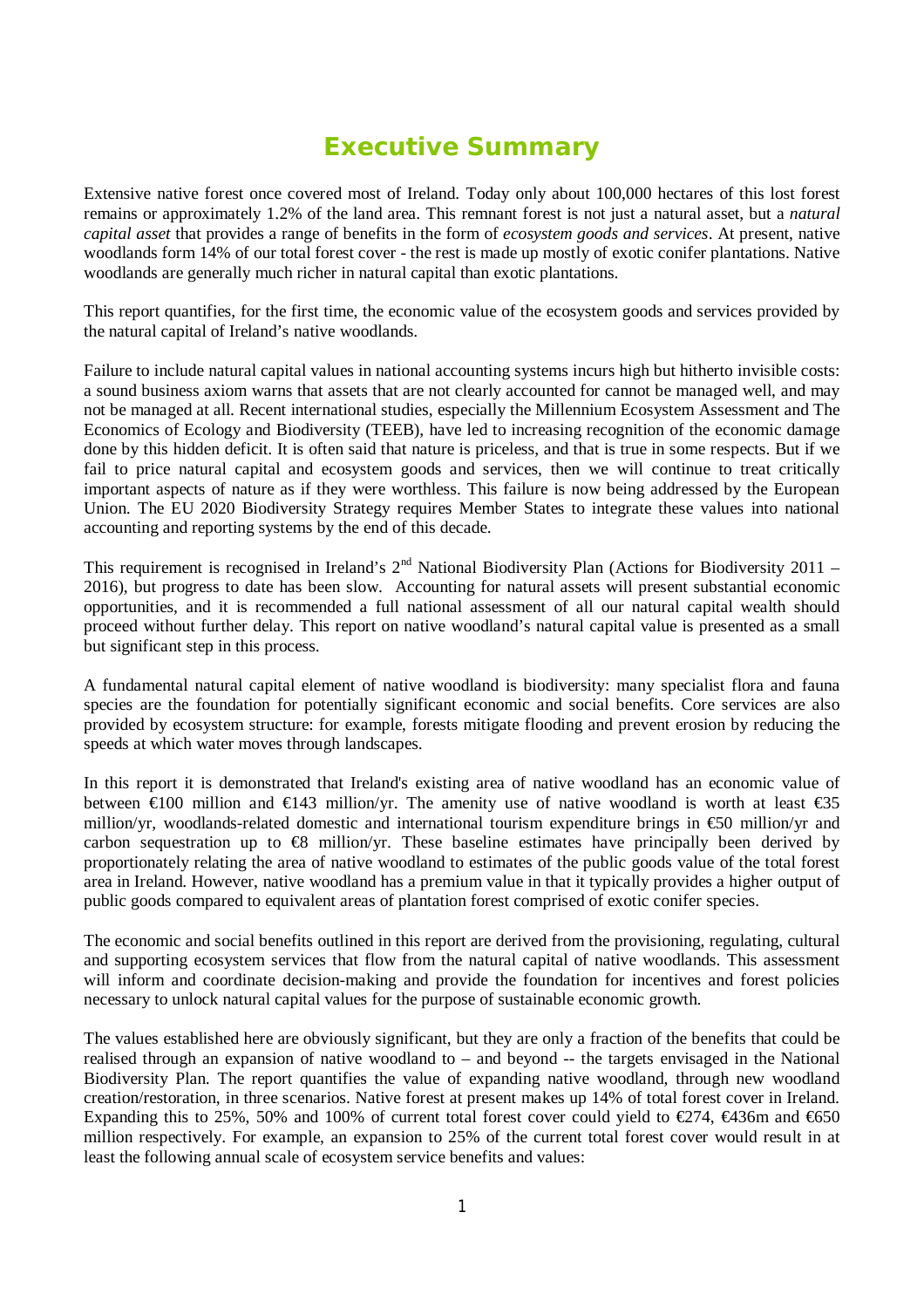| • Amenity (non-market value)               | €65 million per year              |
|--------------------------------------------|-----------------------------------|
| • Tourism expenditure                      | €60 $m$                           |
| Health                                     | €4 m                              |
| • Biodiversity utility value               | €60 m                             |
| • Water quality, flood and erosion control | $\text{\textsterling}3 \text{ m}$ |
| • Carbon storage and sequestration         | $€45$ m                           |
| • Timber and wood fuel                     | $€37$ m                           |
| Total                                      | €274 million per year             |
|                                            |                                   |

Some of these economic benefits are market values; others are public goods. There is a relationship between the two: the public good of amenity contributes to tourism income, and to savings on the public health budget.

This report reveals that the natural capital value of Ireland's native woodland resource is depleted, and that efforts to augment it are faltering due to funding problems. The Native Woodland Scheme (NWS) has created 1,100 hectares of new native woodland over the past decade. However the conservation element of the NWS, which has contributed to the management of 2,550 hectares of existing woodland and is the scheme's cornerstone, is currently suspended. A realistic expansion target of 2,500 hectares/yr should be set now, increasing to 5,000 hectares/yr when resources allow. Continuous, uninterrupted public funding linked to payments for ecosystem services (PES) is recommended as it is vital to achieve targets and maintain confidence amongst landowners and the forest sector.

A strategic, targeted expansion of native woodlands would maximise all its inherent values and provide valuable ecosystem services in terms of habitat, landscape, protection of water quality, flood mitigation and erosion control. In addition, to realise the full amenity, tourism, health and biodiversity utility benefits from publicly funded initiatives such as the NWS, it is necessary to promote public amenity use, particularly in areas close to urban centres or where there are few other countryside amenities.

Furthermore, these benefits are entirely compatible with a prosperous timber sector. Native woodlands can supply a profitable hardwood market, in turn producing very significant spinoffs related to wood products, biomass/fuel and associated exports, local development, new business opportunities and sustainable employment. At present, this element of the native forestry sector has a modest value of  $\epsilon$ 23 million/yr, but it could be worth twenty times this sum given the strong and growing demand for quality, indigenous timber and renewable energy.

To realise the true economic value of Ireland's native woodland potential, with all the associated social benefits, consistent and targeted stimulus funding is required. Natural capital requires investment if it is to maximise the 'interest' it produces in terms of ecosystem goods and services, just as financial capital requires investment in order to expand. In challenging economic times, investment in the natural capital of native woodlands would represent a courageous and productive strategy for the future.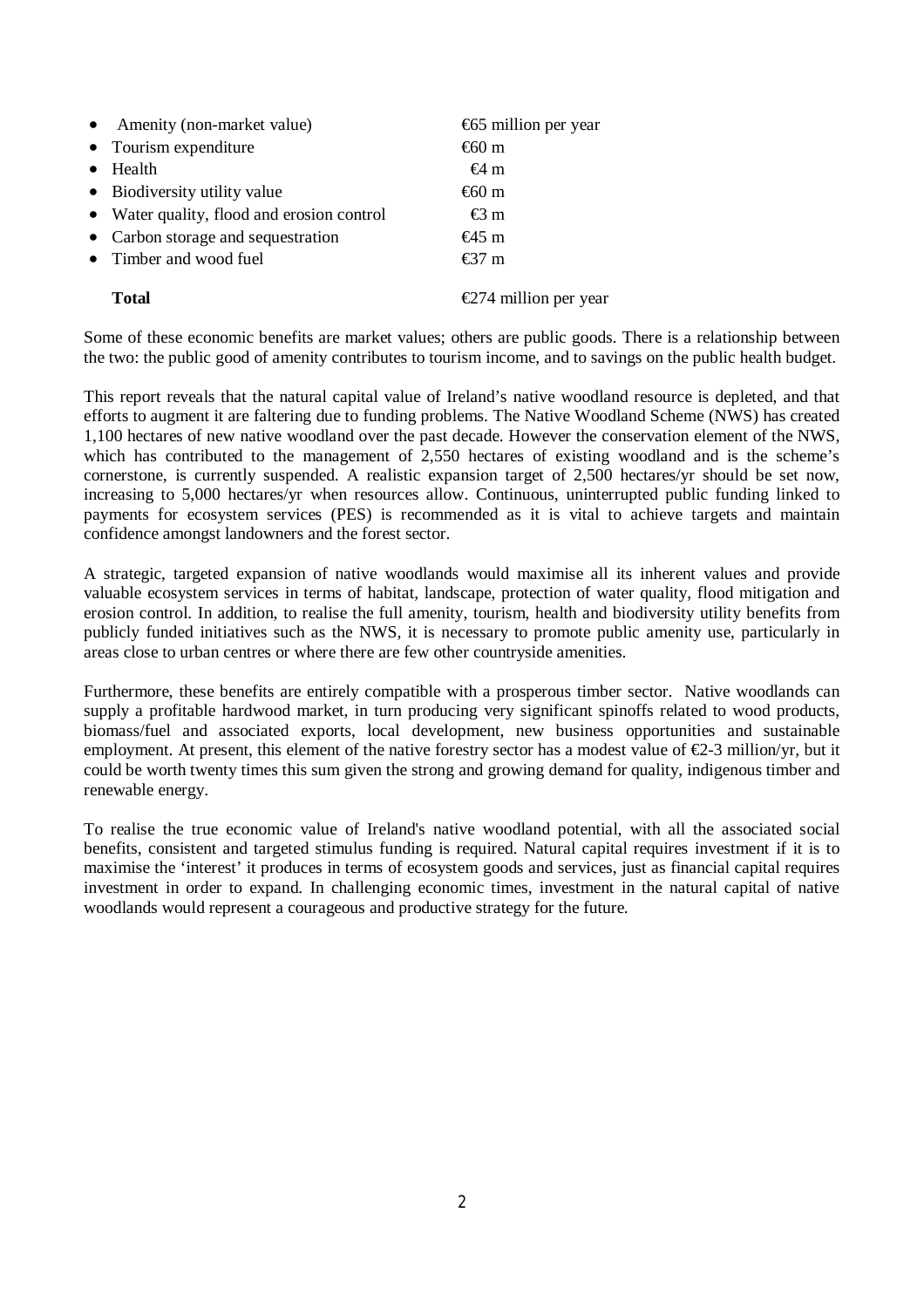# **The Natural Capital Value of Native Woodland in Ireland**

### **1. Introduction**

#### **Report objective**

Ireland is one of the least forested countries in Europe. Just under 11% of the land area is forest, most of which comprises exotic conifer species. Just over one per cent of the total land area of the Republic still supports the kind of native woodland that once covered most of Ireland (except for bogs, lakes, rivers and hill tops)<sup>2</sup>.

This report strongly makes the case that the protection and expansion of Ireland's remaining



area of native woodland is of critical economic importance. It demonstrates that this woodland holds multiple and often hitherto unrecognised economic values due to the services it supplies in the form of, for example, biodiversity, amenity and carbon sequestration, in addition to being a productive timber resource. The report describes and quantifies these economic values. It describes the various measures and forestry projects that have been introduced to protect and enhance the area of native woodland. It broadly evaluates its economic contribution to date and outlines how this can be further improved. It also quantifies the economic consequences of further loss in native woodland cover, the benefits of protecting existing areas and the additional significant benefits that would arise from expanding the native woodland area.

#### **Ireland's native woodlands**

The area of forest cover in Ireland has increased substantially in recent years, but remains low relative to other European countries. It is mainly a homogeneous resource, comprised primarily of non-native conifer plantations focused almost exclusively on commercial

timber production, albeit occasionally ameliorated by attractive parklands, remnants of old estates and visitor facilities. Within this total area of forest, some modest pockets of native woodland remain, comprised mainly of deciduous broadleaf species. A visit to the woodland confirms its distinctiveness, particularly in spring or autumn when its varied colour, abundant ground flora, wildlife and birdsong is most apparent. Unlike exotic conifer plantations, native woodlands have a distinctive and complex biodiversity that has developed since the advent of the Post-glacial period some 13,000 years ago.

Unfortunately, the opportunity to visit native woodland, and consequently Irish people's familiarity with this native resource, is limited by its scarcity. Estimates by the National Forest Inventory (NFI)[1] put the total area of broadleaf woodland at 152,000 hectares (ha), a proportion of which would be non-native broadleaf plantations. The National Parks and Wildlife Service (NPWS) estimate a figure of 100,000 ha of native woodland based on its specific native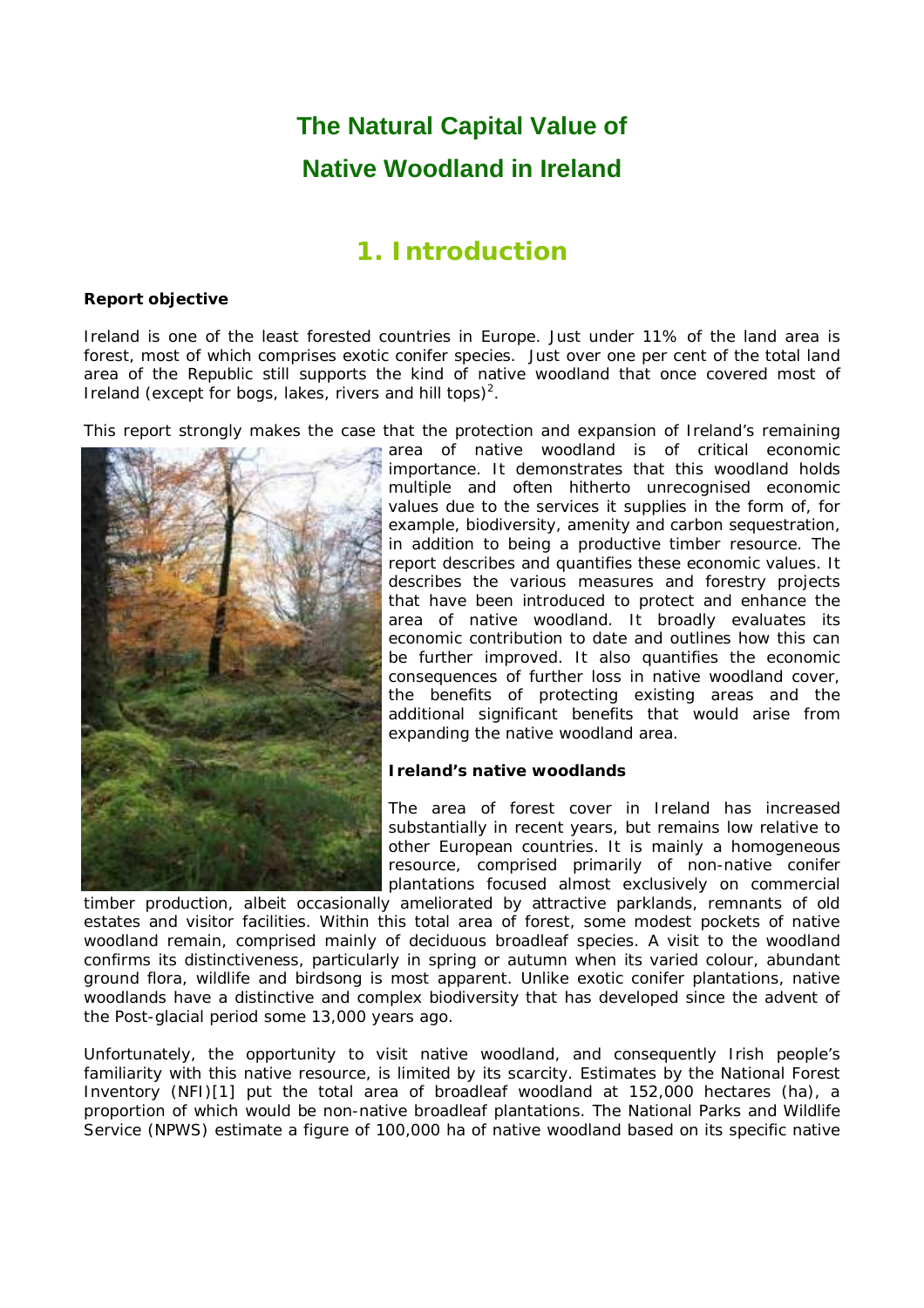woodland classification system.<sup>1</sup> This is equivalent to 14% of the current total forest area. However, most native woodlands have been modified by past management and the presence of non-native species. Only a fraction (around 20,000 ha) comprises 'ancient woodland' or 'old growth forest' (dating from before 1650AD), and this is the category that is most rich in flora and fauna.[2]

A National Survey of Native Woodlands was initiated in 2003<sup>2</sup>. The survey generated a database for 1,320 sites. It reported the presence of four main types of woodland. Much of this area has been heavily modified and most woodlands are highly fragmented and are less than five ha in size. [3-5] Fortunately, some connectivity is provided by Ireland's 300,000 km of hedgerow.<sup>2</sup> This network consists mainly of native tree and shrub species.

Strictly speaking very little of the remaining woodland can be described as purely native, but rather as 'semi-natural'. Semi-natural woodland is dominated by native trees and shrubs but also non-native trees and shrubs that have been introduced by people. They are also modified by human intervention, especially management and felling, so that natural evolutionary processes are interrupted and altered. Three of Ireland's six National Parks, Killarney, Glenveagh and Wicklow, contain substantial areas of native semi-natural woodland. On a county basis, County Cork has the largest area of native woodland and County Waterford the highest density. The National Survey of Native Woodlands noted that 25% of forest stands contain three or more tree species, although only 5% contains five or more species. The NFI estimated that 40% of native forest is publicly owned, while grant-aided privately owned native woodland makes up 19% and private (other) 41%.

'Old' woodland sites -present on the first Ordnance Survey (OS) maps of 1830-1844 amounting to 27,000 ha have been identified on the Coillte estate (see [6, 7]). These, along with other sites owned privately or by NPWS, are described as being of higher conservation value than more recently established woodlands, including new commercial plantations. However, 'ancient' woodland is very rare. The NPWS inventory of long-established and ancient woodlands identifies 481 ancient woodlands in the Republic of Ireland.[8] Although all these sites are likely to have been managed and/or exploited at some time in the past, they contain communities of animals and plants that are associated with the original forest cover.

Although around 11,000 ha of native woodlands are protected by statutory designations (i.e. mainly SACs and NHAs), Natural Heritage Areas (NHA) currently lack full legal protection. In addition, these and many other sites are vulnerable to under-management and invasive plants or deer. For example, the National Survey of Native Woodlands describes an old oak-dominated woodland at the much-visited Kylemore Abbey in County Galway that is so infested by rhododendron that it can no longer be classified as native woodland. The last NPWS report on the status of EU Protected Habitats and Species (2008) gives a disturbing account of the condition of the four main types of native woodland designated under the EU Habitats Directive. Bog woodland fares best, but is still rated as "poor", while Old Oak woodlands, Alluvial forests and Yew woodland are each allocated an assessment of "bad" on the basis of fragmentation, threats from invasive species and uncontrolled grazing. Invasive alien understory species such as rhododendron, laurel and dogwood are inhibiting regeneration at many sites, as are naturalised sycamore and beech. Excessive grazing pressure from domestic livestock and from wild deer (which lack any natural predators in Ireland) is also suppressing regeneration and damaging trees, shrubs and ground flora. As a result the future viability of heavily grazed woodlands is seriously compromised.

 $\overline{a}$ 

<sup>&</sup>lt;sup>1</sup> The National Survey of Native Woodland (Perrin et al 2008) prepared for NPWS comments on the NFI figure and a lower figure of 82,321ha from the Forest Inventory Planning System (1995). The NFI figure includes areas of ash plantation and mixed woodland that includes non-native beech, etc.

www.noticenature.ie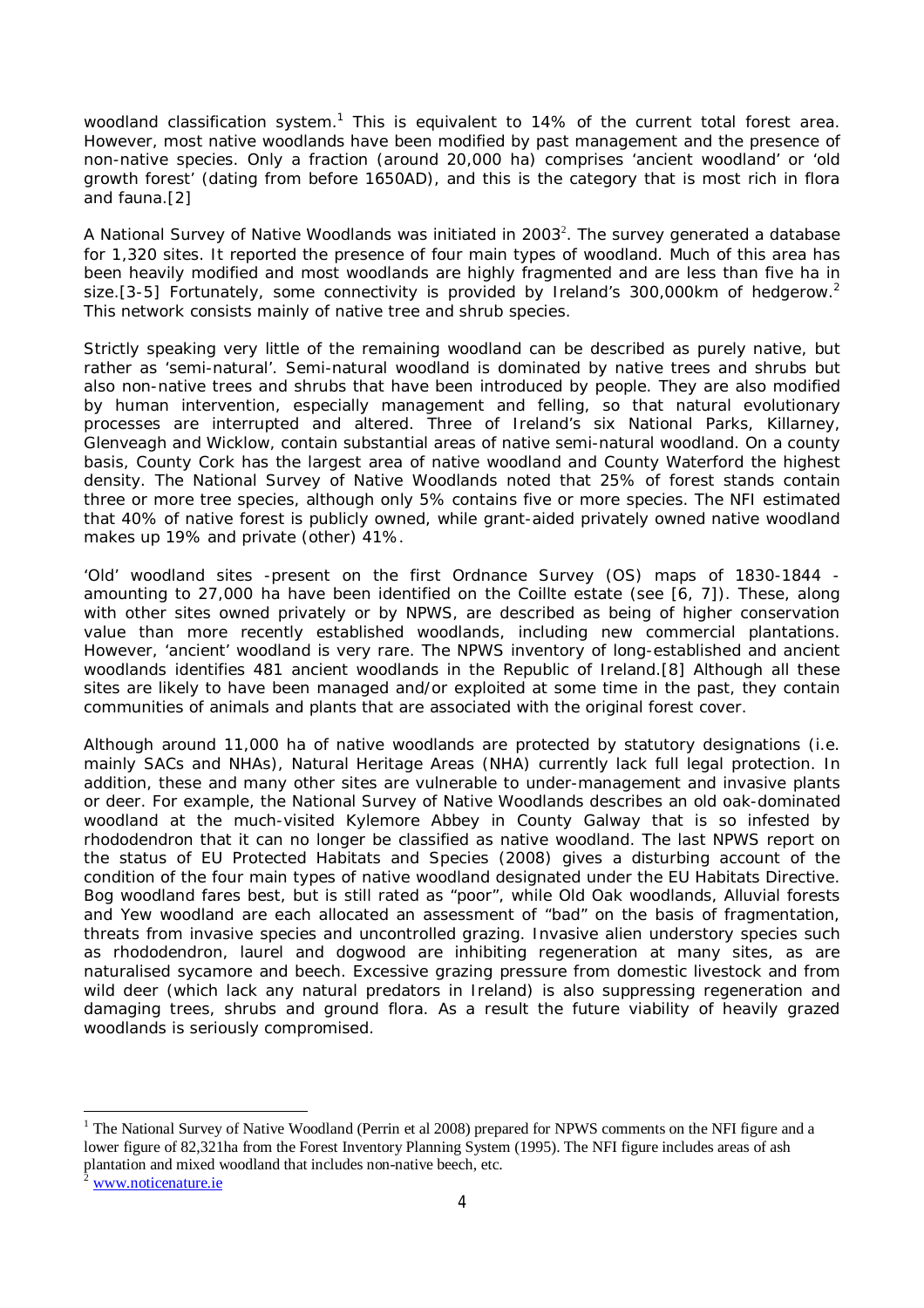#### **Woodlands as Natural Capital**

People often think of our environment as 'priceless', but it is often treated as though it were 'worthless' precisely because it has not been given a market value. Far from protecting the environment, this failure to appreciate its economic value often leads to its unsustainable exploitation and, in many cases, its heedless destruction. This results in the depletion of natural capital with often serious, negative consequences for both biodiversity and the human race.

The natural capital asset represented by native woodlands provides ecosystem goods and services, for example, commercial timber, clean water and carbon storage. These goods and services have been described as the return, or interest, which derives from this stock of natural capital.[9] The wise management of natural capital, like the wise management of financial capital, demands that core capital stocks are not depleted, but rather are augmented and enhanced. In order to translate this principle into practical policies, it is necessary to first find ways to attribute accurate economic values to natural capital and associated ecosystem goods and services. This is the purpose of this report.

Internationally, there are various initiatives underway to ensure that the value of natural capital and ecosystem goods and services are fully recognised. Some of the most recent and comprehensive work has been carried out by The Economics of Ecology and Biodiversity (TEEB), a study financed by the UN and eight industrialised nations. Its findings have been produced in different formats appropriate to the needs of business, policy-makers, and scientists. $3$  The TEEB studies are an advance, in structure and detail, on the pioneering research carried out for the UN Millennium Ecosystem Assessment (MA). A text-book has also been produced on the theory and practice of natural capital valuation, the augmentation of natural capital through ecological restoration, and its application for the benefit of business and society in general.<sup>4</sup>

These initiatives represent a major paradigm shift in the perception of our relationship with the environment. However, like many ground-breaking ideas, once it is communicated and understood, the arguments seem logical and self-evident.

#### Ecosystem services

The Millennium Ecosystem Assessment [10] identified four main classes of ecosystem services:

- Supporting services (soil formation, nutrient cycling etc) that underpin other ecosystem services
- Regulating services (climate regulation, flood protection, water purification etc) that protect the quality of the environment
- Provisioning services (ecosystem goods) that supply products such as food or raw materials
- Cultural services (recreational, educational, aesthetic, health and well-being, spiritual etc), some of which have direct economic value, while others have indirect economic value through the social benefits they bring.

These categories are not set in stone, but rather are being subjected to a rapid process of refinement, as one would expect in a new field of study. Many of their benefits are clear, though often unaccounted for by the markets. Others are obscured due to lack of knowledge of ecosystem functions, for example, of species relationships or soil microbial populations, or of the space or time over which ecosystems function. Natural capital may contribute external benefits - in economic language *externalities* - at a downstream location or to another population group, far from the ecosystem where the capital has been generated. Conversely, losses of natural capital can impose adverse impacts on distant locations or communities. The implications of ecosystem loss are generally not appreciated in the short term and longer term benefits may be discounted by conventional accounting procedures. These uncertainties often

 3 see www.teebweb.org and http://bankofnaturalcapital.com.

<sup>4</sup> Restoration of Natural Capital: Science, Business and Practice, edited Aronson, Blignaut and Milton, Island Press, 2008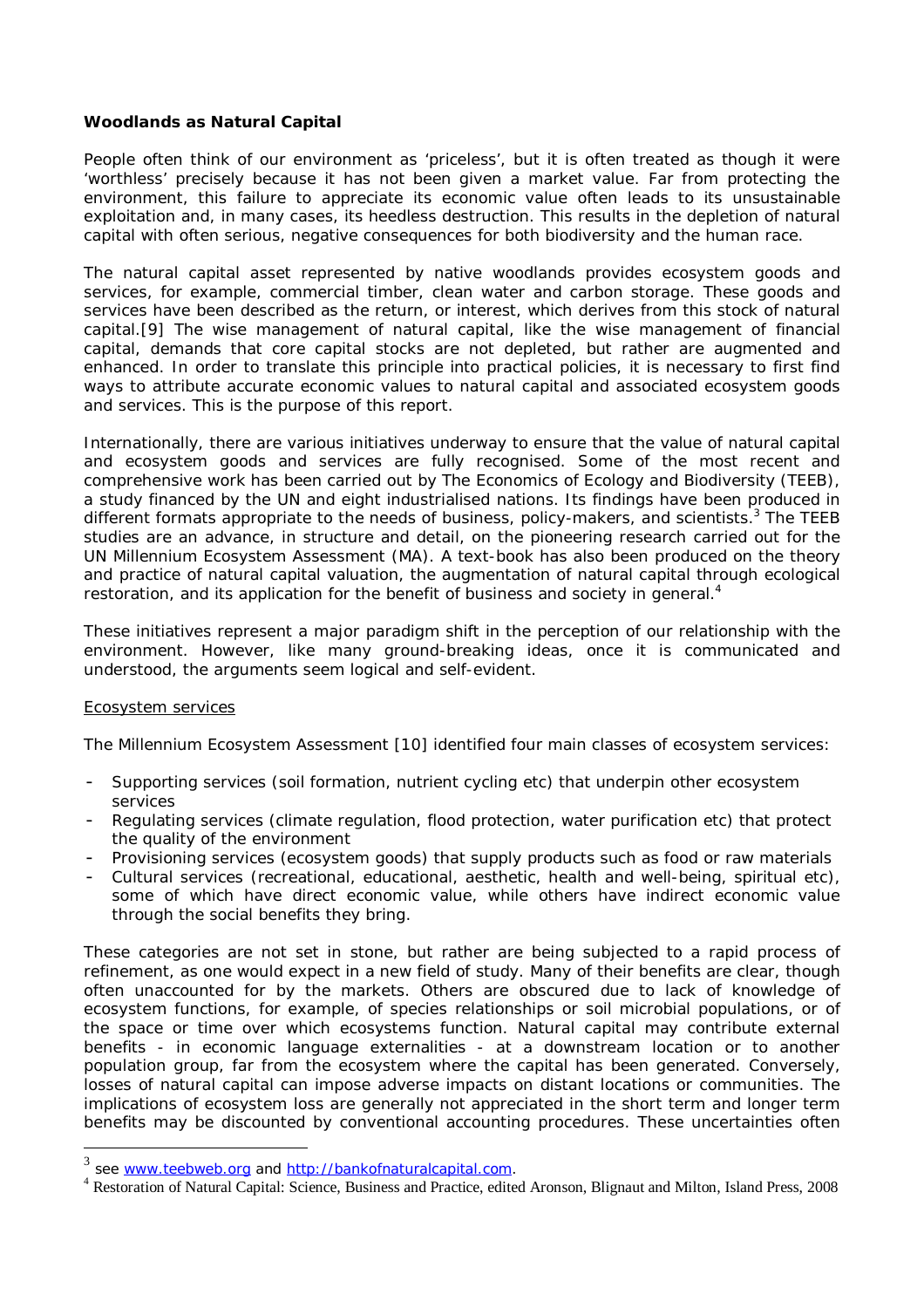provide tacit justification for policy inaction. A pertinent example is the role of forests and peatlands in climate change mitigation, where the value of the regulating service of carbon storage or sequestration they provide will only be fully realised in the decades to come. Therefore, a mismatch between our awareness of natural capital's value and its use, or between this use and its social costs and benefits often results in mismanagement of environmental resources.

Some environmental economists and scientists distinguish a further valuation category, i.e. *option value.* This refers to the values of protecting a resource for future use or because it is likely to have natural capital value that we have not yet recognised – for example, a plant that holds the undiscovered cure to a disease. Clearly, an option value is hard to quantify, but it should be acknowledged, not least as a reminder that the extinction of an apparently insignificant species today may have significant costs in the future.<sup>5</sup>

An understanding of the valuation of natural capital and ecosystem services is critical to policy development and land use planning. It is also essential to any comprehensive economic assessment of national and sectoral resources. A full cost-benefit analysis must identify all the streams of private and social benefits and costs, including the public good benefits to wider society. Without them, we cannot accurately measure trade-offs between competing land uses, nor make well informed decisions on the best use of investment capital.

Many native woodlands have survived only because they are located either on land of little agricultural value or are located on estates that have had a relatively stable management history and a cultural tradition of appreciating native trees. Conservation policy has struggled to protect even those relatively small woodland areas that are of highest biodiversity value, since they require ongoing injections of finance for proper management. However, the ability to accurately value natural capital and ecosystem services demonstrates that investment in woodland, on all types of land (from fertile to very infertile) brings a return that rivals, or can exceed, that from other land uses.

The key ecosystem services provided by native woodlands include:

1) Supporting services

Supporting services have biodiversity as their bedrock, and involve ecosystem functions like soil formation and nutrient cycling. They are distinct from the other three ecosystem services because they are at a remove from contributing directly to human wellbeing. But they are nonetheless very valuable, because they are the sine qua non for those other services. Ancient woodlands, with their exceptional biodiversity including remnant populations of specialist fauna and flora, contribute very significant supporting services.

2) Regulating services

Forests regulate water quality and the volume of water run-off. They also protect against soil erosion and stabilise riverbanks. Carbon sequestration is of increasing value given the need to reduce emissions in strategies attempting to mitigate against climate change.

3) Provisioning services

 $\overline{a}$ 

The provisioning services of native woodlands provide us with ecosystem goods: not only timber, wood products and wood fuel, but also wild foods such as berries, mushrooms, and venison. These are valued and utilised in many other European states and have considerable potential in Ireland too. An additional provisioning service, much utilised in Ireland, is the

<sup>&</sup>lt;sup>5</sup> Gretchen Daily, founder of the Natural Capital Project, describes option value in some detail in

http://www.smartplanet.com/blog/pure-genius/q-a-gretchen-daily-ecologist-on-quantifying-natures-value/9728.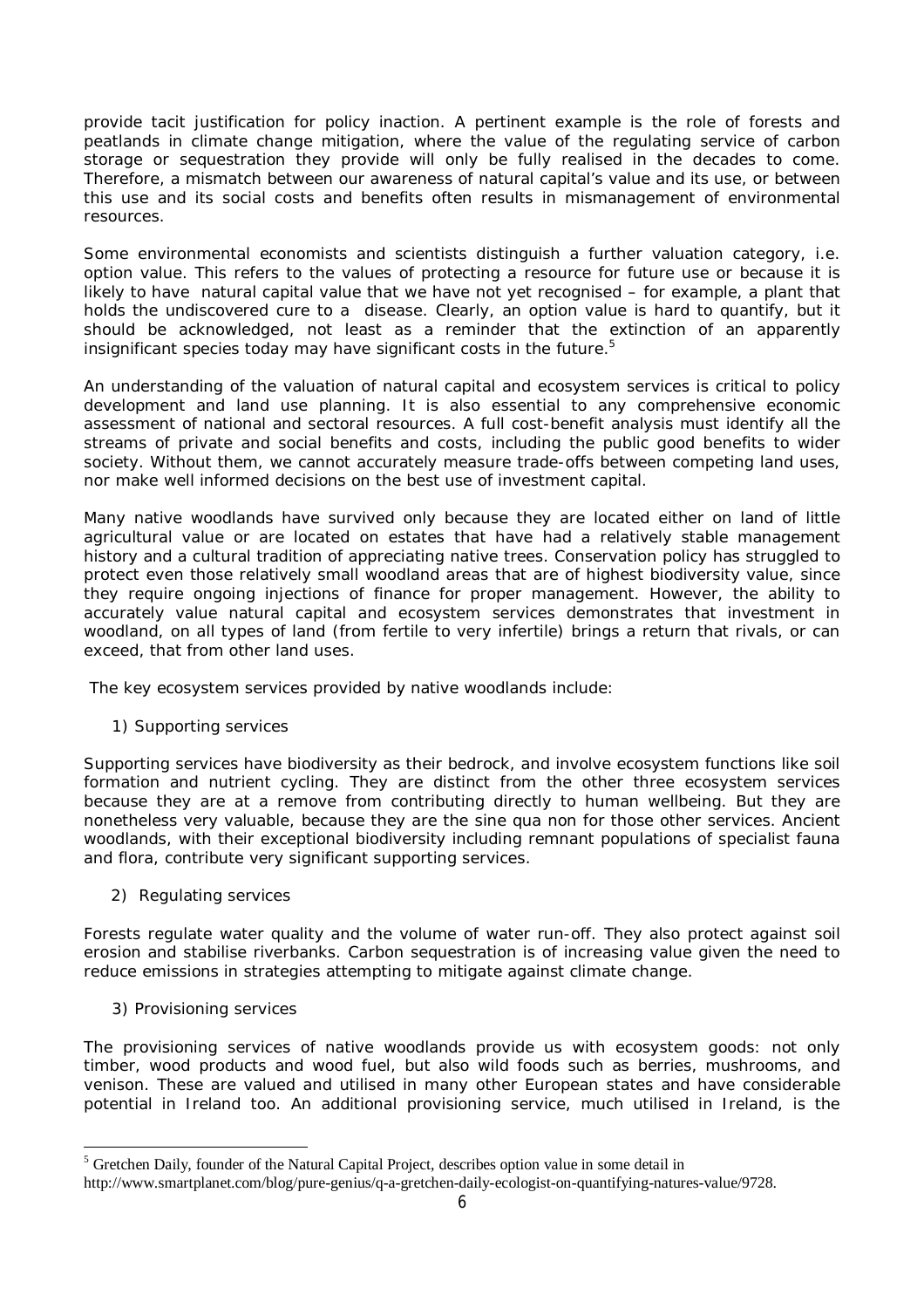forage and shelter forests accord to farm animals, realising a significant benefit in reduced agricultural input costs.

#### 4) Cultural services

Forests make an important contribution to landscape quality. Their presence is valued for amenity use, providing physical and mental well-being, aesthetic and spiritual pleasure, and opportunities for the appreciation of birds and other wildlife. Ancient woodlands, in particular, also provide historical landscape value as they often contain archaeological features and evidence of past agriculture and settlement.

In some parts of the world various ecosystem services, for example regional climatic modification, water storage and erosion control, are recognised and accounted for due to their very significant value. For Ireland, this report identifies and quantifies some of the principal economic benefits of native woodland, particularly in the next chapter and through the example of Brackloon Wood in County Mayo (chapter 4). The ecosystem services benefits of native woodland are typically rather different from, and generally more complex than, those of commercial forest, which contains a relatively limited range of tree species and ages. However, the value of native woodland ecosystem services is at present restricted by the small area that remains. Consequently, the report describes and evaluates not only the current level of services provided, but also the much more substantial level of economic returns that could flow from continued rehabilitation of the native woodland resource and from an active policy of native woodland expansion.

#### **Natural Capital Values and Environmental Accounting**

By 2020, the EU Biodiversity Strategy requires Member States, including Ireland, to integrate ecosystem services values into national accounting and reporting systems. The mapping and assessment of ecosystem services in all sectors will inform and coordinate the management of natural resources. This process should encourage the government to explore incentives and policies that unlock natural capital for the purpose of sustainable economic growth. It is in the national interest to begin this process as soon as possible. This report is a modest early step in this direction.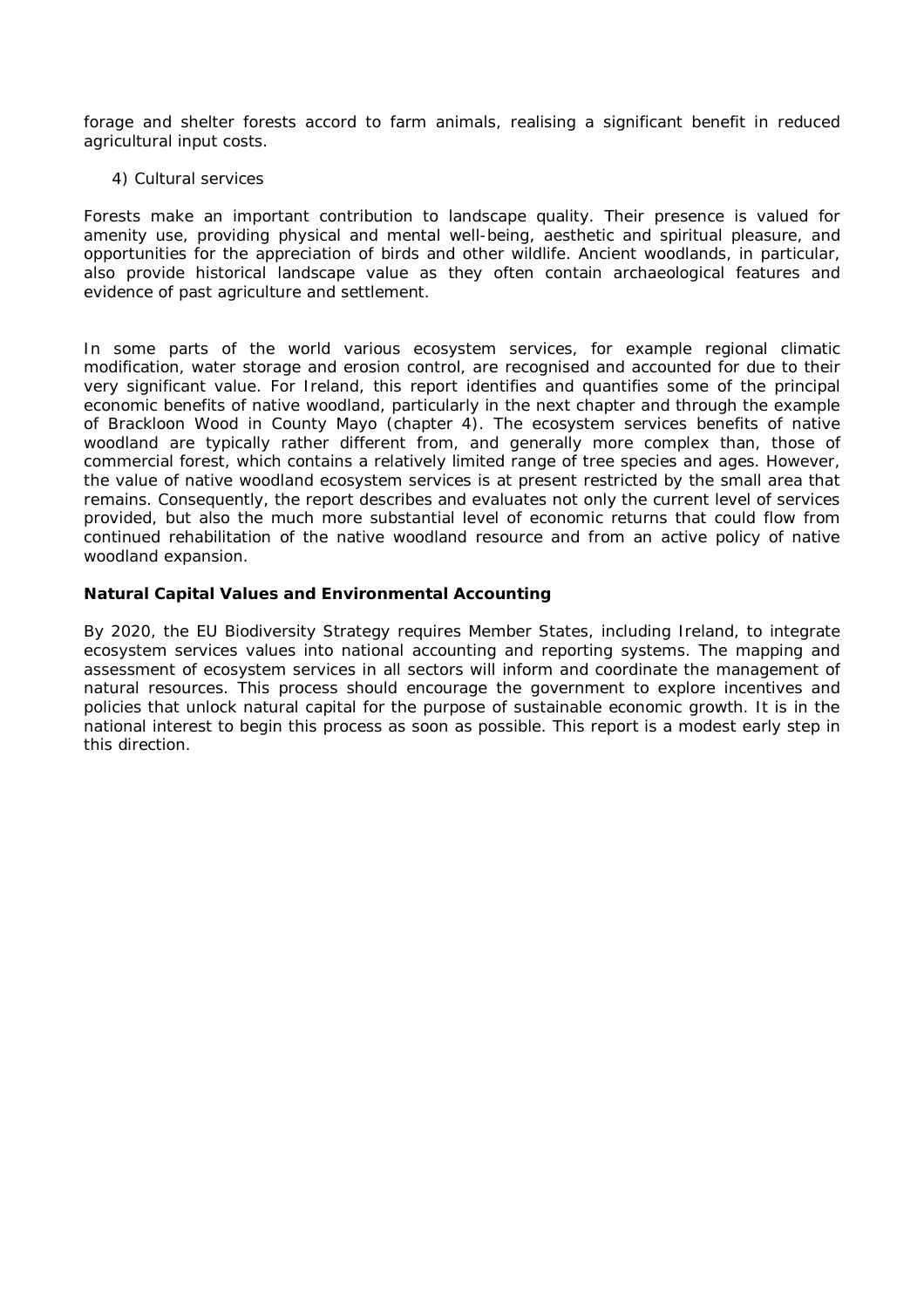#### **Box 1 Environmental Accounts**

Conventional measures of economic development such as Gross Domestic Product (GDP) present a partial and selective estimate of a country's wealth and its citizens' well-being. Rather perversely, GNP treats expenditure to clean up environmental damage as a contribution to economic growth. Environmental accounting is used to adjust measures of GDP or to complement these measures. It provides a more balanced description of well-being and of the sustainability of current paths to development. The circumstances by which Ireland descended from the Celtic Tiger Era to the current financial malaise are a timely reminder of what is meant by sustainable economic growth and development.

New economic frameworks, based on the UN System of Environmental and Economics Accounts (SEEA), present a more accurate or comprehensive picture of well-being by accounting for natural capital assets and the balance between environmental protection and degradation. In these accounting systems, natural capital is recognised as a stock and ecosystem services as a flow. Material, energy and waste flows can also be estimated. An acknowledged challenge is presented by the difficulty of quantifying many ecosystem services in monetary terms, including many social and environmental benefits, e.g. biodiversity. In particular, there is a need to integrate output from the disciplines of biology, geography and economics, along with the incorporation of remote sensing data to gauge gains and losses of natural capital.

The UN accounting system has been further progressed by the EEA to include information on ecosystem integrity and ecosystem services at a spatial level. This system [11] has selected a number of approaches by which to measure ecosystem integrity. The approaches relevant to forests include:

- Structure and morphology of the landscape including potential connectivity
- Fragmentation of ecosystems and landscapes
- Water stress based on stocks, flows and abstractions
- Water quality including the ability to assimilate waste
- Biodiversity as measured by monitoring of species and habitat.

Based on these and other indices, the EEA arrived at four classes of ecosystem health:

- Homeostasis (no change)
- **Resilient state**
- Reversible process (degradation)
- Irreversible change

Much of Ireland's native woodland falls within the third and fourth of these classes with some woodland capable of restoration notwithstanding that a lot of its former fauna and flora has already been lost. [12]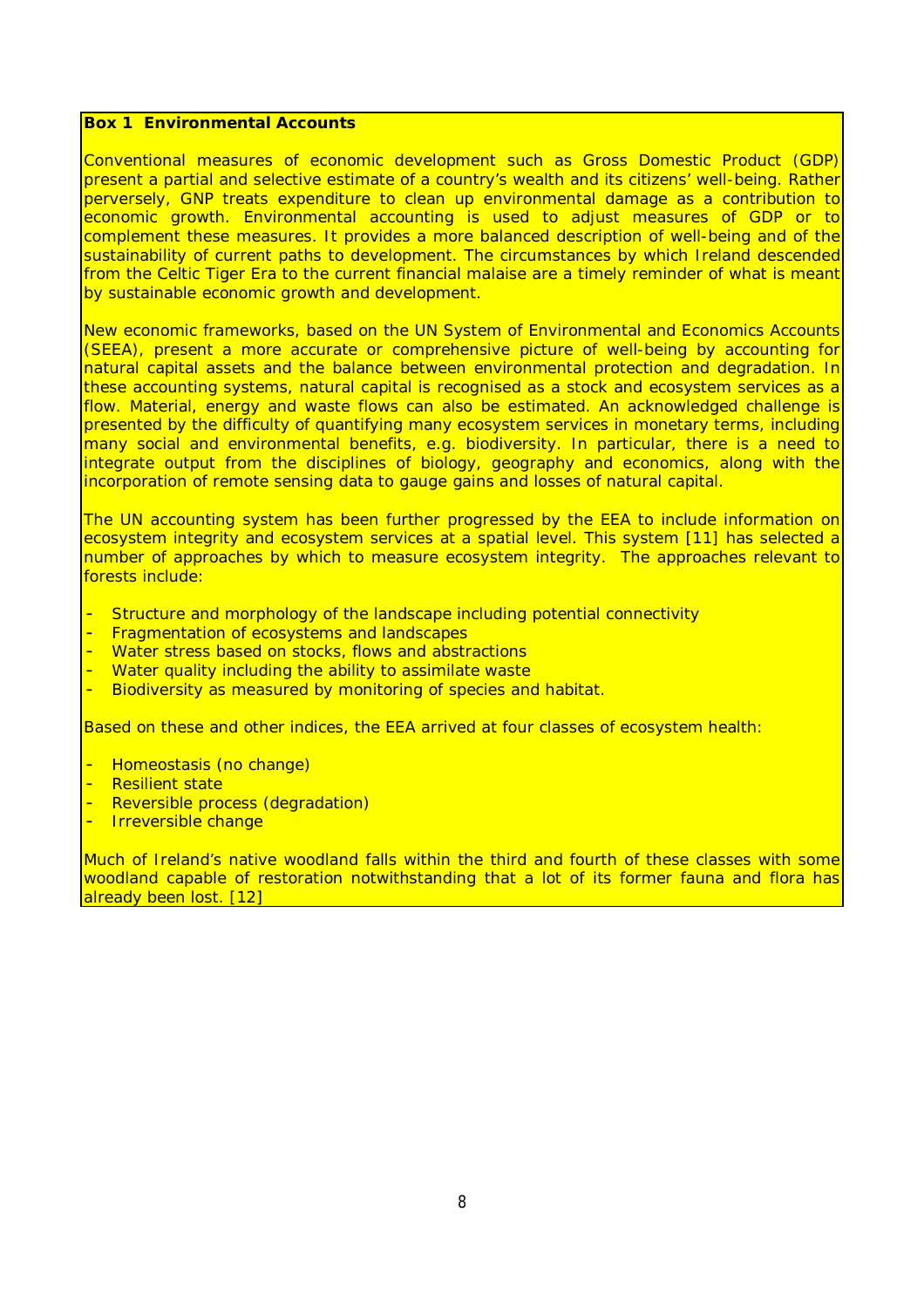# **2. Estimating the Value of Our Native Woodlands**

#### **Methods of economic valuation**

The approach proposed in this report identifies the value of natural capital and the ecosystem goods and services that flow from this asset. This approach allows natural resources to be treated in an equal manner to other resources and flows in the economy, thereby facilitating sound, information-based policy making for sustainable development.[9]

A principal challenge to natural resource accounting is to find the most appropriate mix of valuation methods, using both market prices and non-market values, to



apply in each case. Box 2 below summarises several of the more common methods used currently.

#### **Requirements for Environmental Economic Valuation**

Environmental Economic valuation has three fundamental stages

- 1. Understanding the role of an ecological function in the production of an ecosystem service
- 2. Identification of the role of the ecosystem service in the production of a product or 'good'.
- 3. Valuation of this service in proportion to the good's market price or non-market value.

Often, precise information on ecosystem functions is not available. For example, it may be impossible to identify the regulating role of soil fauna in the production of marketable timber. If however, the standing value of the timber is known, this can be used as an indicator of the regulating service value. In this way, the natural capital value of forest outputs can be estimated as the value of the ecosystem services, even though the ecological inputs to the production of forest products are numerous and varied. However, when combining ecosystem services values it is important not to double-count individual values, particularly with final ecosystem outputs such as timber.

#### **Valuing Native Woodland**

The recent UK National Ecosystem Assessment (NEA 2011) draws a distinction between stocks of natural capital and flows of ecosystem services. For Ireland it must be acknowledged that the absolute value of ecosystem services from native woodlands is small because the remaining stock of native woodland is small.

However, because there is so little native woodland left, the natural capital value of what remains can be expected to be proportionately high even before a service-by-service estimation of ecosystem service values is calculated. For instance, using a CVM survey, Upton et al (2012) identify a threshold at which increasing forest cover in Ireland appears to exhibit diminishing returns in terms of the benefits people perceive. However, the forest cover is primarily made up of commercial plantations. The stock of native woodland is too small to exhibit diminishing

**<sup>\*</sup>Note on Marginal Value** - As this report is concerned with the management of natural capital, the relevant measure of value is *marginal value*, i.e. the incremental value of each ecological input that contributes to the total rather than the absolute worth of each value separately. This is because values are inter-dependant and hence a change in one may affect another. This approach allows the value of ecosystem services to be calculated at any one time or under altered conditions. It does, however, require information on how ecosystem functions vary under different conditions.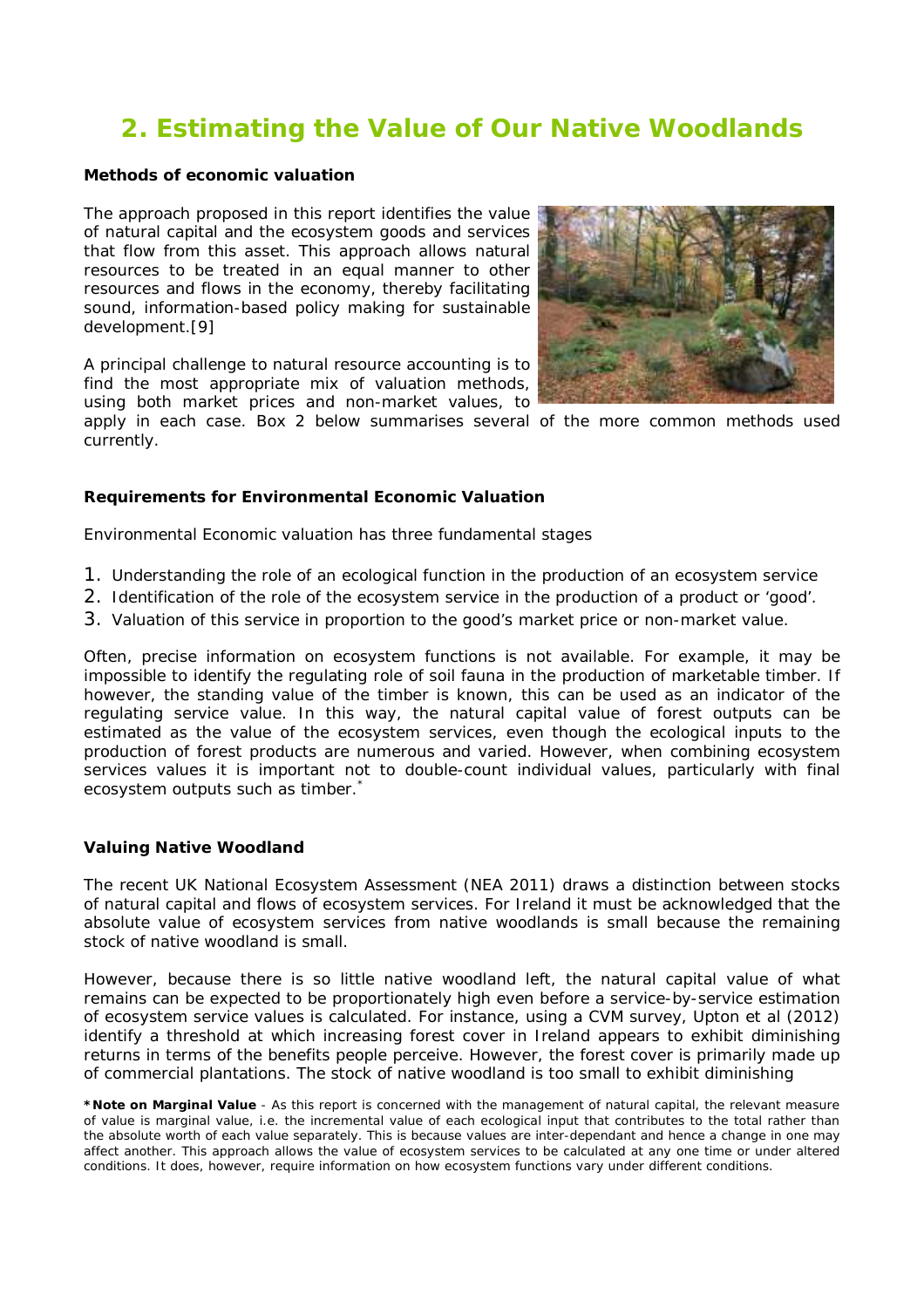returns. Rather, its value is enhanced by its rarity and vulnerability, as is typically the case for all scarce resources.

Therefore, there is ample reason to believe that the benefits of native woodland are much greater per unit area than for non-native, exotic coniferous woodland. Nevertheless, by virtue of being more prevalent and less complex, commercial, forest can be valued more easily and there are more examples of past valuation to draw upon. Consequently in this report, the relative values of native and non-native woodland are distinguished where possible and demonstrate just how significant the value of native woodland would be if the area were to be increased appreciably. The approach employed in this report is to:

- 1. Identify the value of native woodland where specific values have been identified by previous studies of deciduous or other forest.
- 2. Where this is not the case, to draw upon values that have been or can be calculated for the total forest area.
- 3. To take as a proportion of this value the area that is represented by native woodland.
- 4. To factor up this proportion by available evidence of the relative value of native species.
- 5. To indicate the value of a three stage incremental expansion of native woodland to an area equal to that currently occupied by forest of all types, including conifer plantation.

In using this approach it must be acknowledged that 'native woodland' comprises many woodland types. As discussed above, the most valuable is ancient woodland of which very little remains. This represents 'critical natural capital' of both intrinsic and economic value whose loss would be irreplaceable.

In this chapter the report addresses the valuation of ecosystem services, moving from the very familiar – provisioning services like the supply of timber – to the less familiar - regulating services such as flood control, cultural services such as amenity, and supporting services, including biodiversity and soil formation, and finally option values. However, readers of this report may be surprised to find that the more familiar market values, such as timber, are sometimes exceeded by less familiar ones, such as amenity. This underlines the importance of eliminating the gaps that currently exist in accounting systems for environmental wealth.

#### **Box 2 Economic valuation methods**

Various direct and indirect valuation methods are available to quantify the value of ecosystem services in monetary terms. These include:

The **production function approach** is ideally suited to the quantification of provisioning services, but can also potentially be applied to regulating and supporting services. It can be applied in cases where natural capital provides an input to a final output, the value of which can be identified through a market price. The challenge is to separate the natural capital input from other inputs and to identify the nature of the ecological contribution, i.e. the character of the ecosystem function.

**Averted expenditure** values an ecosystem service through costing the creation of an artificial substitute. For example, coastal defence structures provide substitute storm protection formerly provided by a dune system and/or a salt marsh. This method does not directly give the value of the ecosystem service, but rather of its alternative. However, this enables us to price the benefits provided by conserving or restoring natural capital, benefits that usually come at a significantly lower cost than artificial alternatives.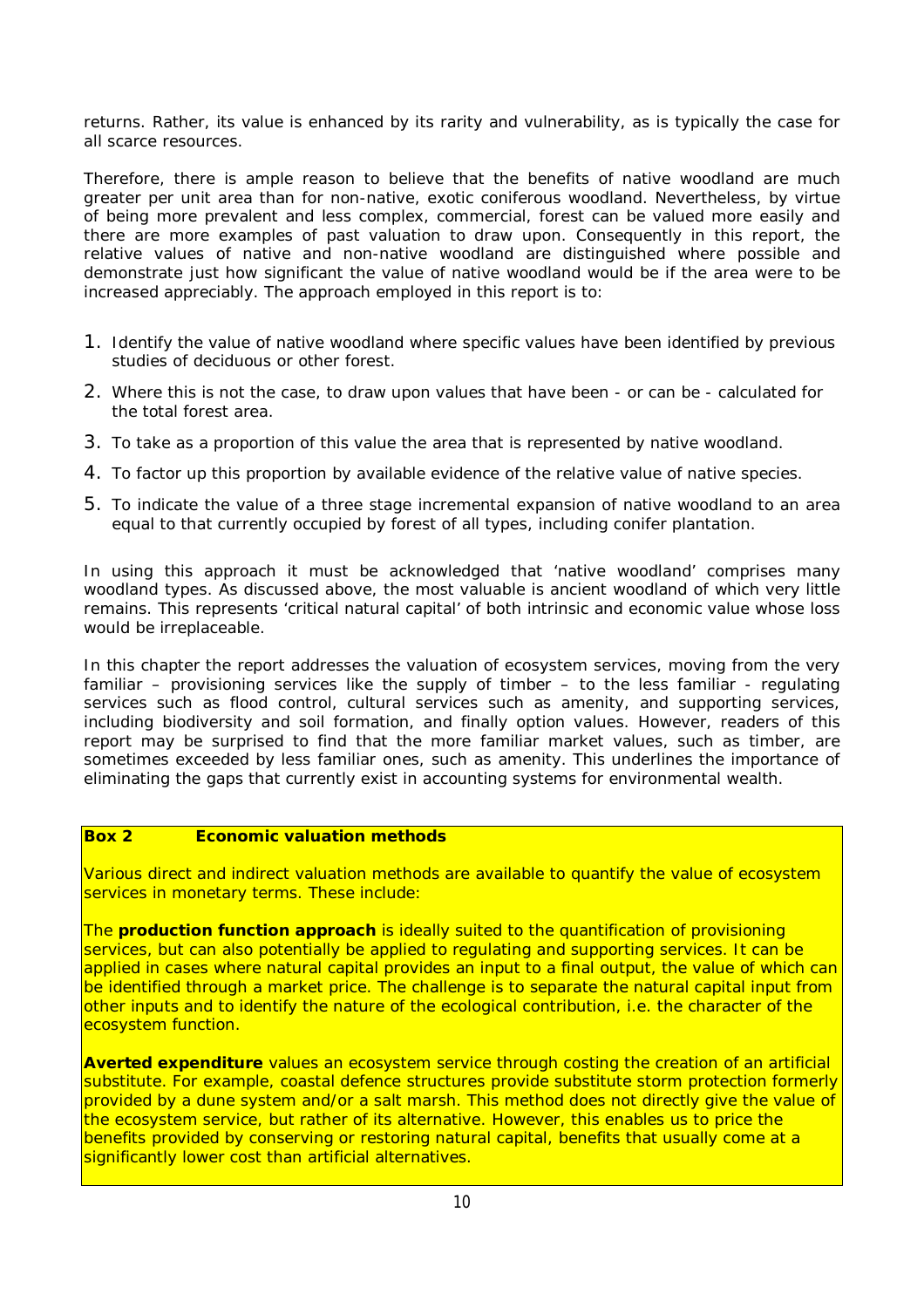**Revealed preference** methods examine people's behaviour as a measure of the benefits (utility) they receive from the use of non-market goods, including natural resources. Common examples are travel cost methods, which measure the cost people are willing to incur in visiting a natural site, and hedonic pricing, which measures the contribution of a natural feature to property prices. The challenge is to identify the nature of the relationship with the natural good. These methods do not capture the person's full consumer surplus, i.e. the maximum price they would be willing to pay to experience the natural capital.

**Stated preference** methods attempt to identify the maximum 'willingness-to-pay' (WTP) through surveys in which respondents are presented with a scenario of protection, loss or enhancement of an environmental good. In this case the challenge is to secure accurate responses and to avoid hypothetical bias in which respondents treat the questions hypothetically or without due seriousness. One of the two principal stated preference techniques is the contingent valuation method (CVM) in which a respondent is asked directly how much they would be willing-to-pay for a good (or willing to accept for a loss) using either open ended or more sophisticated dichotomous choice approaches. Alternatively, discrete choice experiments (DCE) are used to establish values for discrete attributes or levels of provision, outputs that are frequently sought by environmental managers. Related conjoint approaches include contingent ranking or rating.

#### **Provisioning Ecosystem Services**

#### **Timber and Wood Products**



In the early years of the last decade the outlook for Irish hardwood products was positive. Xenopolou (2004)[13] reported that Irish products were in demand by the furniture and crafts sector, which represented 45% of the market at the time, followed by sawn timber at 36% and wood turning at 27%. These businesses were mainly small in size but numbered 250 and together employed around 8,000 people, approximately 1,000 of whom worked with hardwoods. Purchases by such businesses amounted to 3,298m<sup>3</sup>, although it was thought that actual hardwood output could have exceeded twice this amount. The main species sought were ash (30%), beech (26%) and oak (24%), with demand exceeding supply for oak.

However, hardwood prices had been falling in recent years. In 2009, standing prices averaged £18-£22 per m<sup>3</sup> in the UK, although higher grades were selling at £55/m<sup>3</sup>. Overcapacity in overseas processing of hardwoods is a major factor. This problem is compounded by the loss of a large number of private furniture businesses that have been unable to compete with the price of imports. Partly as a consequence, Coillte are in the process of closing the country's only mill dedicated to the processing of hardwood. Therefore, while Ireland's hardwood resource is valued by the domestic processing sector, this sector has diminished in size.

Nevertheless, hardwood is fundamentally a desirable product in the market place. Traditionally millers have used American and European products because so little Irish hardwood was available. However, they argue that Irish timber offers a more complex colour and texture.<sup>6</sup> The sector has significant potential if the Forest Service Native Woodland Scheme, the Broadleaf

 $\overline{a}$ 

 $6$  From discussion with Irish timber millers. See also Heaney (2002).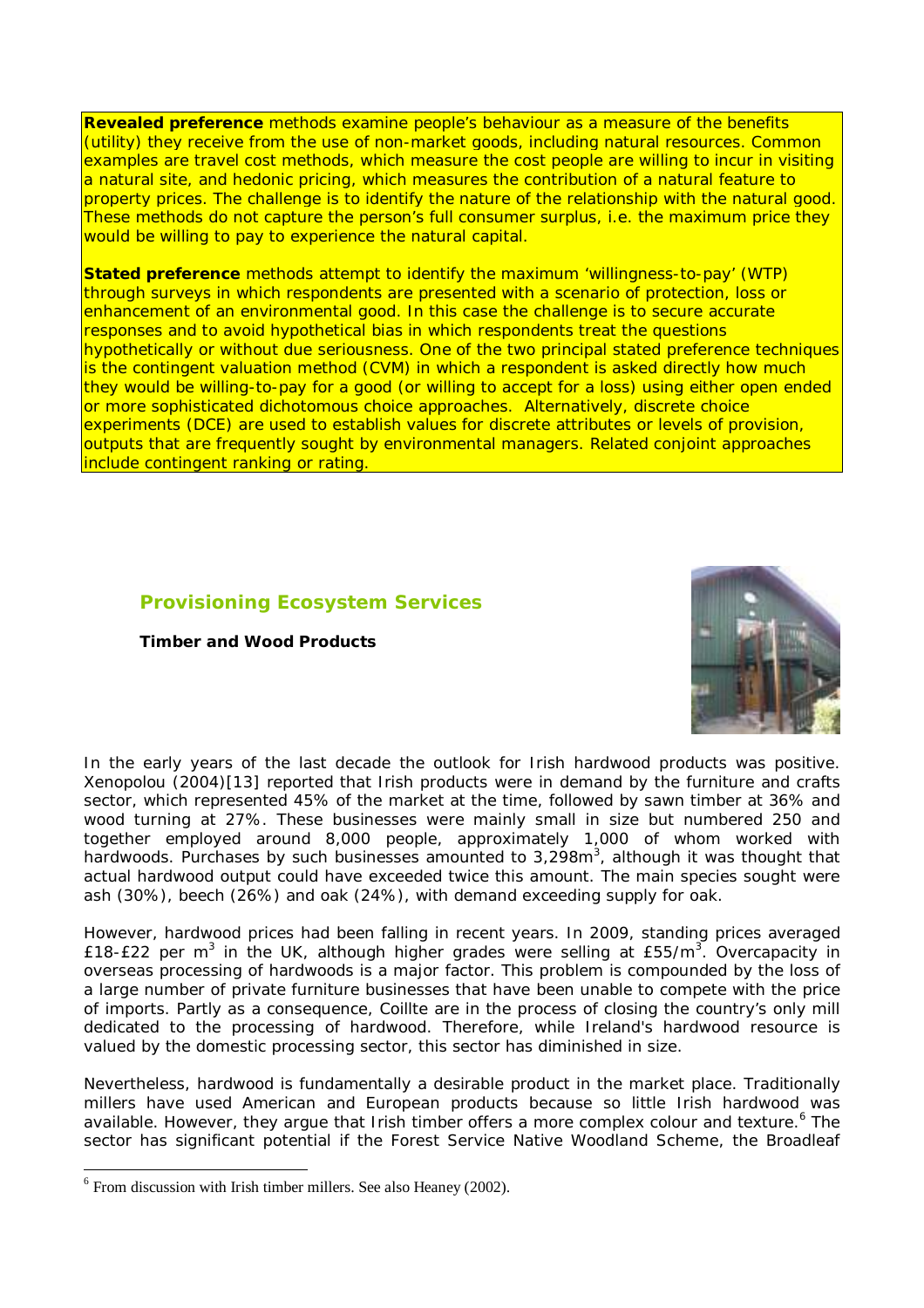Afforestation Scheme and the Woodland Improvement Scheme can deliver more regular supplies from a larger area that is adequately managed for timber production. Recent price rises for firewood are providing an incentive for improved silviculture, especially as firewood is a large proportion of output from all woodlands irrespective of whatever silvicultural system is applied.

The NFI estimated that the broadleaf growing stock amounted to 11 million  $m^3$ . However, values based on standard yield models bear little resemblance to reality. Much of the resource is in privately-owned woodlands which are undermanaged to such an extent that total sawlog output is estimated at 20,000 m<sup>3,7</sup> A few estates are producing timber at the highest quality grade, selling at between  $\epsilon$ 100/m<sup>3</sup> and  $\epsilon$ 300/m<sup>3</sup>, but hardwood from all other grades is currently selling at  $\epsilon$ 60/m<sup>3</sup>. Altogether, the standing value of sawlog output is approximately €1.36 million per year.

#### **Native woodlands – Timber and Wood Products**

**The total value of forestry output prior to processing was €378 million in 2010. The total value of the sector, including expenditure generated by wood products, was €2.2 billion (Casey and Ryan, 2011). Ireland is the largest supplier of softwood based particleboard in the EU.[14] By comparison, around 20,000m<sup>3</sup> of native broadleaf roundwood is harvested each year at a value of approximately €1.4 million.** 

#### **Wood Energy and Firewood**

Wood for energy is both a product of the forest ecosystem and is of value for the mitigation of climate change. The EU has set targets of cutting greenhouse gas emissions by 20% and establishing an equivalent percentage share for renewable energy by 2020. National policies have set a target of 30% for co-firing in power stations by 2015 and increased demand for biomass by more than 4 million tonnes. This biomass target, particularly as it relates to power generation, is proposed to come mainly from short-rotation forest. Although this type of forest (mainly willow) has some potential benefits for small mammals and birds,[15, 16] it is essentially an intensively managed monoculture whose environmental benefit is mainly related to climate change mitigation, but with some risk of some adverse impacts, especially eutrophication. By contrast, net environmental benefits are realised where trees are grown according to the principles of traditional coppice. As advocated by the Coppice Association of Ireland, coppicing is a form of woodland management for an array of wood products rather than wood fuel alone (although fuel and charcoal are also by-products). Many surviving ancient and old woodlands were once coppiced and some woodland species are specifically associated with this silvicultural practise. Unlike short rotation plantation forestry, coppiced woodlands are physically accessible and, being endowed with floral diversity and colour, are also biodiverse and attractive places to visit.

Wood-burning has a carbon intensity of 0.35 kg  $CO<sub>2</sub>$  compared with 0.49 kg  $CO<sub>2</sub>$  for the average grid mix and is also carbon neutral.<sup>8</sup> Current energy demand for biomass is estimated at close to 2 million cubic metres of which fuelwood is estimated at 200,000  $m^3$ , an increase of 35% in five years.<sup>9</sup> The fuelwood market is estimated to be worth  $E$ 29 million per year. There is nonetheless, considerable potential for market growth given the rising costs and high carbon emissions of oil-based heating systems. An acre of woodland can produce 3.3m<sup>3</sup> of thinnings or a tonne of dry firewood per year.<sup>10</sup> In addition, fuelwood represents over half the output of

 $\overline{a}$ 

 $7$  The Native Woodland Survey 2003-08 put the proportion of merchantable timber at just 3.8% (68,000 stems) from 82,000 ha of which oak contributed 60%.

 $8$  Figures taken from the Carbon Trust (2005) and Forestry Commission (2007).

<sup>9</sup> Roundwood Demand Group (COFORD 2011)

<sup>&</sup>lt;sup>10</sup> See (www.coedcymru.org.uk).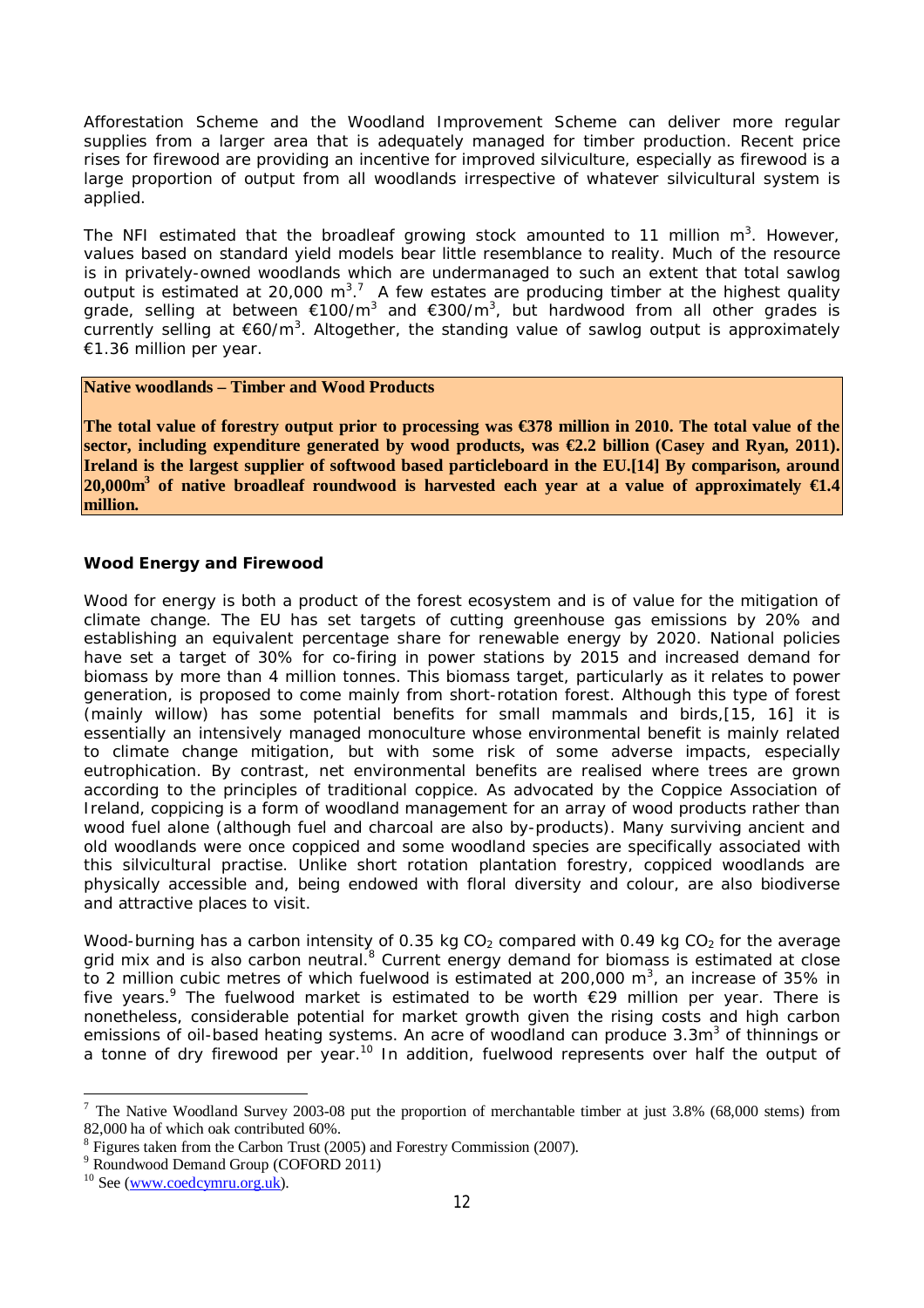commercially managed hardwood forests when thinnings and waste is subtracted from quality grade timber. Increased demand has led to the creation of some market initiatives such as the Clare Wood Energy Project (http://www.ccwep.ie).

The market for brash, timber offcuts and thinnings is providing an incentive for improved forest management. Given the potential for 3.3m<sup>3</sup> per hectare, the current area of native woodland could supply 315,000m<sup>3</sup> of fuelwood per annum However, while an additional 10,000 ha of new broadleaf woodlands have received their first thinning, most of the existing area has rarely been thinned despite current fuelwood prices of  $E$ 50/m<sup>3</sup>. Assuming one fifth of the total area is thinned, the value derived would be between €1 and €3 million per year. In addition, firewood collected by farmers or woodland owners or purchased directly by others could yield savings of perhaps €3 million per year on the cost of heating oil or coal thereby substituting fossil fuels with wood.

#### **Native woodlands – wood fuel**

**A provisioning service is apparent in the capacity of woodlands to provide fuelwood with benefits too for climate change mitigation. This market is growing and estimated to be worth €29 million per year with thinnings from native woodlands potentially worth €3.3 million per year. In addition, rural households save over €3 million per year on purchases of alternative non-renewable fuel, including marketed and non-marketed peat. The demand is encouraging improved woodland management and a renewed interest in forestry, including broadleaves.** 

#### **Wild Foods**

The collection of fungi and berries is a common activity in continental European, countries where a woodland culture exists. Collections of wild foods do occur in Ireland on a limited basis by individuals, often non-nationals, and for the restaurant trade, and foraging is currently receiving increasing media and public attention. However, most forest wild foods, valued at approximately €1.4 million, is imported. COFORD established a project (FORESTFUNGI) to explore the potential market of woodland fungi alone, which is very underdeveloped. Around 29 edible species occur in Ireland.[17] Wild venison also has considerable potential, supplies of which could be more actively exploited if supported by food standards and marketing underpinned by a national deer management strategy.<sup>70</sup>



### **Regulating Ecosystem Services**

**Water – Quantity, Quality and Prevention of Bankside Erosion**

Ireland has 16,000km of main river channel and an equal length of tributaries, along with approximately 5,000 lakes covering 200,000 ha. Native woodland provides a regulating ecosystem service by moderating run-off, reducing impacts from flooding, erosion and siltation, and absorbing pollutants.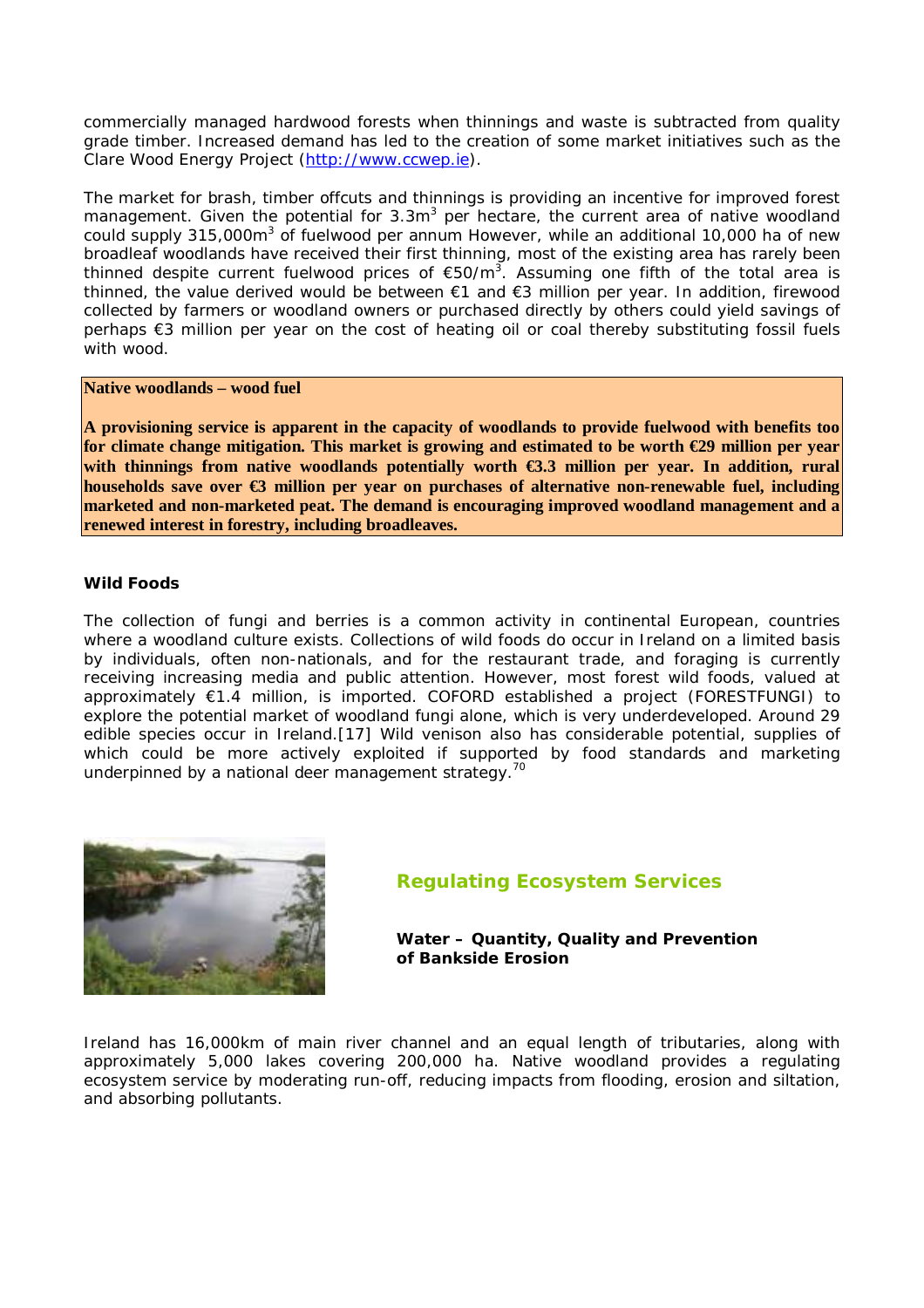Regarding run-off, the more constant base flows in forested catchments represents about 60% of total flows compared with 20% in non-forested catchments.[18, 19]<sup>11</sup> However, good natural capital accounting requires that losses as well as gains are registered: there are generally reductions in groundwater recharge due to canopy interception and root uptake/transpiration, which could exacerbate water deficits should these arise as a consequence of climate change due to lower rainfall. But the balance is still positive for woodlands in these accounts: flooding presents a greater risk to life and property than ground-water deficits following the heavy rainfall events that are predicted to become more frequent in Ireland in future climate change scenarios. Native woodland increases the *roughness* of channels holding back river flow by 15%-70% while the duration of peak flow is extended and moderated by 20-140 minutes.[20] The economic benefits of damage avoidance due to peak flow moderation by woodland depends on the severity of weather events, the nature of the catchment, the type and area of forest and the value of property at risk. An application of a monetary estimate to this benefit would be very place-specific. However, it is worth recalling that the 2009 floods in County Cork cost the city authorities €35 million, with a total cost to affected homes and businesses estimated at between €80-€100 million.<sup>12</sup>

The mitigation of excessively high river flows is beneficial to wildlife too, including nesting waterbirds and salmonids. Native riparian woodland provides shade, food supply, erosion control and protection from polluted run-off. When riparian woodland is created in a mosaic with open areas and wetland habitats it enhances valuable salmonid habitat and has been shown to increase fry survival. [21, 22] Returning salmon numbers have been declining nationally, hence the natural capital value of good quality rivers with appreciable numbers of returning salmon is very high. For example, each salmon caught on the River Moy in County Mayo is estimated to add €2,000-€8,000 in capital value through fishing rights, equivalent to as much as €500,000 per kilometre for the best sections of the river.[23] The Moy is one of the premier salmon rivers in Ireland and indeed Europe. There are a number of other rivers that are comparable, and many more important angling rivers and tributaries whose value could be enhanced, by a significant amount if protective riparian woodland strategically planted and appropriately managed. On average, each rod-caught salmon is currently worth €1,000 as well as being a significant driver of the tourism economy, amounting to at least €11.5 million nationally as of 2003.[23] Angling on the River Tweed in Scotland, which is comparable to the Moy, contributes £13 million annually to the local economy.

Forest ecosystems also protect potable water quality through the filtering effect of soil and ground flora on surface and groundwater. Riparian woodland provides a buffer against diffuse agricultural pollution including nutrients released from slurry spreading and fertiliser that contribute to eutrophication, arguably Ireland's most prevalent adverse environmental impact. New York City is commonly presented as an example in this context: the city committed \$700 million to forest catchment protection in the Catskill Mountains, which is reckoned to have saved very significant capital and current costs, as the alternative would have been the construction and ongoing operation of new water treatment plants. In Britain too, tens of millions of pounds are being invested by water companies in woodland protection and peatland conservation, for example at Lake Vyrnwy in Wales. Economic benefits are realised through the utility value that people attach to clean water and freshwater habitats and through savings on the level of water purification built infrastructure that would otherwise be needed. Various scenarios related to achieving the good quality status required under the Water Framework Directive (2000/60/EC) have been included in public surveys across Europe. A transfer of European values calibrated to the Irish context has estimated small and large improvements in water quality to be worth €32 and €66 per household per year respectively.[24, 25]

 $\overline{a}$ 

 $11$  Flows are also moderated by the effect of soil porosity and subsurface movement (Neary et al, 2008).

 $12$  Mr. Eamon Downey of Owens McCarthy insurance assessors as quoted in The Irish Times (18/7/02)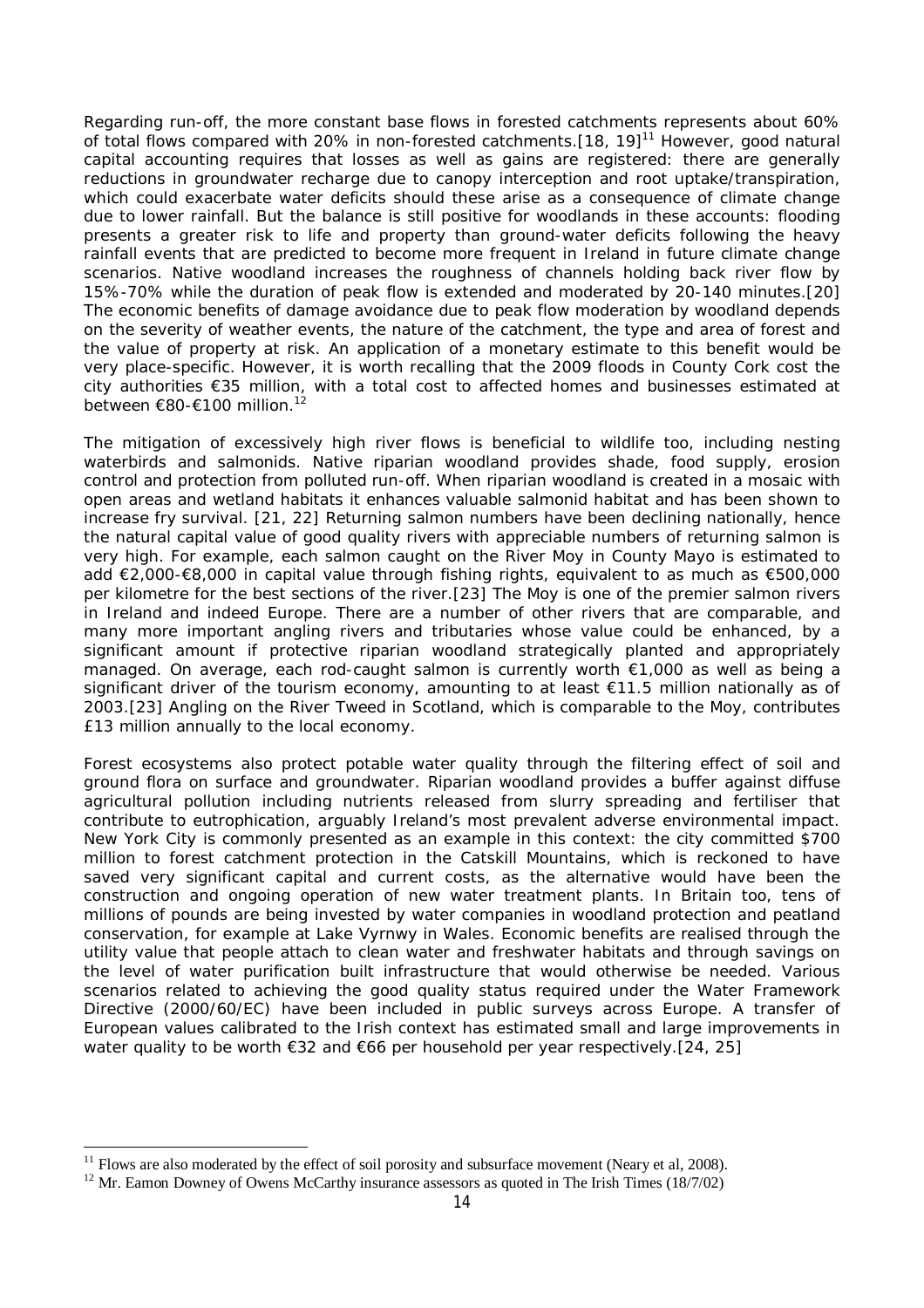#### **Native woodland – water**

**Native woodland cover provides a regulating ecosystem service by reducing the incidence of damaging floods and by maintaining good water quality. Although, in principle, the economic benefits are very sizeable, those provided by the current small area of native woodland are slight, though not irrelevant where native woodlands are located adjacent to watercourses. To date, most habitat improvement on angling rivers has involved basic rehabilitation, rather than riparian woodland establishment. Shade and woodland do make an economic contribution in terms of enhancing salmon angling potential, but its current contribution to water quality and to fish habitat is marginal. None of these values can be reliably quantified at present, but there is clearly the potential to realise much more significant economic returns from this service.**

#### **Soil protection and Prevention of Erosion**

In many parts of the world deforestation has led to enormous problems of erosion and flooding. In Ireland, woodland can be strategically planted to secure hillside soils that have been subjected to overgrazing. River bank erosion can be reduced by strategically planting native riparian woodland at catchment level, especially at vulnerable locations. New and existing riparian woodland not only bind soil via tree roots but also intercepts nutrients. Hence, losses of agricultural land can be reduced while reductions in sedimentation also benefit aquatic fauna, especially freshwater pearl mussel habitats and the spawning grounds of fish. Even narrow riparian exclusion zones can reduce bank erosion caused by livestock in the vicinity of watercourses.<sup>13</sup>

#### **Native woodland - erosion**

**The potential economic benefits of reduced hillside and river/stream bank erosion are significant in principle, but currently modest in practice due to the small area of native riparian woodland. The value of agricultural land in many vulnerable areas is variable, but in some catchments exceeds €11,000 per acre. In these catchments the loss of income due to soil erosion may be very considerable.** 

#### **Carbon sequestration**

Forest is a significant resource in terms of the mitigation of climate change, both in terms of the absorption - or sequestration - of  $CO<sub>2</sub>$  from the atmosphere and as a long-term store of carbon. Net sequestration can be estimated in terms of its marginal economic value. It occurs during tree growth and varies with species. Sequestration by willow is typically high, but the length of its rotation and the lifetime of its products are short so that carbon is quickly returned to the atmosphere. Sequestration by conifers is high as they grow quickly, but broadleaves generally accumulate even more carbon due to longer rotations, e.g. oak, ash and cherry. For commercial conifers, the accumulated carbon storage from planting to harvest is only approximately one third that of a broadleaf forest at full maturity.[26, 27]

While sequestration diminishes as trees mature, many broadleaf trees will remain in situ as a long-term carbon store. Hardwoods are cut for durable purposes such as furniture and construction as well as for low value pulp and pallets. Both hardwoods and softwoods also displace energy intensive products, for example concrete in buildings. When used for energy to replace fossil fuels, displacement amounts to 100%.

Estimates of carbon sequestration must take account of carbon cycles in the leaf litter and soils. In a newly planted forest, it may take several rotations before soil carbon reaches a stable,

 $\overline{a}$ <sup>13</sup> Coed Cymru woodland project in Wales. See http://www.coedcymru.org.uk/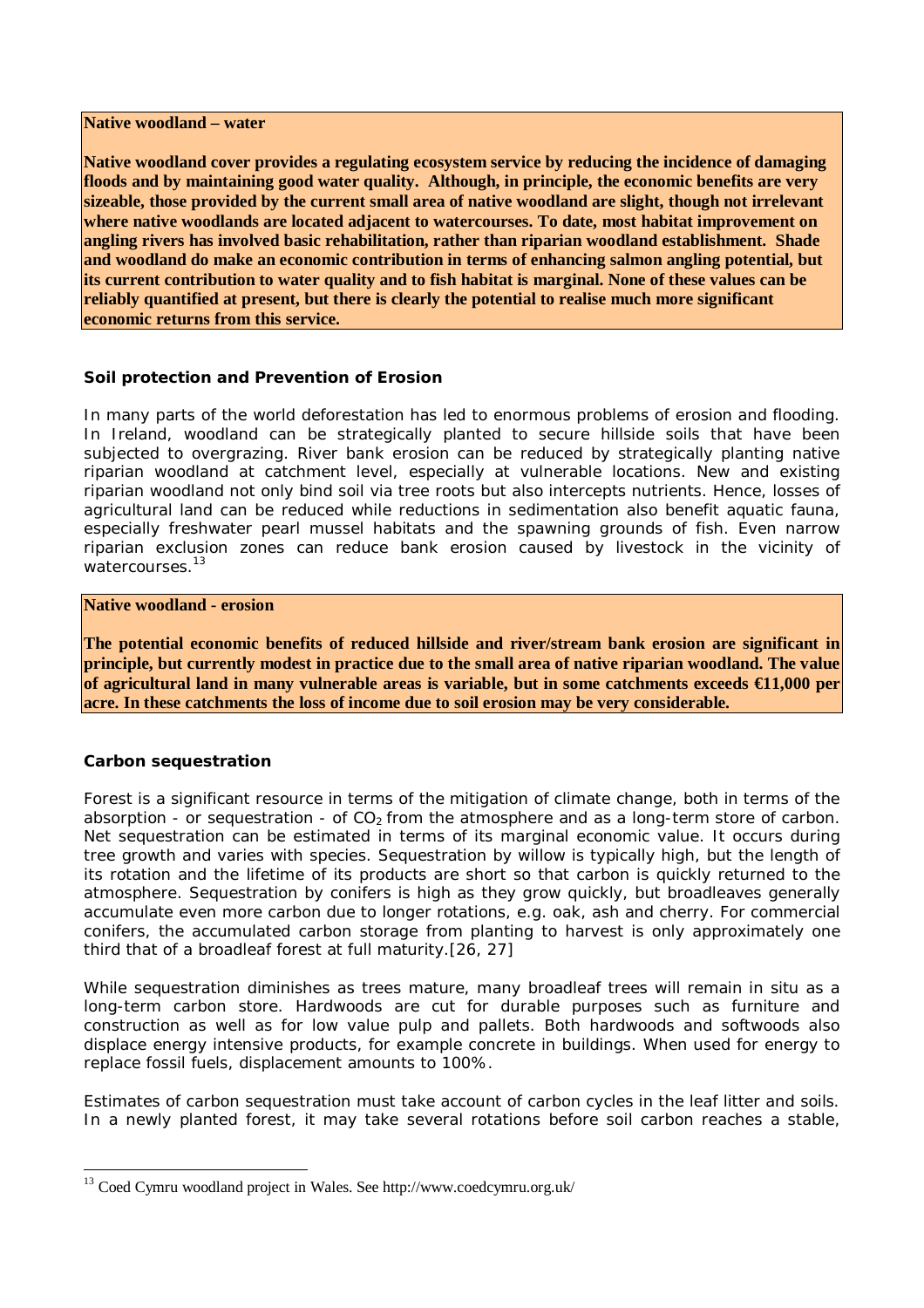maximum level. Ancient woodland is a far greater carbon store than younger forest life cycle stages.

Table 1 provides estimates of annual carbon sequestration based on the influential work by Cannell and Milne (1995). More recent estimates have been revised upwards by over 40% to between 4 to 8 tonnes carbon/ha per year for younger plantations on the basis of new models.[28] The carbon storage capacity of broadleaves accumulates as the trees mature, particularly on higher yield class soils where it can reach 115 tC/ha. The total carbon reservoir can amount to as much as 298 tC/ha when soils are included.[29, 30] Planting broadleaves, particularly for amenity, protection and/or biodiversity, can involve little disruption to soils and therefore, to the existing carbon store.

| <b>Species</b>                      | YC                  | Rotation<br>Years | long-term carbon storage<br>$tC/ha^{-1}$ |                          | annual sequestration<br>tC/ha/yr. |
|-------------------------------------|---------------------|-------------------|------------------------------------------|--------------------------|-----------------------------------|
|                                     |                     |                   | trees $\&$<br>products                   | plus litter and<br>soils |                                   |
| Sitka Spruce *                      | 16                  | 55                | 86                                       | 192                      | 3.6                               |
| Sitka Spruce *<br><b>Scots Pine</b> | 8<br>10             | 65<br>71          | 61<br>79                                 | 146<br>178               | 2.4<br>2.7                        |
| Beech<br>Oak                        | 6<br>$\overline{4}$ | 92<br>95          | 85<br>67                                 | 200<br>154               | 2.4<br>1.8                        |
| Willow coppice                      | -                   | 8                 | 22                                       | 93                       | 5.9                               |

#### **Table 1 Carbon sequestration and storage**

\* Assumes thinning has occurred (which reduces C by 15%). Sources Dewar and Cannell (1992) and Cannell & Milne (1995).

Annual sequestration by Ireland's forests is estimated at up to 2.4 million tonnes of  $CO<sub>2</sub>$ . Noting that much of Ireland's native woodland is low density on poor quality soils, and assuming that only around one fifth of this area is comprised of young trees,<sup>14</sup> annual sequestration is estimated at 30,000 tonnes (approximately 110,000 tonnes of  $CO<sub>2</sub>$ ) after allowing for net emissions from bog woodland. This figure could, however, amount to 42,000 tonnes (154,000 tonnes  $CO<sub>2</sub>$ ) or more given higher recent estimates of sequestration.[31] In addition to sequestration, total carbon storage (trees, soils, litter and deadwood) by Ireland's native woodlands could amount to as much as 80 million tonnes.

Various methods are available to price this regulating ecosystem service. Typically, the longterm traded price of carbon on the European Emissions Trading Scheme (ETS) is used as a measure of value. Current prices are €15-€20 per tonne. Discounted at 5%, the present value of sequestration from oak (yield class 6) is €200-€270. In principle though, the social value of sequestration should depend on its impact in reducing future climate change costs. Recent official advice from the UK (DECC, 2009) suggests that sequestration should be valued in relation to the abatement cost of meeting mitigation targets using other renewable energies. This implies a cost of £50 per tonne of  $CO<sub>2</sub>$  equivalent, a figure that is expected to rise to £70 by 2030.<sup>15</sup> On the basis of these figures annual sequestration of  $CO<sub>2</sub>$  in Ireland would be worth between €2 million and €6 million per year. A discounted value of the carbon store could be worth substantially more assuming future climate damage can be estimated.

 $\overline{a}$ 

<sup>14</sup> Upper range of total forest estimates is taken from Black and Farrell Eds. (2006).

<sup>&</sup>lt;sup>15</sup> This for UK abatement targets of 12.5% below 1990 emissions levels requiring an annual emissions reduction of 16%.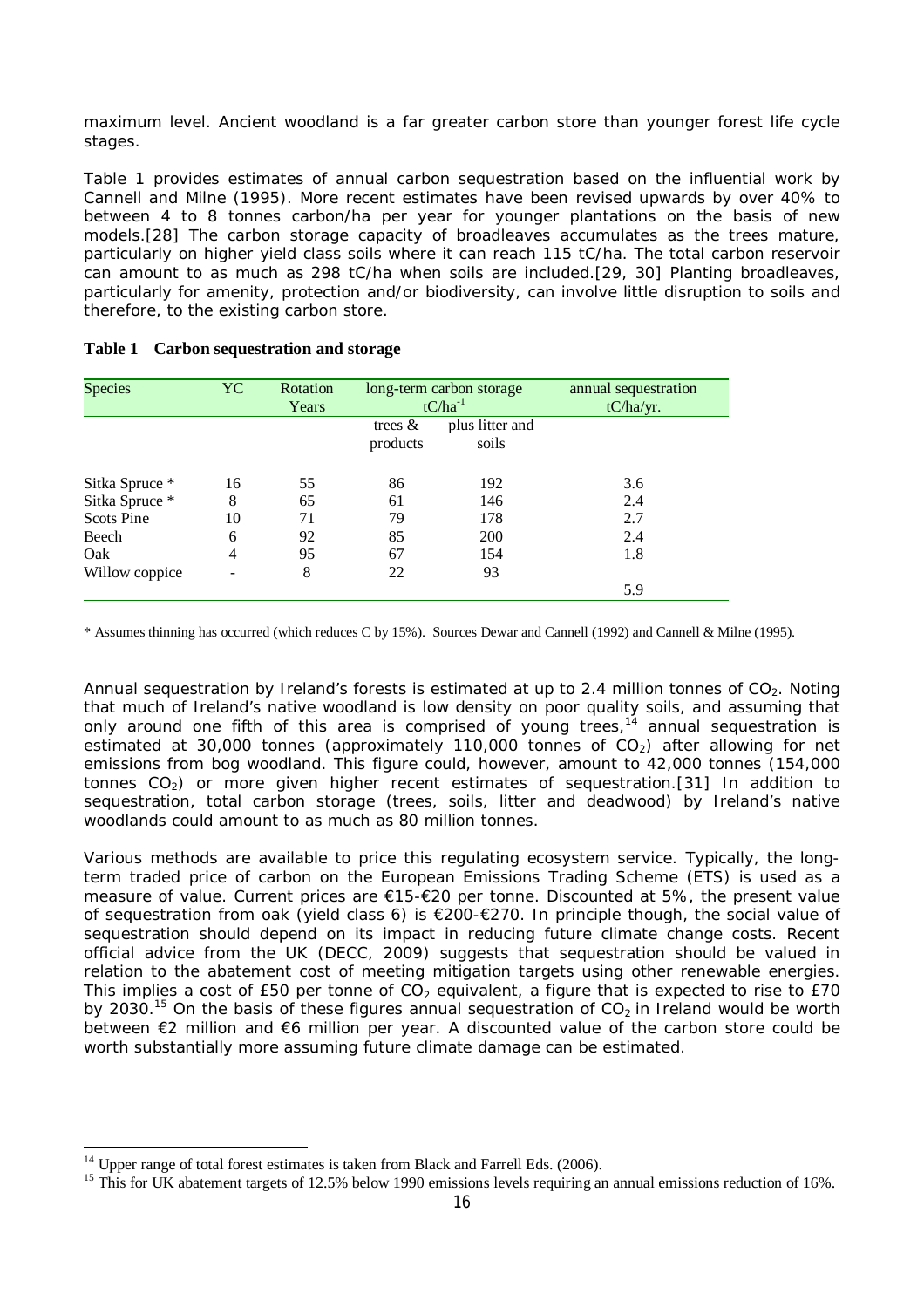#### **Native woodlands – carbon sequestration**

**Most of the current stock of native woodland is mature, but assuming that 20% is in an active growing phase, sequestration of between 110,000 and 154,000 tonnes CO<sup>2</sup> is possible. At current prices this ecosystem service would be worth an average of €2 million per year, but probably closer to €8 million depending on the estimated rate of sequestration and future carbon price assumed.**



 $\overline{a}$ 

### **Cultural Ecosystem Services**

#### **Amenity and Recreation (utility)**

At least 18 million visits are made to Irish forests each year.<sup>16</sup> In the UK, the numbers involved in forest recreation have more than doubled since the 1980s[32] and it is likely that a similar trend has occurred in Ireland.

Various public surveys have been undertaken to determine the value that forest visitors place on these trips. As discussed in the methodology (Box 2 above) the contingent valuation method (CVM) is commonly used to measure the income that people are prepared to forego, i.e. what they would be willing-to-pay, in return for continuing to enjoy the experience of visiting woodlands. Measuring people's utility as an indicator of economic welfare is now accepted practice for the non-market valuation of natural resources internationally.

Based on a number of surveys, people's willingness-to-pay for forest visits varies between  $\epsilon$ 4 and €10 per trip depending on the frequency of trips and the nature of the visit. A median figure of around €7 per trip represents an approximate average since regular visitors will generally place a relatively low value on an individual trip compared to less regular visitors, including trips to more remote forests. In addition, up to 5% of visits are likely to comprise more specialist activities such as bird watching, horse riding or mountain biking. Specialist forest users in the UK have been estimated to value each such trip at almost  $\epsilon$ 20<sup>12</sup>.

On the basis of these estimates it can be assumed that adult visitors to Irish forests value these trips at an aggregate minimum of €126 million per year (i.e. €7 x 18m), but it is more likely to be above €165 million per year based on the frequency of adult visits to *all* forest areas and types of use as reported in national surveys (approx 38m visits in total). [33]<sup>17</sup> Furthermore, this utility gain is not confined to use, but extends to everyone in Ireland through non-use values too, which reflect how people value the existence of forests for landscape enhancement

<sup>&</sup>lt;sup>16</sup> The figure is given by Coillte (www.coillte.ie/aboutcoillte/recreation) for visits to the Coillte estate, which represents the bulk of accessible forest in Ireland. The figure equates to that given by Fitzpatrick Associates (2005) based on the median number of visits (6) made by people interviewed in forests.

<sup>&</sup>lt;sup>17</sup> Based on an average willingness-to-pay (WTP) of  $\epsilon$ 7 per visit (more frequent visits valued at half of this value) and the relative median frequency of visits taken from the wider postal survey undertaken by Fitzpatrick Associates (2005) for the Coillte and the Irish Sports Council, i.e. 14% of the population never visiting woodland, 41% 1-6 visits, 11% 7-12 visits,  $26\%$  13-52 visits, and  $8\% > 52$  visits, less 740,000 visits for specialist activities. This study has valued less frequent trips at  $\epsilon$ 7 per adult, more frequent (1352+) at  $\epsilon$ 3.64 and specialist trips at  $\epsilon$ 20. These figures are quite conservative compared with the cost of other priced leisure activities. The total is reduced on the assumption that around one half of trips are by individuals and one half by couples/groups.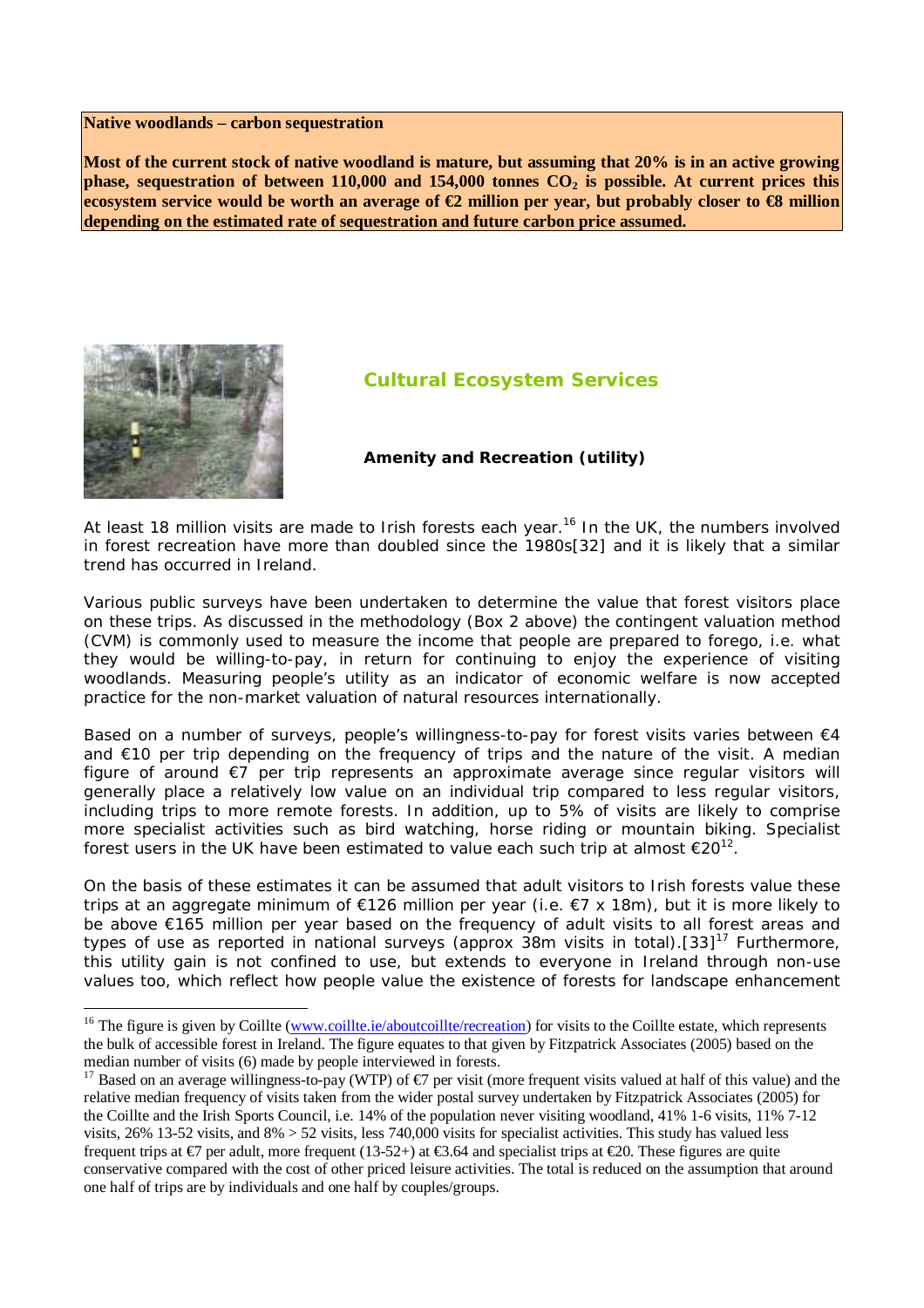and use by other people. If it is conservatively estimated that non-use value is the same as a single woodland trip by every Irish adult, the cumulative amenity value rises to €188 million per year.

These figures provide an indication of the amenity value of all types of forest in Ireland. Native woodland comprises just over 14% of the total forest area and most of the native woodland area of 100,000 ha is over 15 years old. Curiously, no study of amenity values has been conducted in Ireland or the UK that is specific to native woodlands. However, a few surveys have included tree species amongst the attributes of forests that respondents were asked to consider [34-36]. These studies report a range of results including a preference for spaciousness and mixed species.<sup>18</sup> In a survey by Upton et al (2012), broadleaf woodland was valued 30% more than a standard baseline scenario of conifers, and mixed species woodland was valued at 43% more.<sup>19</sup> This suggests that the proportion of Irish forest that is represented by native woodland is valued at least at €30 million per year by forest users based on the averages used above for forest in general. If this equation is extended to a total utility value, including non-users' valuation of woodland access and landscape, the amenity value of native woodland is likely to be worth at least €35 million per year.<sup>20</sup>

In principle, the number of trips to native woodlands could be expected to be in proportion to their relative value. However, the more scenic Coillte forest parks attract significant use, while many native woodlands are located on private land or are in less accessible, remote locations. It therefore seems appropriate to consider the above figures as a basis for projecting the value of a larger area of accessible native woodland.

| Table 2 Current forest amenity values under various assumptions. |  |  |  |  |  |  |  |
|------------------------------------------------------------------|--|--|--|--|--|--|--|
|------------------------------------------------------------------|--|--|--|--|--|--|--|

|                     |                 | Original aggregate Of which a proportionally Relative amenity value<br>estimate for all forests higher value of broadleaf of larger conifer forest |          |
|---------------------|-----------------|----------------------------------------------------------------------------------------------------------------------------------------------------|----------|
|                     |                 |                                                                                                                                                    | area     |
| Visitor values      | $\epsilon$ 165m | $\epsilon$ 30m                                                                                                                                     | $€135$ m |
| Non-use values $17$ | $\epsilon$ 23m  | $\epsilon$ 5m                                                                                                                                      | $€15$ m  |

#### **Native woodland amenity value**

 $\overline{a}$ 

**The amenity value of forest makes a very significant contribution to economic welfare. Given its proportional area and relative value, existing native woodland attracts an annual value of at least €35 million per year based on total amenity value by Irish** nationals**.** 

#### **Amenity and Recreation (tourism and expenditure)**

As forests attract visitors their non-market value extends to a market return through tourism. This includes trips by Irish visitors (both day-trips and over-night visitors) and trips by overseas tourists. Both groups spend money on accommodation, food and local services. Like all tourism

 $18$  It is possible that the higher value that people place on mixed species woodland is due to variety and landscape considerations (Neilsen et al, 2007). Although it is equally possible that this is due to the desire to express a compromise between all broadleaf and all conifer.

<sup>&</sup>lt;sup>19</sup> Upton et al (2012) applied Discrete Choice Experiments (DCE) to a hypothetical expansion of forest area rather than the existing area. In DCE, the coefficient represents probability of choice for broadleaf woodland. This was 30% higher than that for the baseline of conifers. The coefficient can be divided by the coefficient on price to indicate willingness-topay.

 $^{20}$  Including values based on the estimate for numbers of irregular visitors drawn from the Fitzpatrick Associates (2005) postal survey.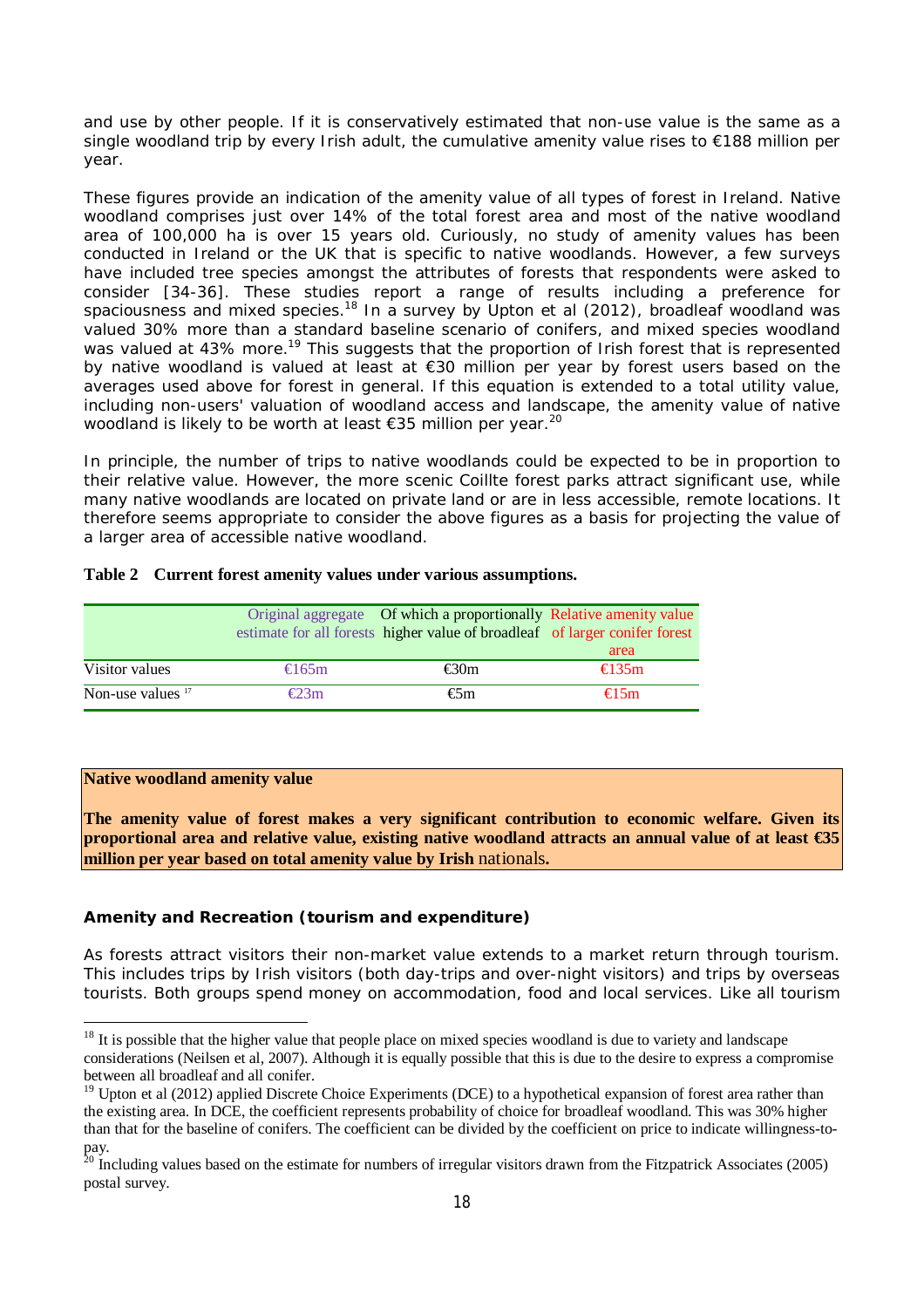expenditure, this can make a significant contribution to local economies, especially in rural areas that often lack a diversity of employment sectors. Tourism expenditure can also have a significant multiplier effect as the sector is a buyer of services and is labour intensive. This ensures that a considerable portion of expenditure is recycled back into the economy through local suppliers and employees. Regular forest users, including overseas visitors, also purchase outdoor clothing and equipment, as is evident from the presence of numerous specialist clothing shops in tourism hot-spots.

The Coillte/Irish Sports Council survey of 2005 found that Irish forest and trail users spent an average of just under  $\epsilon$ 15 per trip, or  $\epsilon$ 64 per trip when staying overnight.<sup>21</sup> On the basis of figures from this survey, forest-related expenditure would amount to €135 million per year with most of this remaining in the local economy. On top of this figure, the most frequent forest users spent €70 million on equipment such as boots. Forest parks attract most visitors and, while comprised largely of conifers, often contain pockets of native and mixed species woodland. Consequently, the proportion of expenditure associated with native woodland is tentatively estimated proportionately to be €30 million per year.

International tourists, including visitors from Northern Ireland, contribute around €4 billion to the economy. Along with domestic tourism this contributes 3.7% of GNP and employs 322,000 people. Although Ireland has many attractions, native woodland is a key feature of popular destinations such as Glendalough and Killarney National Park, which both attract one million visitors each, every year.<sup>22</sup> Assuming that half of the visits to these key sites is by overseas tourists and that native woodlands account for only 10% of the attraction (almost certainly an underestimate), this suggests a value of nearly €20 million per year. Furthermore, scenery is consistently the main reason given by tourists in Failte Ireland surveys for visiting Ireland. Native woodlands are therefore not just destinations in themselves, but integral elements of landscape quality, particularly in counties Kerry, Cork, Waterford, Carlow and Wicklow. Therefore, they are also integral elements of Ireland's identity and are of considerable value to Irish people and foreign visitors alike.

#### **Native woodland – tourism value**

 $\overline{a}$ 

**Domestic visitor expenditure associated with native woodlands is conservatively estimated at €30 million per year. Popular forested tourist destinations such as Glendalough and Killarney National Park are together likely to contribute comparable returns on their own. Expenditure of €20 million or more by overseas tourists can almost certainly be attributed to native woodland. Indeed, both figures are likely to be very low estimates given the indirect attraction of forested landscapes to tourists, both domestic and overseas.**

<sup>21</sup> Based on the survey by Fitzpatrick Associates (2005) for Coillte/ISC. These figures relate to *both* forest trails and way marked trails so forest-related expenditure is distinguished here from the estimates given for all trial users expenditure, e.g.  $\epsilon$ 161m in the case of equipment.. The figure of 18 million trips is used here assuming these to involve more formal visits.

<sup>&</sup>lt;sup>22</sup> www.npws.ie/publications/archive/KNPMP.pdf. www.wicklowmountatainsnationalpark.ie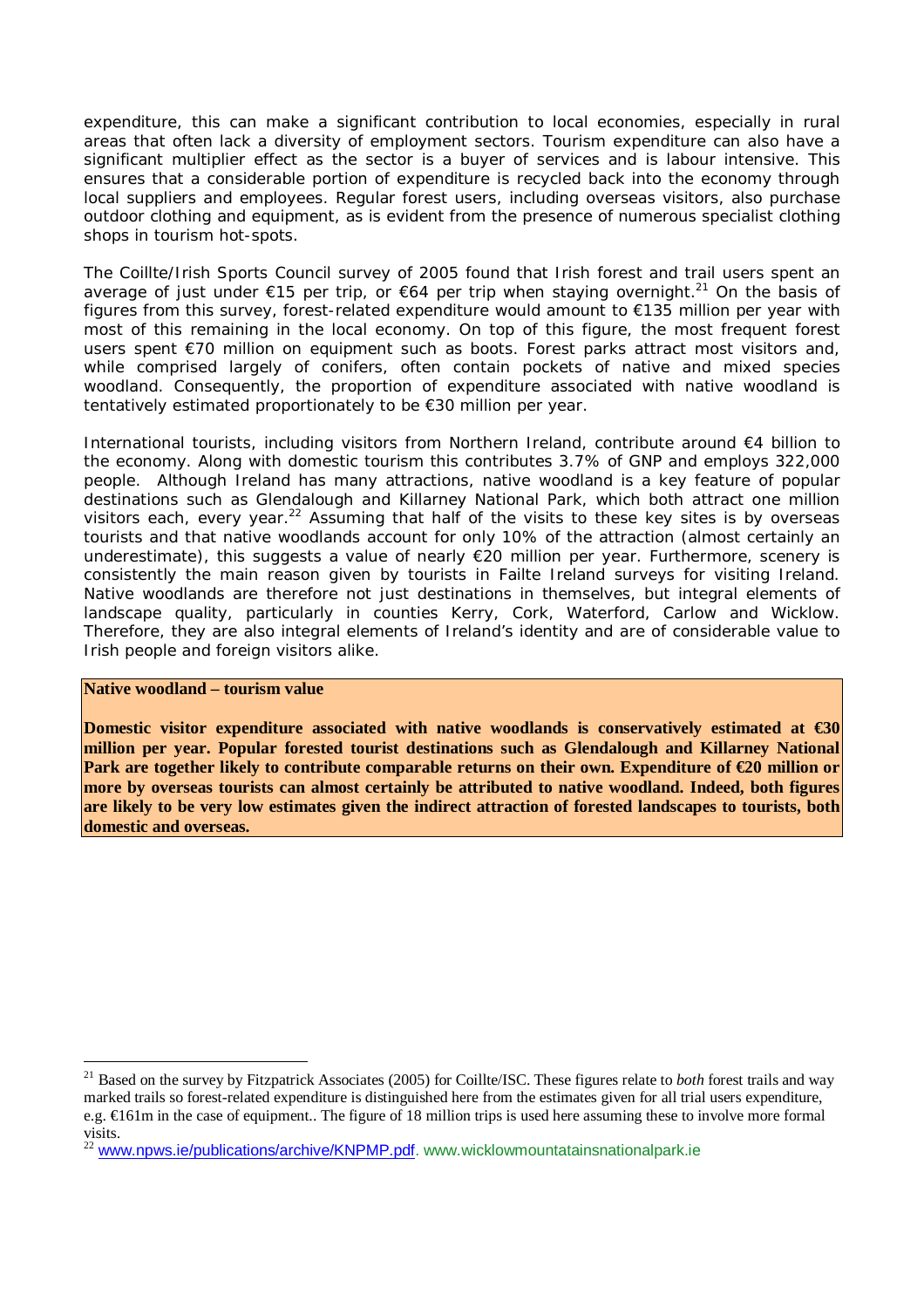#### **Health**

Forest recreation contributes to public health in many ways. Visitors often say that they experience physical and mental health benefits from exercise in woodland. Physical exercise is vital in combating obesity, cardio-vascular and musculo-skeletal diseases, stroke and cancer [37]. The woodland environment also has a role in relieving stress and depression. Consequently, there are public savings on healthcare expenditure and there is increased productivity due to reduced absenteeism. The healthcare savings can be very significant: the cost of rising levels of obesity in Ireland, for example, has been estimated at  $\epsilon$ 370 million per year.[38]

If applied to Ireland, figures for the UK suggest that just a 1% reduction in the 24% of the population who are physically inactive would reduce premature deaths and morbidity amongst people under 75 years by 715 cases per year and save €37 million in annual healthcare costs and productivity losses. While it is almost impossible to demonstrate a direct link between forest recreation and health, we can indicate the benefits based on the average number of forest trips per person per year (i.e. between 23 and 27).[33, 39] If just 1% of the 37% of Irish people regularly visiting forests had previously been inactive (i.e. 3,800 people), the immediate benefit would be €15 million per year.

Even if these figures were reduced by two-thirds<sup>23</sup> to account for the effect of other exercise opportunities, they suggest that the benefits applicable to all types of forest would be €5 million per year and €1 million per year for the native woodland component. However, this is a modest figure in comparison with the economic value of amenity and, while there is some overlap, it can argued that the true benefits to health are likely to be much higher given the role of forests in family recreation and general wellbeing, the benefits to psychological health, and the value that people attach to their personal health. Children gain additional benefits from exercise, like spatial skill development. None of these benefits has yet been fully quantified, but a range of evidence is presented by Winson (2011) and others. [37, 40]

#### **Native woodlands – health**

**Woodland recreation contributes to public health and reduced health expenditure. A direct link is impossible to estimate precisely, but UK figures based on participation in woodlands activities by previously inactive individuals suggest a minimum economic benefit in Ireland of €1 million per year. Once other benefits are taken into account, the real value could be 2-3 times this figure. The real opportunity however, is presented by the potential to accelerate the reduction in inactivity to more than 1% per year (refer to Chapter 5 and the benefits of an expansion of native woodland).** 

#### **Biodiversity**

Biodiversity can be argued to have an inherent or intrinsic value, which is arguably infinite because it is irreplaceable. However, it is possible to identify an element of biodiversity's cultural ecosystem service value in terms of how it is valued by human beings. Applying CV methods (see Box 2 and also the Amenity and Utility section), Christie et al (2006) report values of €55 per household per year for habitat creation in the UK while Garrod and Willis (1997)[41] found that biodiversity objectives increase willingness-to-pay for woodland by 70% over a basic conservation scenario.<sup>24</sup>

There is reason to suspect that these utility values could be higher in Ireland due to the smaller area of broadleaf woodland. Based on a survey of public attitudes in Ireland to future planting,

 $\overline{a}$ <sup>23</sup> Regneris (2009) reduce their estimate by three-quarters on the same basis. In either case, the reduction is rather arbitrary as no data exists to guide the estimates.

<sup>&</sup>lt;sup>24</sup> Both surveys used CVM to estimate average willingness-to-pay.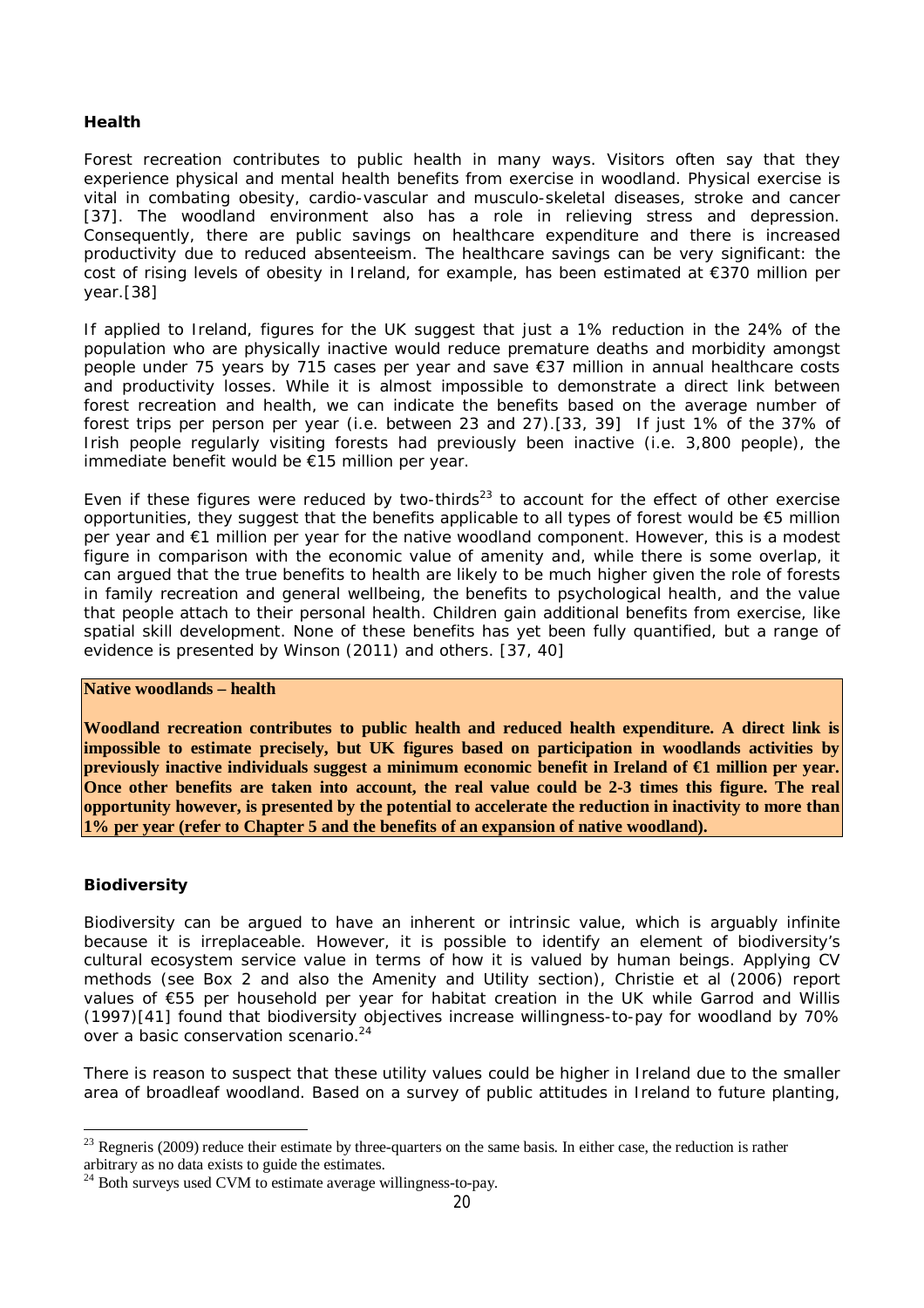Upton et al (2012) found that a scenario of 30% forest area being set aside for wildlife was valued at 53% more than for a scenario with no such areas. Nonetheless, it would be inappropriate, and risk double-counting, to simply add this proportion to the aforementioned amenity values given that many forest users' interest in visiting native woodlands derives from enjoyment of the surroundings and opportunities to see wildlife. At the very least, it is evidence for the earlier estimate of the relatively high amenity value obtained for broadleaf woodland including the non-use amenity component of  $\epsilon$ 5 million per year.<sup>25</sup> More likely, based on the UK estimates above, a dedicated Irish survey of woodland biodiversity values would demonstrate aggregate annual utility values of €30 million or more per year. Note that this would be for cultural ecosystem service values only and not an estimate of biodiversity's inherent value or of its contribution to other ecosystem services.

### **Native woodland – Biodiversity**

**Biodiversity has an inherent value in its own right, to which it is almost impossible to ascribe an estimated value. Biodiversity is a factor in woodland amenity, but is also of value as a cultural ecosystem service that contributes directly to people's well-being. On the basis of UK studies, this value alone amounts to at least €40 million per year.**

### **Supporting Ecosystem Services**

| Biodiversity, | soil | formation, | nutrient |
|---------------|------|------------|----------|
| cycling etc   |      |            |          |



Supporting ecosystem services are those ecological qualities and functions that underpin the provisioning, regulating and cultural ecosystem services. Biodiversity, as well as providing a cultural ecosystem service, plays a key role here. The functions provided by diverse woodland species are vital to a healthy forest ecosystem. At one level or another, biodiversity provides support for all the ecosystem services listed in this chapter and therefore contributes to all of the economic value estimates. While we have not found it possible at this stage to separate out this contribution and quantify it, it is nonetheless clearly significant.

Biodiversity directly contributes to the key supporting services of nutrient cycling and soil formation upon which overall forest health depends. Forests and hedgerows provide a habitat for predators of farmland pests, providing a significant ecosystem service especially in arable areas, recognised by the recent emphasis on integrated pest control. Compounds from forest biodiversity are continue to reveal potential pharmaceutical value, for example the development of the cancer drug Taxol, derived from the yew tree. In summary, the supporting ecosystem service value of biodiversity underpins all the regulating, provisioning and cultural services described in this report.

Since unit value increases with scarcity, the biodiversity of Irish native woodlands should be highly valued at present. The scarcity of remaining native woodland (and Ireland's island status) are principal reasons why there are fewer woodland flora and fauna indicator species compared and continental Europe. Ancient woodlands represent a time capsule of biodiversity from the period when forest covered much of Europe. For example, it is only in ancient woodlands that we find significant instances of the fissured bark, hollowed trunks, decay holes and large volumes of deadwood that provide niches for the survival of many specialist species.

 $\overline{a}$  $25$  Upton et al (2012) used DCE. An addition of biodiversity values to broadleaf values implies a linear model without substitution between the two attributes. However, Upton et al found no significant interaction between the two attributes.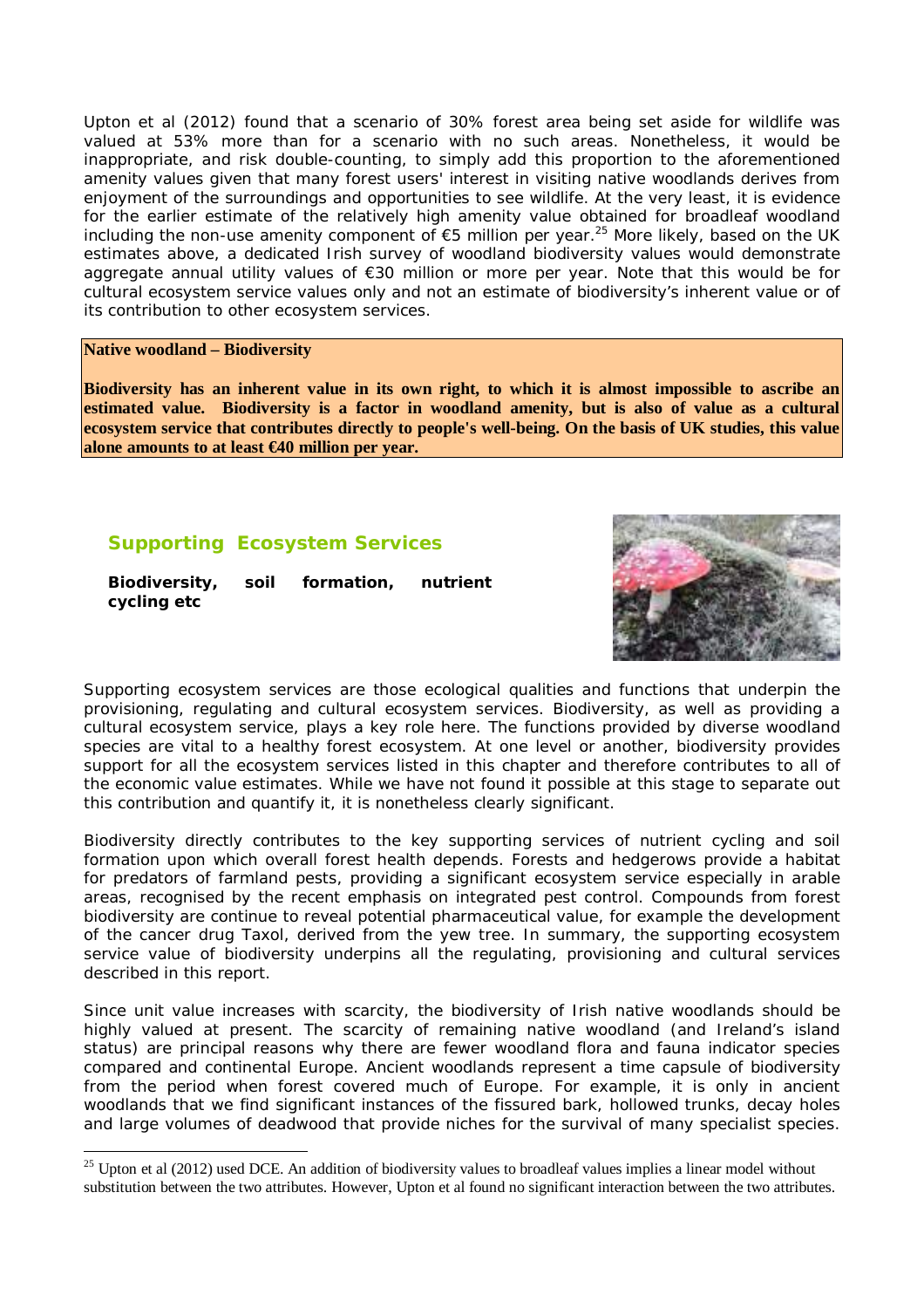Although woodlands are often isolated in the modern Irish landscape, ancient woodlands are a core of 'critical natural capital' with species assemblages that have a vital role in habitat restoration, expansion and adaptation to climate change. The valuation of that capital is a challenge for the future.

### **Option values**



An option value arises when a person is not currently using a resource, but nevertheless values – and is willing to pay for - the preservation of that resource in the expectation of possible future use.  $[42]^{26}$  Option values are now an accepted component of economic value (i.e. Total Economic Value). They are present where the future of an environmental good is uncertain and especially if its loss would be irreversible, at least in the short term, as is the case for ancient woodland sites and their inherent complex biodiversity, or in the long-term, as in the case of species extinction.

Option value is clearly difficult to quantify, and is typically not a large component of the value attributed to forests associated with present day needs such as recreation in forest parks. [43] $^{27}$ Nevertheless, in economic terms, option values are income elastic and can be expected to grow if indeed personal incomes – and therefore willingness to pay - rise in real terms over time.

Ancient woodland is the product of many centuries of ecological evolution in which the forest ecosystem has had the opportunity to mature. In this context, the concept of quasi-option values becomes relevant. This describes a situation in which preservation has an added value in the expectation of future information.[44] The value of woodlands in-situ as reserves of biodiversity or as stores of carbon are examples of quasi-option value. Until recently, these benefits were not credited. Hence, while wildlife conservation has long been valued, the principle of ecosystem services was not. As the loss of ancient woodland is essentially irreversible (except in the very long term), the option value is greater than for other goods for which substitutes may exist. Quasi-option values have received much attention in relation to adaptation to climate change because it cannot be predicted with any certainty what challenges climate change will present in future.

 $\overline{a}$ 

 $26$  The concept was first articulated by Weisbrod (1964).

<sup>&</sup>lt;sup>27</sup> Walsh *et al* (1984) provided an early attempt to quantify option values. Using surveys they found option value to be equivalent to 15% of preservation value (i.e. excluding per visit use values) and those values were very dependent on household income.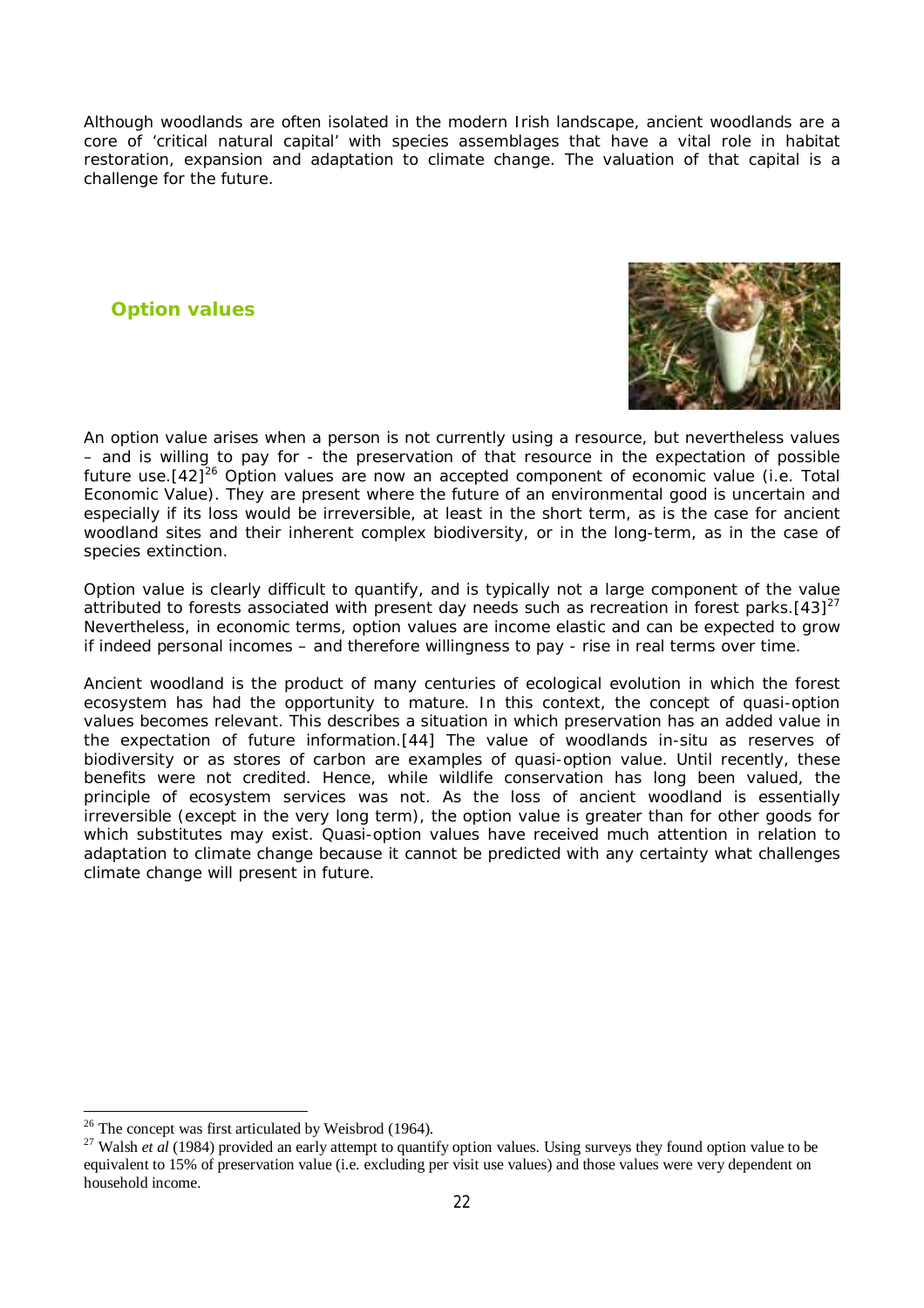# **3. Schemes Promoting Native Woodland**

#### **Support for Native Woodland Planting and Restoration**



The multifunctional value of forestry is increasingly recognised in forest policy and by the forest sector. As well as the conventional benefits attributed to forestry, such as timber, employment and local development, its amenity value is also being recognised, along with values related to biodiversity, water and climate change.

The period since 2001 has represented the most significant direct financial investment in native woodland in the State's history. Government policy is to plant 20,000 ha of new forest per year. While much of this planting is comprised of commercial conifer species, it also includes amenity, protective and biodiversity forest. $^{28}$ 

All commercial plantations are now expected to comprise 10% broadleaf species and Areas of Biodiversity Enhancement. Although this does not equate to native

woodland, all broadleaves provide some valuable outputs in terms of landscape and biodiversity. Most of the dedicated broadleaf component is planted under the Native Woodland Scheme (NWS) and the Broadleaf Afforestation Scheme. The first National Biodiversity Plan (NBP) 2008-2012 set a target of 15,000 ha for the Native Woodland Scheme. In addition, funds were made available for the management and improvement of existing native woodlands in public and private ownership. The new NBP 2011-2016 reiterates the Government's national broadleaf component target in the afforestation programme of 30%. However, funding constraints have caused afforestation targets to fall behind.

The planting of native species has been addressed by the following publicly financed forestry Schemes implemented by the Forest Service. Some of these Schemes have been suspended and cease to provide financial support for planting and/or management, but nonetheless maintain a profile along with a legacy, i.e. the physical presence of the trees and woodlands created and/or managed.

- Afforestation Scheme
- Native Woodland Scheme Element 1: Native Woodland Conservation: no funding currently available
- Native Woodland Scheme Element 2: Native Woodland Establishment
- Woodland Improvement Scheme (restricted)
- Reconstitution of Woodland Scheme
- Neighbourwood Scheme (restricted)
- Forest Environmental Protection Scheme (FEPS) (restricted)

Additional native woodland projects and support measures include:

- The People's Millennium Forests Project
- Coillte LIFE-Nature 'Restoring Priority Woodland Habitats in Ireland'
- NPWS National Survey of Native Woodlands
- NPWS woodland restoration programme
- Native Woodland Trust native woodland properties

 $\overline{a}$  $28$  Growing for the Future (1996)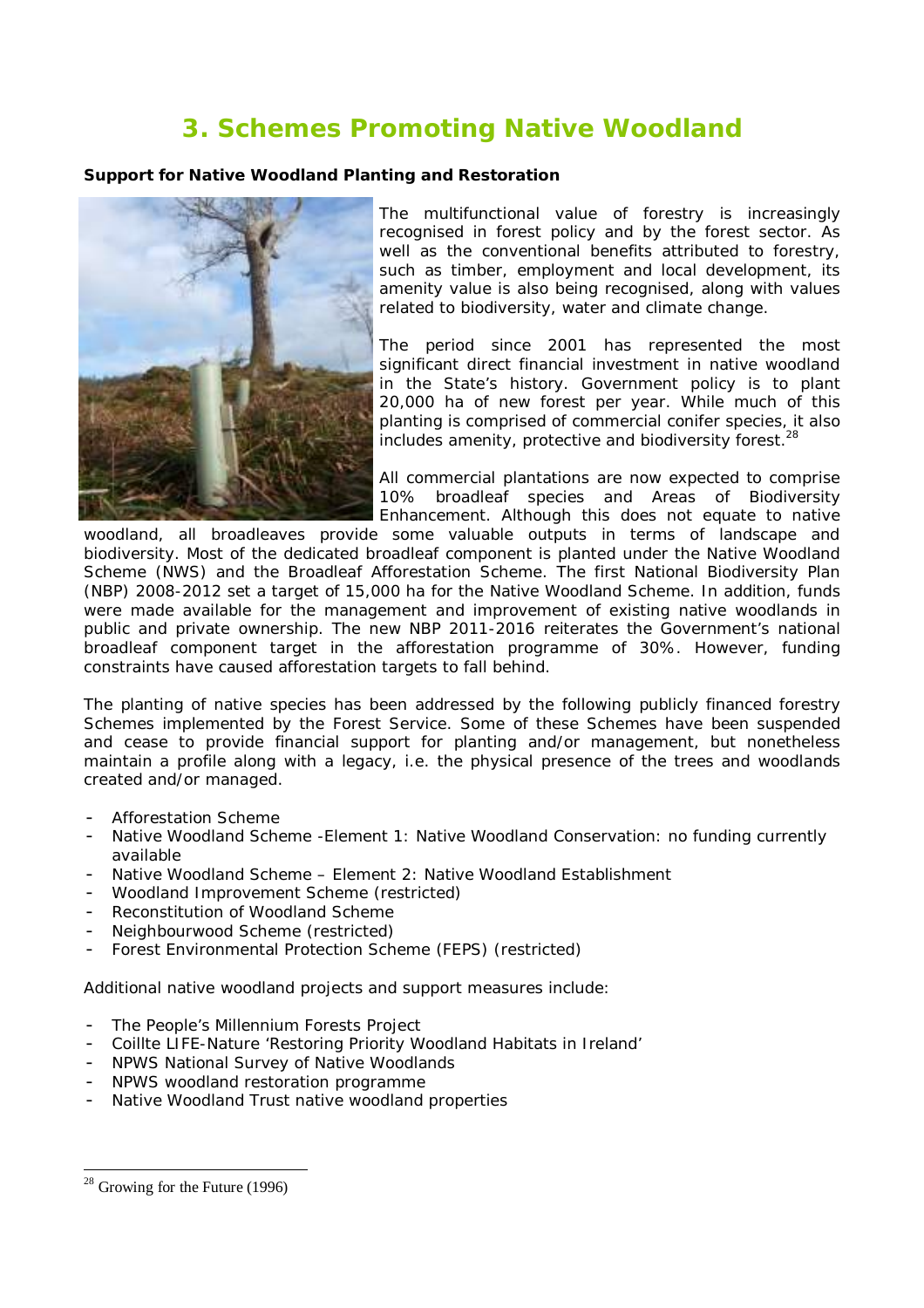In addition, 22,000 ha of the Coillte estate (i.e. 5%) is designated as Natura 2000 under the EU Habitats Directive. A further 32 woodlands, amounting to 5,500 ha, are managed by the NPWS as Nature Reserves. Three of the largest NPWS-managed native woodlands totalling 1,700 ha are located in Co. Kerry (Killarney National Park, including Muckross, Tomies, Derrycunnihy, Glenna, etc.), Co. Wicklow (Wicklow National Park, Vale of Clara) and Co. Cork (Glengarriff). All of these are popular tourist destinations.

In this chapter, the key aspects of these schemes are set out, and a sample assessment is used to demonstrate their level of effectiveness in creating and augmenting natural capital value.

#### Afforestation Scheme

The Afforestation Scheme is the principle mechanism used for promoting afforestation of all species, although fast-growing conifers comprise the majority of new forests. Its stated objectives are timber, biomass and rural development, along with climate change mitigation, amenity, biodiversity and water quality. The Scheme supports planting with capital grants and annual premiums. New conifer plantations must include a mix of at least 10% broadleaves and an Area for Biodiversity Enhancement equal to 15% of the area that may include pre-existing broadleaves, scrub or open ground.<sup>29</sup> A management plan is required when the planted area is more than 10 ha of conifers (or 5 ha of broadleaf) and an environmental impact assessment is required where the area is more than 50 ha.

For new plantations, first instalment grants (i.e. 75% of the total) are payable immediately after planting with a second final instalment (i.e. 25% of the total) paid after four years once the woodland has been established and maintained successfully to the satisfaction of the Forest Service. In addition, income is received through annual premium payments for up to 20 years (Table 3).

| GPC              | <b>Forest Type</b>                                      | <b>Total</b>                                    | <b>Fencing</b>                               | <b>Premium</b> | <b>Premium</b> |
|------------------|---------------------------------------------------------|-------------------------------------------------|----------------------------------------------|----------------|----------------|
|                  |                                                         | grant                                           | allocation <sup>1</sup>                      | (farmer)       | (non-farm)     |
| GPC <sub>1</sub> | Unenclosed or unimproved land<br>(max 20% area)         | $\epsilon$ 2.000                                | $\epsilon$ 400                               | $\epsilon$ 155 | $\epsilon$ 126 |
| GPC <sub>2</sub> | Sitka Spruce or Pine                                    | $\textcolor{red}{\textbf{\textsterling}}2.900$  | $\epsilon$ 400                               | $-6369$        | $\epsilon$ 181 |
| GPC3             | 10% Diverse mix<br>(Spruce & Pine plus diverse species) | $\epsilon$ 3,000                                | $\epsilon$ 400                               | $\epsilon$ 427 | $\epsilon$ 181 |
| GPC4             | Diverse (non Spruce & Pine plus diverse)                | $\textcolor{blue}{\textbf{\textsterling}}3,200$ | $\epsilon$ 400                               | $\epsilon$ 454 | $\epsilon$ 181 |
| GPC <sub>5</sub> | Broadleaf, non-oak or beech                             | €4.700                                          | $\epsilon$ 500                               | €481           | $\epsilon$ 19. |
| GPC <sub>6</sub> | Oak                                                     | $\textcolor{red}{\textbf{\textsterling}}5.000$  | $\epsilon$ 500                               | $\epsilon$ 51. | $\epsilon$ 19. |
| GPC7             | <b>Beech</b>                                            | $\textcolor{red}{\textbf{\textsterling}}5.000$  | $\epsilon$ 500                               | $\epsilon$ 51. | $\epsilon$ 19. |
| GPC <sub>8</sub> | Alder                                                   | $\textcolor{red}{\textbf{\textsterling}}3.200$  | $\textcolor{red}{\textbf{\textsterling}}500$ | €481           | $\epsilon$ 19. |

#### **Table 3 State supports available to Grant Premium Categories in 2013.**

<sup>1</sup> Alternatively maximum payments are available for deer fencing of  $\epsilon$ 975 per hectare for upgraded fencing and  $\epsilon$ 1,800 per hectare for new fencing ( $\epsilon$ 1,950 for additional rabbit fencing).

#### Native Woodland Scheme (NWS)

The NWS was launched in 2001 and, for the first time, provided funding for native woodlands in public and private ownership.<sup>30</sup> The Scheme consists of two elements, i.e. NWS1 Conservation (for the improvement of exiting native woodland), and NWS2 Establishment (for the

 $\overline{a}$ 

 $29$  Where more than 10 ha are planted.

 $30$  For a time, the NPWS and Coillte could both avail of funding to enhance native woodlands, but funds for publiclyowned woodlands has ceased since 2007.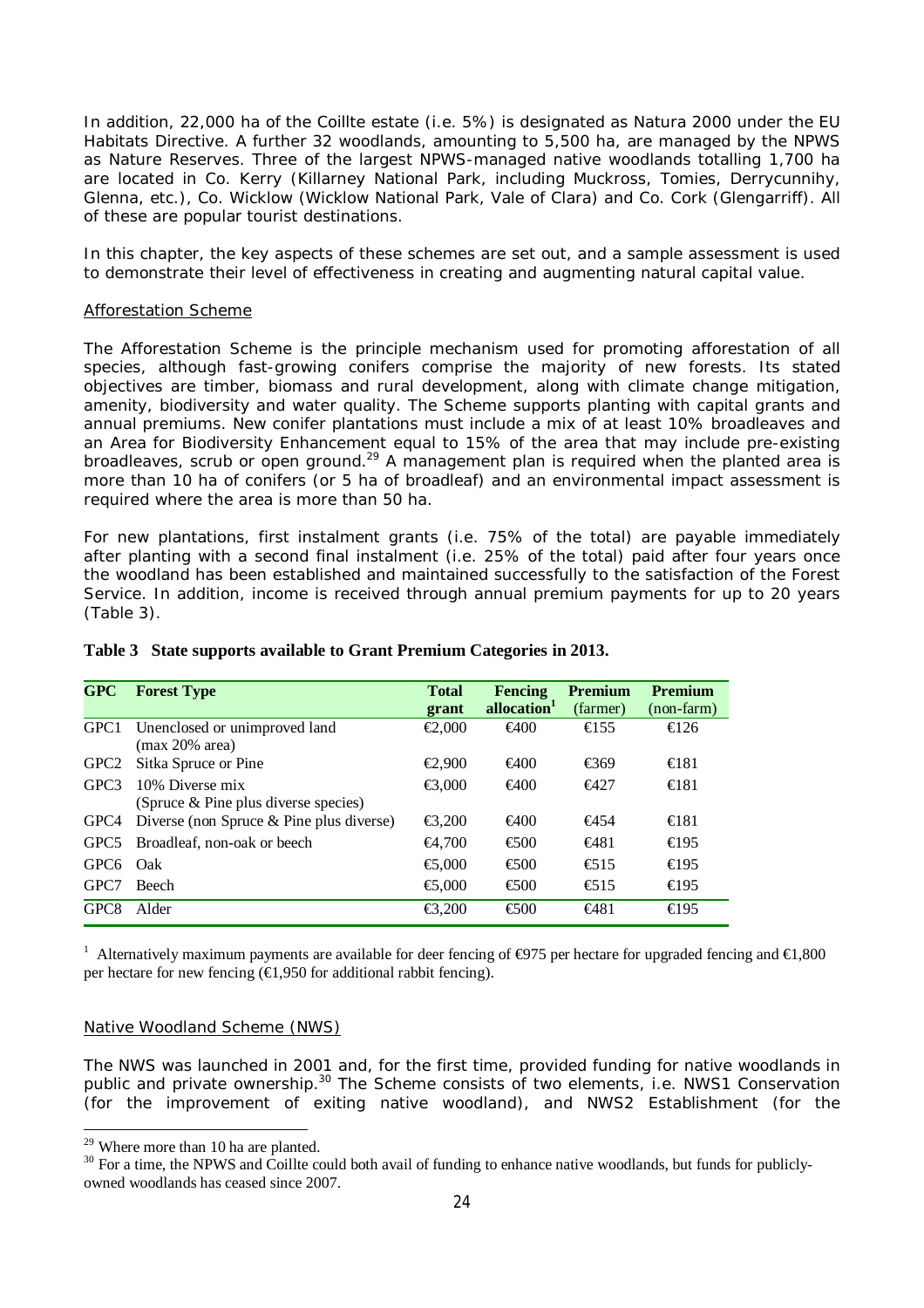establishment of new native woodland). Existing woodlands are eligible under NWS1 where the existing overstorey is dominated by native species or where the herb layer is typical of native woodland. New woodlands are eligible under NWS2 on improved and marginal greenfield sites.

The Scheme is primarily aimed at protecting biodiversity and, where compatible, for promoting the supply of quality hardwood. There is a focus on sites that are sensitive from the perspective of environmental and landscape criteria, which are adjacent or close to existing designated sites (SACs, NHAs) or which can demonstrate connectivity, particularly with designated habitats or woodlands. As with the Afforestation Scheme, planting may include an ABE equal to 15% of the planted area to encourage a diversity of habitat, including glades, which would typically occur in natural woodland. Planting on unenclosed land is permitted up to a ceiling of 20% of the total application area.

Funding is available for management planning, the purchase of indigenous planting stock, site preparation, natural regeneration works, maintenance, clearance of invasive species, protection and fencing, and re-spacing. Since 2011, an ecological survey is no longer mandatory under NWS2 and has been replaced by a site appraisal framework which relates location, landscape, existing habitats and soils to the woodland classification system used in the NWS to determine the appropriate species to be established under GPCs 1, 5, 6 or 8. $31$ 

#### Woodland Improvement Scheme

The latest version of this Scheme was introduced in February 2008 and aims to improve existing woodland through active management and thinning for timber production. The Scheme is presently focused on the thinning and maintenance of broadleaves. The WIS differs from NWS1 in that its primary purpose is to realise a commercial crop and includes non-native broadleaf woodlands, i.e. beech and sycamore. In common with some other Schemes, additional objectives include landscape enhancement, soil and water protection. A maximum grant of €750 per hectare is available.

#### Reconstitution of Woodland Scheme

This Scheme was designed to allow for the restoration of plantation woodland following damage from disease, fire and deer browsing. The Scheme is not restricted to broadleaves but includes the objectives of maintaining landscape, biodiversity and the ecosystem. Grants are available to cover costs to a maximum of €7,604 per hectare for broadleaves.

#### Forest Environmental Protection Scheme (FEPS)

FEPS was open to farmers in the Rural Environmental Protection Scheme (REPS) at the time when new applications were still being accepted into the latter, i.e. REPS 4. Newly-established woodlands were intended to encourage marketable timber but also included the objectives of enhancing biodiversity, landscape and water quality, and the protection of archaeological heritage. In part, the productive element was intended to counter the common perception of farm forestry as being appropriate only for infertile or 'boggy' parts of the farm. Likewise, above the basic premium of €200 per hectare, grant payments were based on the GPCs but at higher rates than apply to the Afforestation Scheme. The Scheme requires a minimum of 15% broadleaves and 18% ABE together with a mix of mandatory and discretionary elements in this respect. Although FEPS is now closed it made a considerable impact in terms of environmental and landscape awareness at farm level amongst the farming community. In 2010 3,301 ha were planted, corresponding to 289 applications while, in 2011, 1,386 ha were planted, corresponding to 142 applications.<sup>32</sup>

 $\overline{a}$ 

 $31$  As tailored for the NWS by Cross et al  $(2010)$ .

 $32$  Forest Service figures (2011)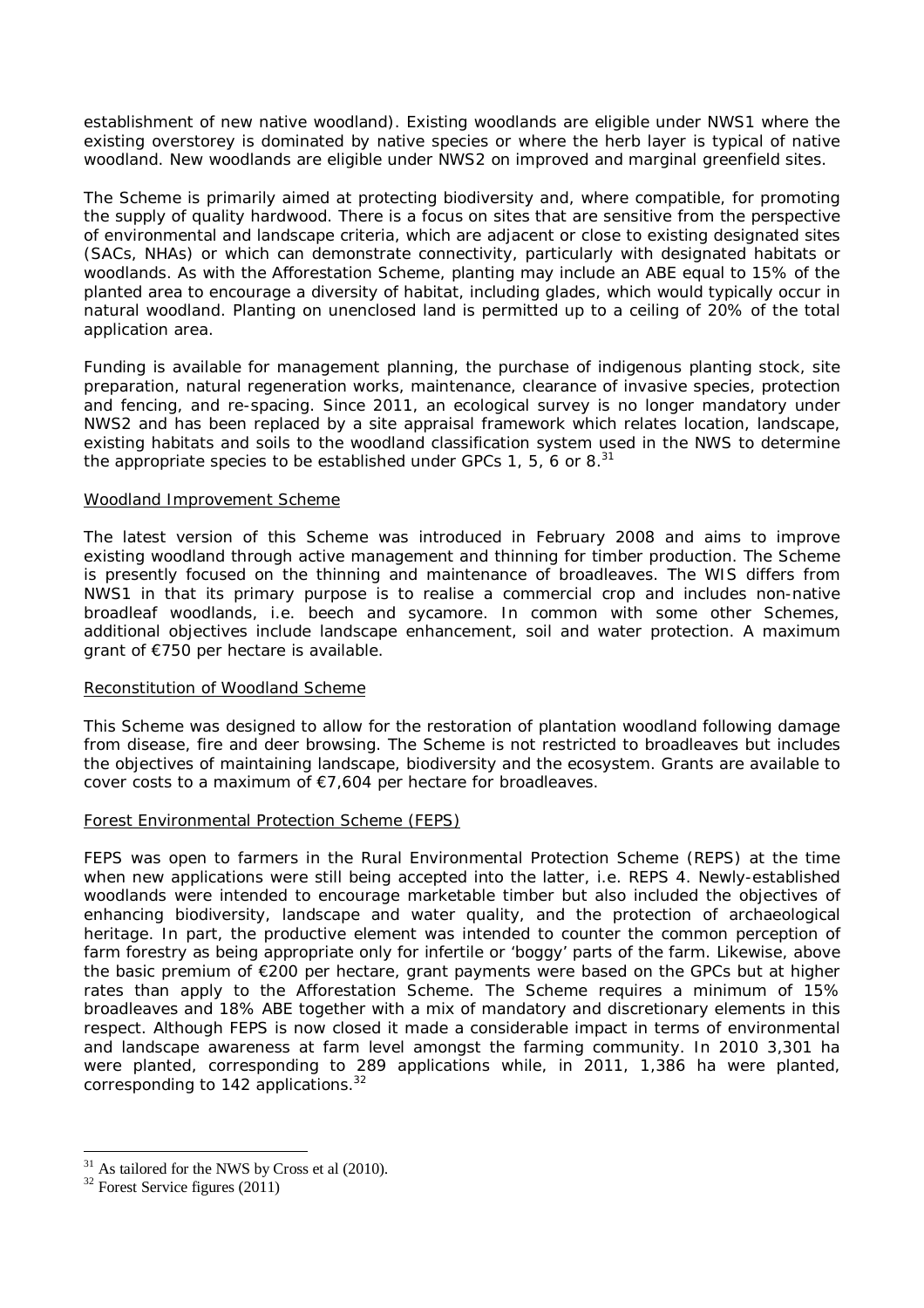#### NeighbourWood Scheme

The NeighbourWood Scheme is targeted at the development of both new and existing woodlands for public amenity in the vicinity of towns or villages. As such, it is focused particularly on realising social benefits such as recreation and education, as well as environmental benefits. Applications from community groups are encouraged. The Scheme publicity identifies the value of NeighbourWoods for broad sustainable planning, including greenbelts, greenways, buffers between residential and industrial areas, for the protection of watercourses and reclamation of former landfill or industrial brownfield sites. Maximum grants for Element 1 'Enhancement' are  $\epsilon$ 4,500 per hectare (plus the standard fencing allowance). Element 2 'Establishment' allows for maximum grants of €5,000 per hectare. Provision for up to 30% open space is permitted within the Element 2 area and, aside from space for recreational purposes, should include an ABE. In addition, a third Element involves payments of up to €4,000 per hectare for recreational facilities (up to €2,500/ha 10-40 ha). After a period of suspension due to budgetary constraints, the NeighbourWood Scheme was re-opened for a limited period in July 2012.

#### People's Millennium Forest Project (PMF)

As the name suggests this project was developed at the onset of the new Millennium in 2000, proposed by Woodlands of Ireland. The PMF received financial support from Allied Irish Bank, the National Millennium Committee and the Forest Service. Over 600 hectares of native woodland were restored, mainly through planting on 16 existing semi-natural woodland sites countrywide. The project included a 'Family Tree Scheme' where a tree was planted for every household in Ireland, amounting to 1.3 million in total. The project also included an extensive ancillary programme, including a countrywide 'road show' for community engagement, information dissemination and education. The project was managed by Coillte in partnership with Woodlands of Ireland, and includes a draft Memorandum of Understanding that the woodlands be set aside in perpetuity for the nation as a public resource.

#### Coillte woodlands

A modest proportion of the Coillte estate is comprised of native woodland. Old woodland sites that have been wooded since the 1830s comprise 27,780 ha (6.4%) of Coillte's estate. Coillte has invested in the conservation of the highest quality biodiversity woodlands with biodiversity objectives and conservation as priority goals. From 2006-2009, Coillte managed an EU LIFE project 'Restoring Priority Woodland Habitats in Ireland'. Funded jointly by Coillte and EU DG-Environment, the project restored four priority woodland types (i.e. calcareous, alluvial, bog and yew woodlands) which are 'critically rare', not just in Ireland, but also in Europe. A total of 551 ha of woodland was restored at nine sites, all designated as Special Areas of Conservation (SACs) within the EU Natura 2000 network.

#### National Parks and Wildlife Service (NPWS) woodland programme

NPWS is responsible for implementing nature conservation legislation such as the EU Habitats Directive and the Wildlife Act. Native woodland forms part of this brief. There are 10,700 ha of native woodland designated as SACs on public and private land in Ireland. NPWS manages 45 native woodlands, 2,628 ha of which are located within 32 Nature Reserves and 2,854 ha within National Parks. Most of these native woodlands are also designated as SACs. State investment in native woodland conservation during the  $20<sup>th</sup>$  century has focused primarily on these woodlands via NPWS and its predecessor, the Office of Public Works (OPW). District budgets for ongoing investment in native woodland conservation are required to meet Ireland's obligations under the EU Habitats Directive. Examples of ongoing woodland restoration include Glenveagh, Co. Donegal, Killarney, Co. Kerry, and the Vale of Clara, Co. Wicklow, which primarily involves the removal of invasive rhododendron, cherry laurel and under-planted conifers. However, no definite figures are available on the total woodland restoration costs involved.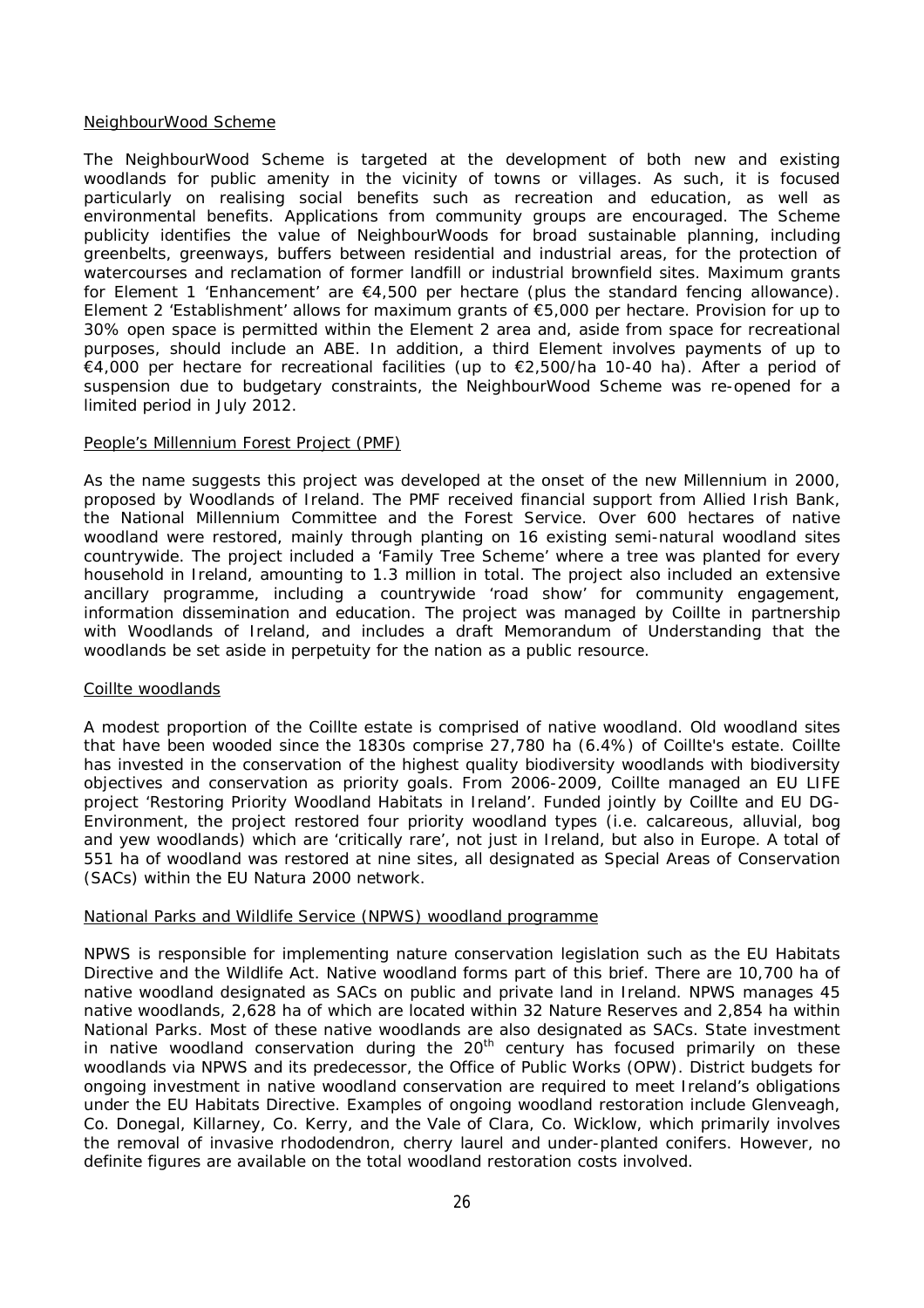The lack of detailed information on the character and condition of native woodlands nationwide was the rationale for the first National Survey of Native Woodlands, undertaken by the NPWS between 2003 and 2008, jointly funded by the NPWS and Forest Service (Perrin et al 2008, Cross 2012). It examined the distribution, flora, ecology, structure and conservation value of 1,320 sample woodlands and also gathered limited information on the quality and quantity of timber.

| <b>Project</b>                                                         | <b>One-off</b><br>expenditure per year | Annual<br>expenditure                    | 15 year 1997-2012<br>actual       |
|------------------------------------------------------------------------|----------------------------------------|------------------------------------------|-----------------------------------|
| Woodlands of Ireland<br>People's Millennium                            | €5,013,000                             |                                          | €1,215,000                        |
| <b>Forests</b><br>NWS Element 1<br>NWS Element 2                       |                                        |                                          | €8,900,000<br>€7,211,000          |
| Coillte LIFE                                                           | €1.475.00(                             |                                          |                                   |
| Coillte: district budget<br>spend on native<br>woodland<br><b>NPWS</b> |                                        | $\epsilon$ 750,000<br>no precise figures | €11,250,000<br>no precise figures |
| Sub-totals:                                                            | €6.488,000                             | €750,000                                 | €28,576,000                       |

Coillte expenditure for 2011 native broadleaf is given less plant purchases. No NPWS broadleaf budget is available, although around €1000 per hectare is spent each year in Glenveagh NP on rhododendron clearance alone. Therefore the total figure above is an underestimate.

The ongoing investment in native woodlands made by the Coillte and NPWS is as significant as all other native woodland projects and Forest Service Schemes in the private sector. In Coillte's case this investment is a fundamental element of national Sustainable Forest Management (SFM) policy which underpins the company's Forest Stewardship Council (FSC) certification requirements with respect to international timber trade.

#### **Performance of Forest Service Schemes**

 $\overline{a}$ 

Total afforestation of broadleaves and conifers between 2002 and 2010 amounted to 30,982 and 105,954 ha respectively (Figure 1). Planting data by GPC and species has been available since 2008. The total area of broadleaf planting in 2010 was 3,149 ha compared with 5,164 ha for conifers.<sup>33</sup>

Between 2002 and 2011, 2,542 ha of existing native woodland were restored and 1,054 ha of new native woodlands created. Over €16 million has been spent on grants and €3 million on premium payments under the NWS. Although Establishment grants were first paid out in 2005, this element of expenditure had risen to over 40% by the end of 2011 on 1,054 ha. To date, more sites have been funded under the Conservation element (i.e. 165 sites in total under NWS1) than under the Establishment element (107 sites under NWS2), which reflects the initial focus of the NWS and the readiness of woodland owners to embrace the Scheme in the early years. Average grant expenditure per site is approximately €46,000, being slightly higher for Element 1 - Conservation.

 $33$  Ash accounted for 865 ha, oak for 704 ha and other or mixed broadleaves for nearly 1,500 ha.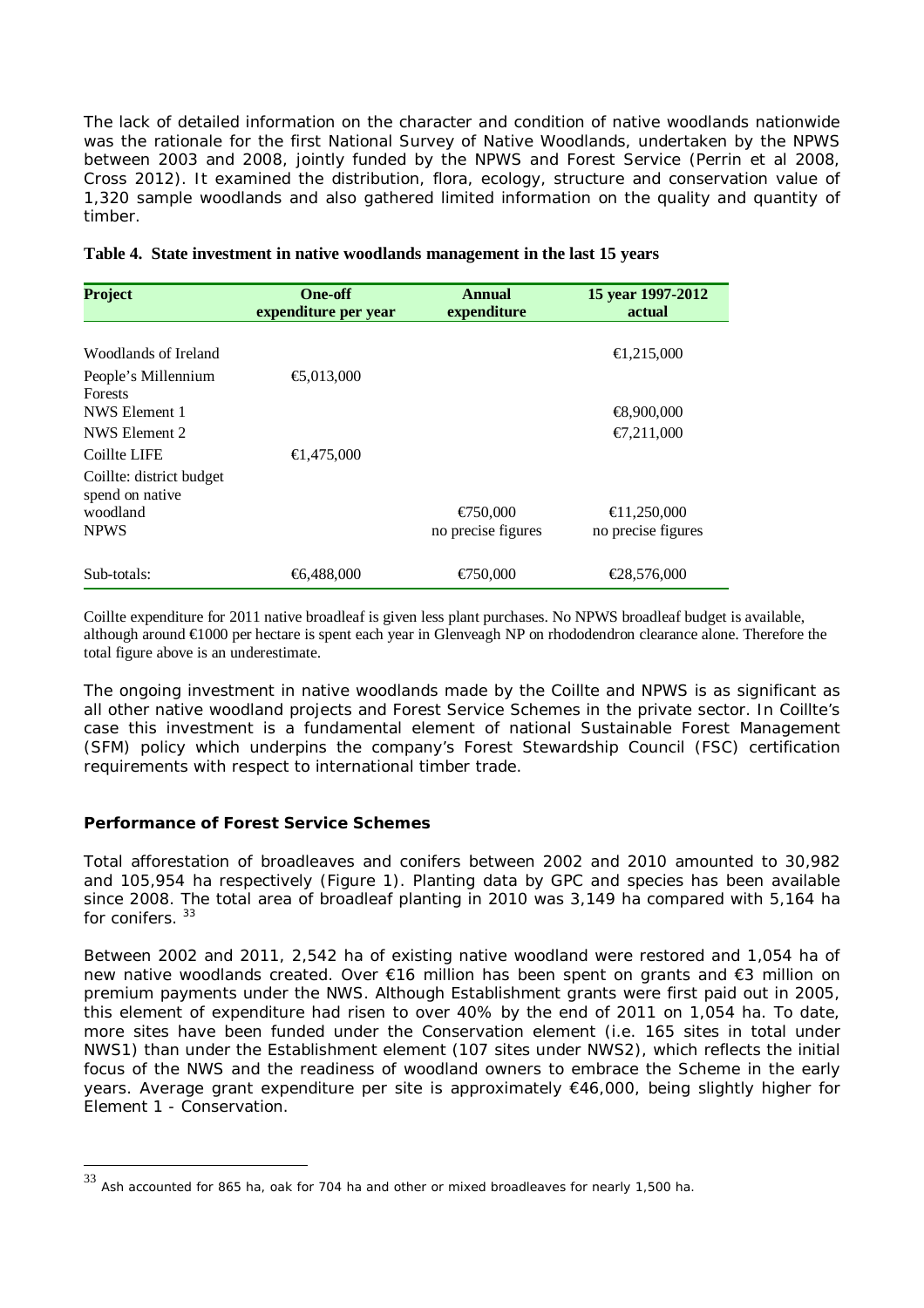

**Figure 1 Planting of broadleaves** (light green) **and conifers** (dark green)

Grant payments are designed to cover the capital costs of establishment and initial management. Establishment costs are typically higher for broadleaves compared to conifers. For example, for oak (GPC6), costs are estimated to range between €3,990 and €5,420 per hectare. Premium payments are higher for Establishment as new woodland is substituting for agricultural income and permanently takes land out of agricultural production. Along with FEPS, the NWS differential between rates for farmers and non-farmers is designed to make tree planting more attractive, particularly for farms eligible for REPS.

The elimination in 2011 of the need for an ecological assessment under NWS2 – Establishment removed a disincentive for applicants to enter the NWS. Landowners were concerned that, in the event of their application being refused, they would still have to pay the significant up-front cost of the ecological survey. In addition, the new requirements for Appropriate Assessment have largely superseded the need for an ecological assessment in proximity to areas with environmental designations, i.e. SACs.

In practice, the success of projects is related to the landowner's motivations and the extent to which these meet the objectives of the Forest Service/NWS. Landscape, biodiversity, a desire for self-sufficiency in fuel wood and some additional income from timber sales feature among the motivations of most landowners, and are areas of public/private commonality.

Overall, there has been a positive trend towards more sustainable forest management and the concept of multifunctional forestry, of which broadleaf planting is a component. The potential financial and ecological value of native woodland is also being increasingly recognised in the forestry profession. Native trees are now also promoted within national road schemes. The public too is becoming more aware of the value of forests and the planting of native species. The PMF helped to kick-start this process through the restoration and planting of new forest areas, many close to urban areas. Surveys provide evidence of rising awareness of the environmental benefits of native woodland amongst the general public, particularly schoolchildren (i.e. surveys before and after PMF showed a 70% increase in awareness of forestry generally<sup>34</sup>). Awareness has also been maintained through annual events held at native woodlands during National Tree Week, National Tree Day and due to a small number of high profile native woodland NeighbourWood Schemes.

 $\overline{a}$ 

<sup>&</sup>lt;sup>34</sup> Lansdowne Marketing Research (2002)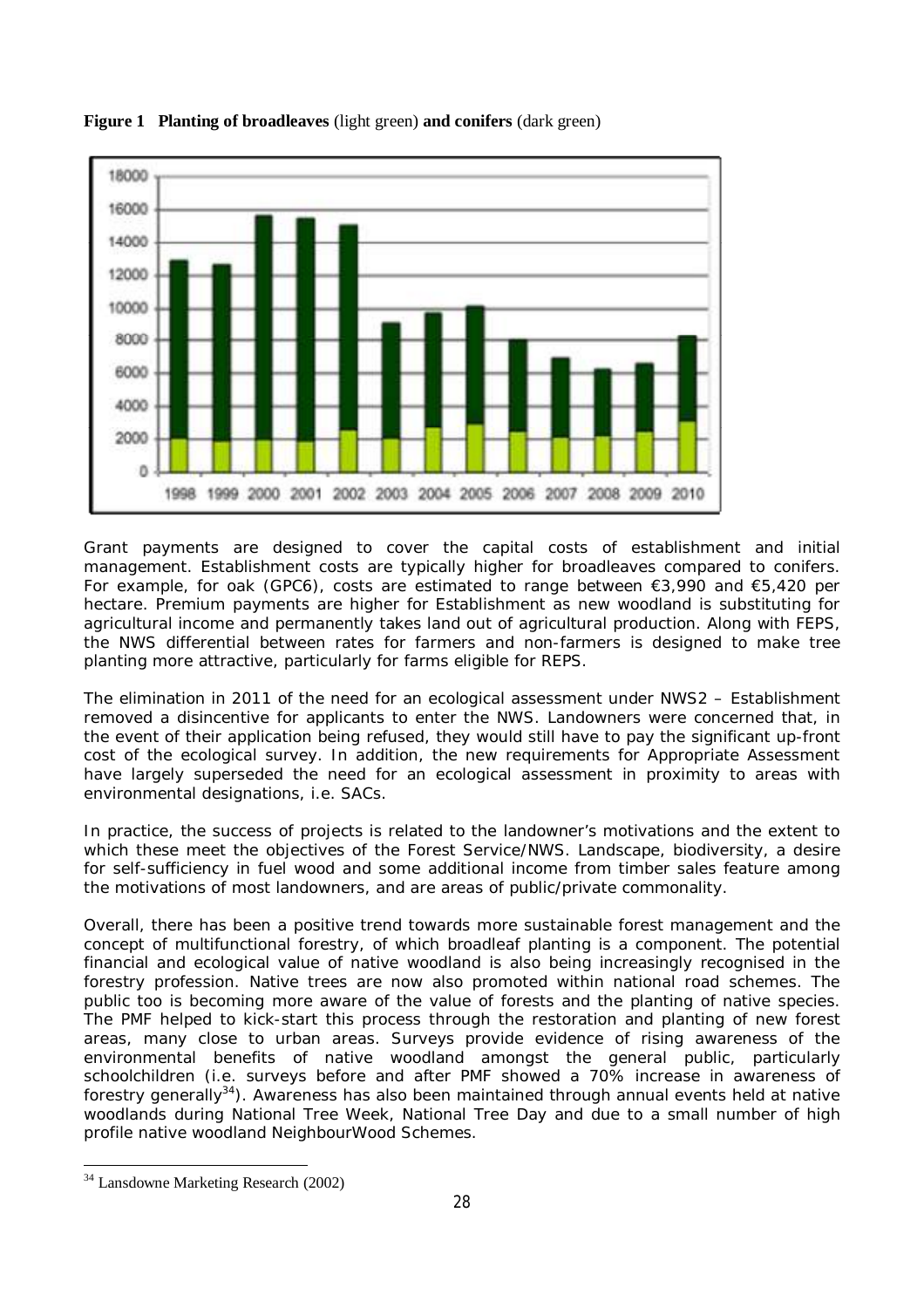Unfortunately, state support has shown less continuity and commitment than is required given the current level of demand. Support for new applications for Element 1 of the NWS has now been suspended since 2008 and more recently, has been suspended for the Woodland Improvement Scheme. Although state finances are now much depleted as a result of the current financial crisis, suspension has also occurred in the past (e.g. in 2001), and this lack of funding continuity deprives the forest sector of the confidence needed to develop the native woodland and hardwood resource effectively. New applications for FEPS have also been suspended along with the closure of REPS. Funding is continuing only through the Establishment element of NWS along with occasional limited funds being made available for the NeighbourWood Scheme. For the time being, investment in the management of designated sites owned by the NPWS represents virtually the only state support for native woodland conservation.

#### **Sample evaluation of Schemes**

An evaluation of the performance of the NWS and other broadleaf projects with respect to their objectives is beyond the scope of this study. However, to complement the consultations undertaken and to assist with recommendations regarding the future management of native woodlands, ten NWS sites were sampled in order to assess the extent to which natural capital values are being realised.

The sample includes six existing woodlands (NWS1) and four new native woodlands (NWS2). The sites encompass upland and lowland locations in the West and Northwest, and lowland sites in the Midlands and East. Large woodlands close to urban areas (with high amenity value) as well as small rural woodlands are included in the sample. One existing woodland site is in public ownership, another is owned by an environmental NGO (Table 5).

The NWS2 establishment sites include upland and lowland plantations, with low and high timber quality potential respectively. Likewise, the existing NWS1 conservation woodlands include upland and lowland woodland sites with low and high timber quality potential. In the sample examined, the existing woodlands ranged in size from 5 ha to 107 ha. New woodlands ranged in size from 5.7 ha to 20 ha.

Although the sample size of ten sites is small, it helps to introduce the arguments that will be developed in the next chapter with regard to the realisation of potential natural capital values. For instance, half of the sites are located close to urban areas. They have the capacity to realise amenity values which, as noted in the previous chapter, are amongst the highest value outputs of native woodlands. There is potential to advance this value; three of these sites have a moderate value for public, passive recreation while one other is judged to be of more minor value for this purpose. A couple of these sites include interpretive signage and one is regularly used for education. Landscape benefits are observed for most sites; these are judged by the authors to be more significant at two locations.

Seven of the sites include some riparian habitat and three have potential to contribute to local river water quality. Each of the woodlands performs strongly as existing and future wildlife habitat, some within a diverse habitat mosaic. In some of these woodlands, broadleaves have replaced conifers. Other sites have at least some potential to produce small amounts of firewood and saleable timber, while two have high commercial hardwood potential. Timber output is not an objective in the sites managed by NGOs. Nonetheless timber production is compatible with conservation and wildlife objectives and, as an added incentive for the expansion of woodland habitat, increases biodiversity at a strategic level.

The sample does reveal problems with deer and invasive plant species. The latter have been removed on five sites, but rhododendron remains a problem at two others. Competitive weed growth persists at three sites, and this is compromising planted tree and shrub saplings. Five sites are experiencing problems with deer, one to a very serious degree.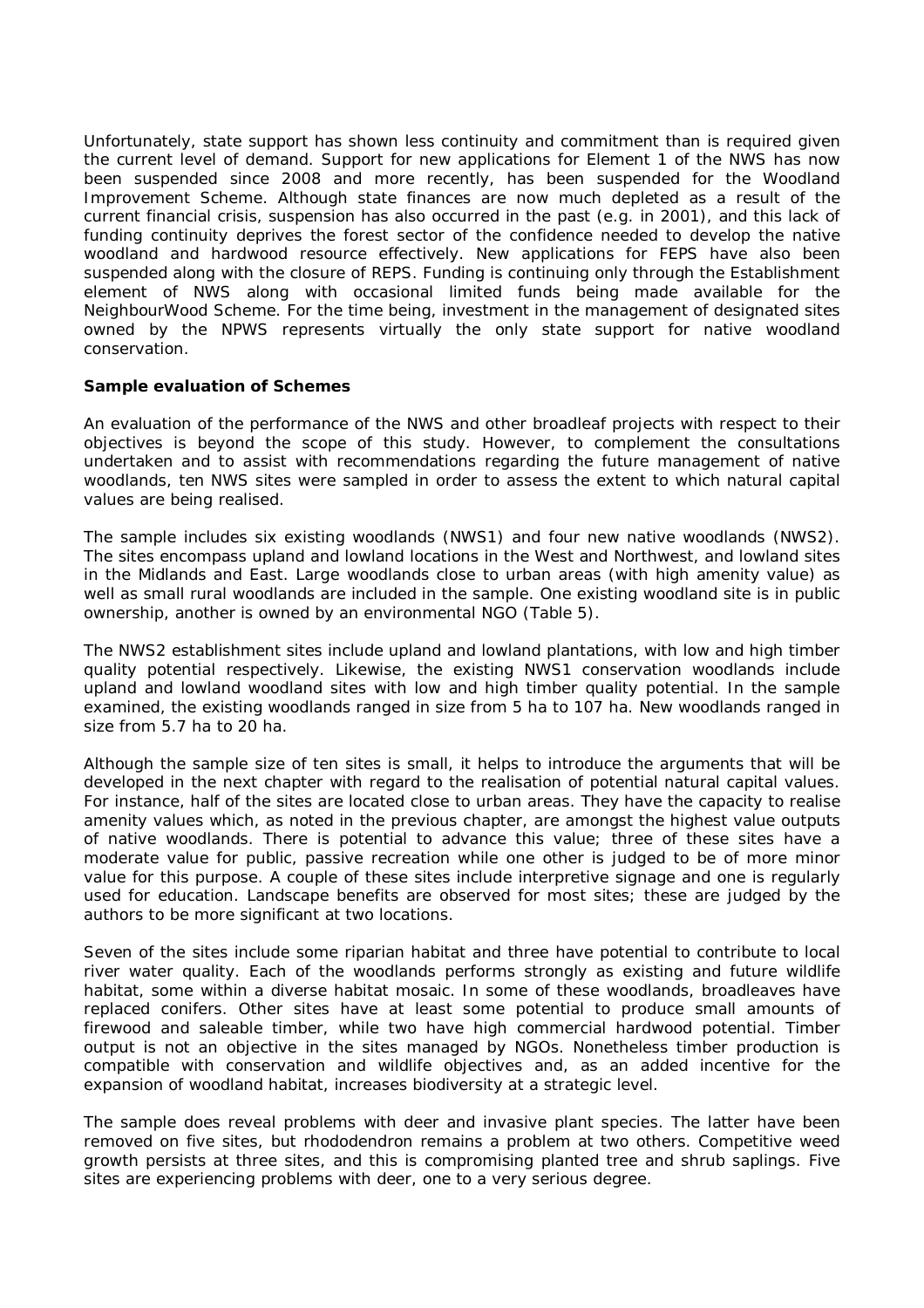In summary, the ten sites demonstrate how biodiversity benefits are being realised through the funding that has been made available for native woodlands and the importance of maintaining this support. The evaluation also indicates how a more strategic or targeted approach to planting could be used to increase natural capital values by realising biodiversity objectives along with amenity values, augmented - in some cases - with returns from timber or wood sales. The sample also highlights the threat presented by invasive plant species and deer, which have the capacity to undermine the potential value of new areas of woodland planting in particular. Although grant payments currently allow for the management of invasive plants and deer fencing, difficulties arise where both are present or where these are compounded by a lack of motivation among neighbouring forest landowners to reduce/control these problems. A comprehensive, strategic approach must therefore be applied to pursue maximum economic values in terms of the various market and non-market natural capital values described in the preceding chapter, while ensuring that these are not undermined by invasive plant species and/or deer.

| <b>Location</b>                                        |                | <b>Sligo Galway Central</b> | <b>Mayo</b>                  | <b>West</b><br>Mayo a            | <b>West</b><br>Mayo b     | <b>West</b><br>Mayo c Mayo d | <b>West</b>              | <b>Wicklow Leitrim Offaly</b> |                              |                     |
|--------------------------------------------------------|----------------|-----------------------------|------------------------------|----------------------------------|---------------------------|------------------------------|--------------------------|-------------------------------|------------------------------|---------------------|
| Initiated                                              | 2003           | 2005                        | 2011                         | 2008                             | 2004                      | 2008                         | 2005                     | 2008                          | 2003                         | 2003                |
|                                                        |                | public private              | private                      |                                  | Private                   | private                      |                          |                               |                              |                     |
| Close to an<br>urban area                              | ✓              | X                           | X                            | X                                | $\checkmark$              | X                            | X                        | ✓                             | $\checkmark$                 | $\checkmark$        |
| Grant<br><b>Scheme</b>                                 | NWS1           | NWS1                        | NWS <sub>2</sub>             | NWS <sub>2</sub>                 | NWS <sub>2</sub>          | NWS1                         | NWS <sub>2</sub>         | NWS1                          | MWS1                         | NWS <sub>1</sub>    |
| Woodland<br>type                                       | WN1            | WN1                         | WN <sub>2</sub>              | WN1                              | WN1                       | WN <sub>2</sub>              | WN <sub>2</sub>          | WN <sub>6</sub>               | WN1                          | WN <sub>2</sub>     |
| Area (ha)[45]                                          | 60             | 24                          | 5.7                          | 7.8                              | 20                        | 5                            | 8                        | 20                            | 40                           | 107                 |
| <b>Natural</b>                                         |                |                             |                              |                                  |                           |                              |                          |                               |                              |                     |
| capital value *<br><b>Biodiversity</b><br>Recreation / | 5              | 5                           | $\sqrt{3}$<br>$\overline{4}$ | $\overline{5}$<br>$\overline{1}$ | 5                         | 5<br>3                       | $\overline{4}$           | $\overline{5}$<br>3           | 5                            | 5<br>$\overline{2}$ |
| educ. public<br>Private use                            | $\overline{4}$ | 3                           |                              |                                  | 3                         | Ξ                            | $\overline{4}$           |                               |                              |                     |
| Water quality /<br>angling                             | 2              | $\overline{2}$              | $\mathbf{1}$                 | 3                                | $\mathbf{1}$              | $\mathbf{1}$                 | $\overline{\phantom{a}}$ | $\overline{1}$                |                              | 1                   |
| <b>Timber</b><br>potential                             | 1              | $\overline{2}$              | $\overline{4}$               | $\overline{1}$                   | $\overline{4}$            | $\mathbf{1}$                 | $\overline{2}$           | $\overline{1}$                | 3                            | 5                   |
| <b>Challenges</b>                                      |                |                             |                              |                                  |                           |                              |                          |                               |                              |                     |
| <b>Deer</b><br><b>Goats</b>                            | $\checkmark$   | $\times$                    | $\mathsf{X}$                 | $\mathsf{X}$                     | $\mathsf{X}$              | ✓                            | ✓                        | $\checkmark$                  | $\checkmark$<br>$\checkmark$ | $\checkmark$        |
| <b>Grey squirrel</b>                                   |                |                             |                              |                                  |                           |                              |                          |                               |                              | $\checkmark$        |
| <b>Invasive</b><br>species                             | $\checkmark$   | $\checkmark$                | X                            | $\mathsf{X}$                     | $\boldsymbol{\mathsf{X}}$ | $\checkmark$                 |                          | X                             | $\checkmark$                 | $\checkmark$        |
| Poor growing<br>conditions                             | X              | X                           | $\times$                     | $\checkmark$                     | $\times$                  | X                            |                          | $\times$                      | X                            |                     |
| <b>Weeds</b>                                           | $\mathsf X$    | X                           | $\checkmark$                 | $\checkmark$                     | $\checkmark$              | X                            | $\checkmark$             | X                             | X                            | X                   |

#### **Table 5. The sample of NWS woodlands assessed in this study.**

\* benefits on a scale of 1 (low) to 5 (high)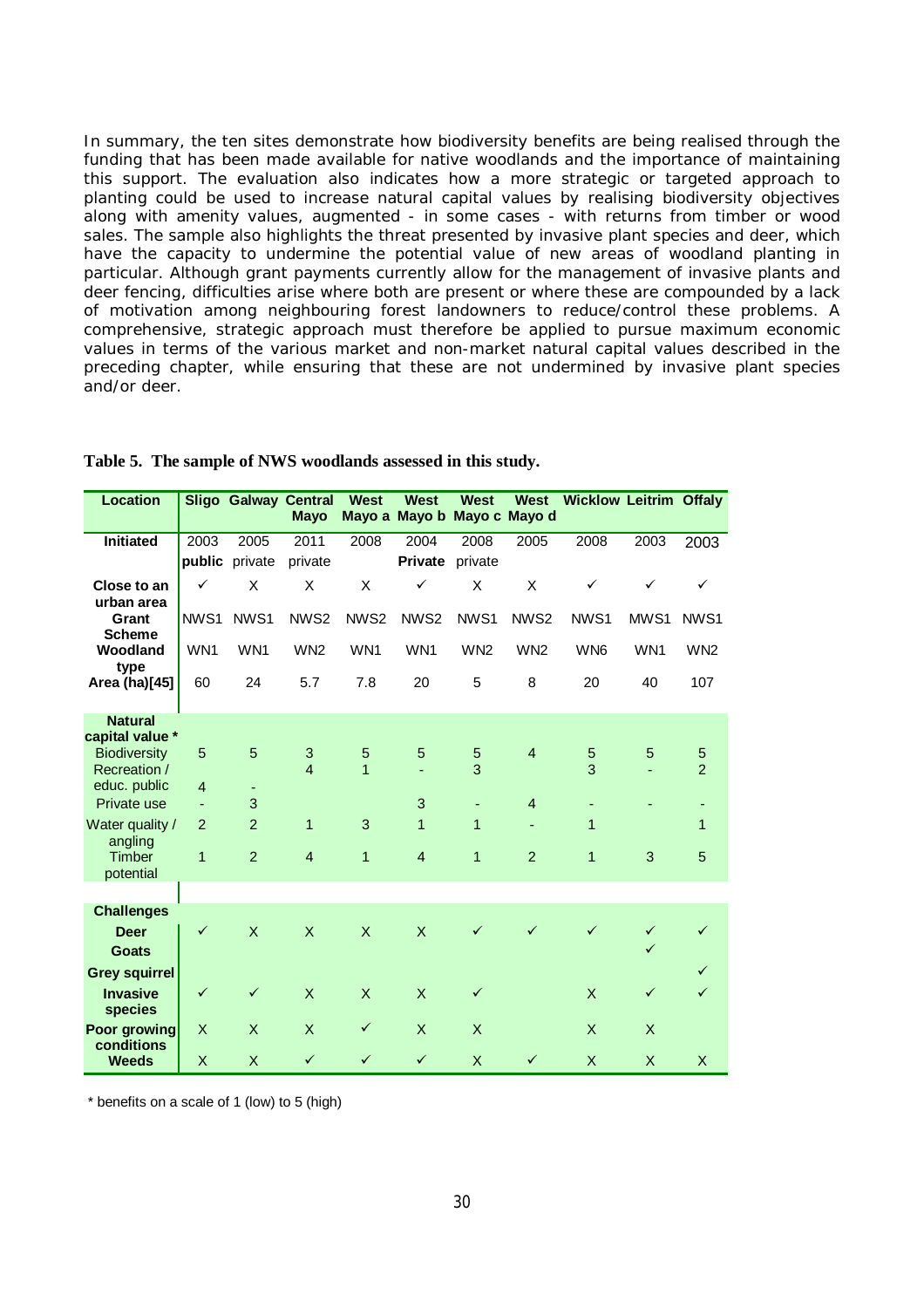#### **Conclusions**

This chapter demonstrates that there is a demand for broadleaf planting and that Forest Service schemes can be effective in expanding the area of native woodland and augmenting its natural capital value. However, it also demonstrates how inconsistent funding can undermine the potential of the schemes. Although forestry publications persistently make reference to the public good, this needs to be backed by a more tangible recognition of the various public good benefits and their respective value. For example, if the public amenity value of woodland is to be respected, this means either enhancing accessible woodlands that already exist or ensuring that the prevailing policy of expansion though private afforestation also delivers public amenity one way or another, particularly in the vicinity of urban areas. The NeighbourWood Scheme is a good mechanism to achieve these objectives, but is funded in an intermittent fashion. Realising public good values also requires pro-active targeting to support national objectives on biodiversity, long-term carbon storage, and the protection of water quality and provision of flood mitigation through strategic, appropriately sited riparian woodland. Rather than responding to applications when they are made on the basis of available funds, this requires a strategic area approach that promotes implementation in the short, medium and long term.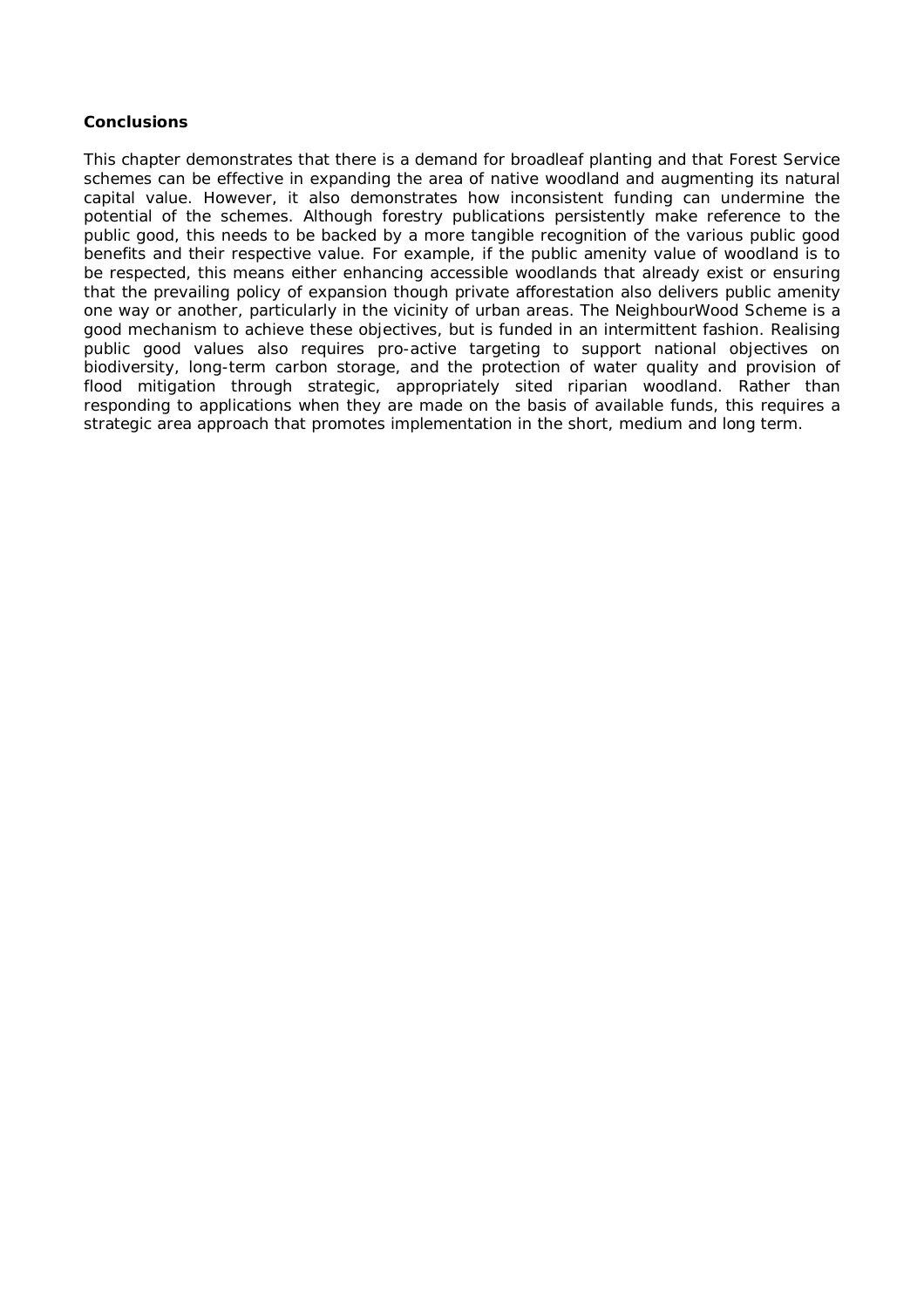# **4. Case study - Brackloon Wood, County Mayo**

#### **Description**

Brackloon Wood is an example of how the natural capital - augmented and created through native woodland restoration - can contribute ecosystem service benefits, even though the woodland is of modest size.[46, 47] It also demonstrates the economic and social benefits that could potentially be realised by a policy of significant native woodland expansion in parallel with strategies that seek to develop wider amenity, tourism and biodiversity objectives.

Brackloon Wood is located 7km southwest of Westport, Co. Mayo. This 74-hectare woodland comprises remnants of oak and birch with ground flora species characteristic of ancient native woodland, but was until recently, underplanted and interspersed with conifers, planted in the 1950s (Cunningham, 2005). The woodland is managed by Coillte and, commencing in 1999 all of the non-native conifers were removed and the woodland restored with native broadleaf species over a five-year period. Today, it comprises a rich mix of native trees and shrubs including sessile oak, downy birch, ash, willow and rowan, with an understory of holly and hazel. Ground cover consists of woodrush, hard fern and bilberry. There is also a wide variety of mosses, liverworts and lichens. The site is designated as an SAC under the EU Habitats Directive. In addition, there are areas of other habitat such as marsh and freshwater (the adjacent Owenwee River, which contains Priority species such as Atlantic Salmon).

The woodland is popular for amenity use and there is an internal looped forest road that is regularly used by locals and tourists alike.

#### **Restoration**

 $\overline{a}$ 

Prior to restoration, Brackloon Wood was in a depleted state, with fragmented stands of ancient woodland areas. There was little natural regeneration and very poor scope for native woodland expansion due to the adjacent conifer blocks. In common with most long-established native woodland in Ireland, active hands-on management is necessary to ensure the woodland can become more viable, thereby ensuring its long-term survival.

The wood was restored in the late 1990s under the Woodland Improvement Scheme at a cost of around €200,000. This rehabilitation project acted as a forerunner for the Native Woodland Scheme (NWS) and earned a Forestry award from the Royal Dublin Society. Excepting small areas of Scot's Pine (an 'honorary' native species $35$ , all other conifers were removed along with sycamore and some beech. A large-scale



clearance programme of rhododendron was also undertaken. The seed source for oak locally was very limited and a seedling nursery was established with support from LEADER, which produced approximately 10,000 one-year old seedlings for planting in order to provide connectivity between the areas of mature oak. Other

 $35$  i.e. it almost certainly became extinct c. 1000 years ago, but was re-introduced subsequently.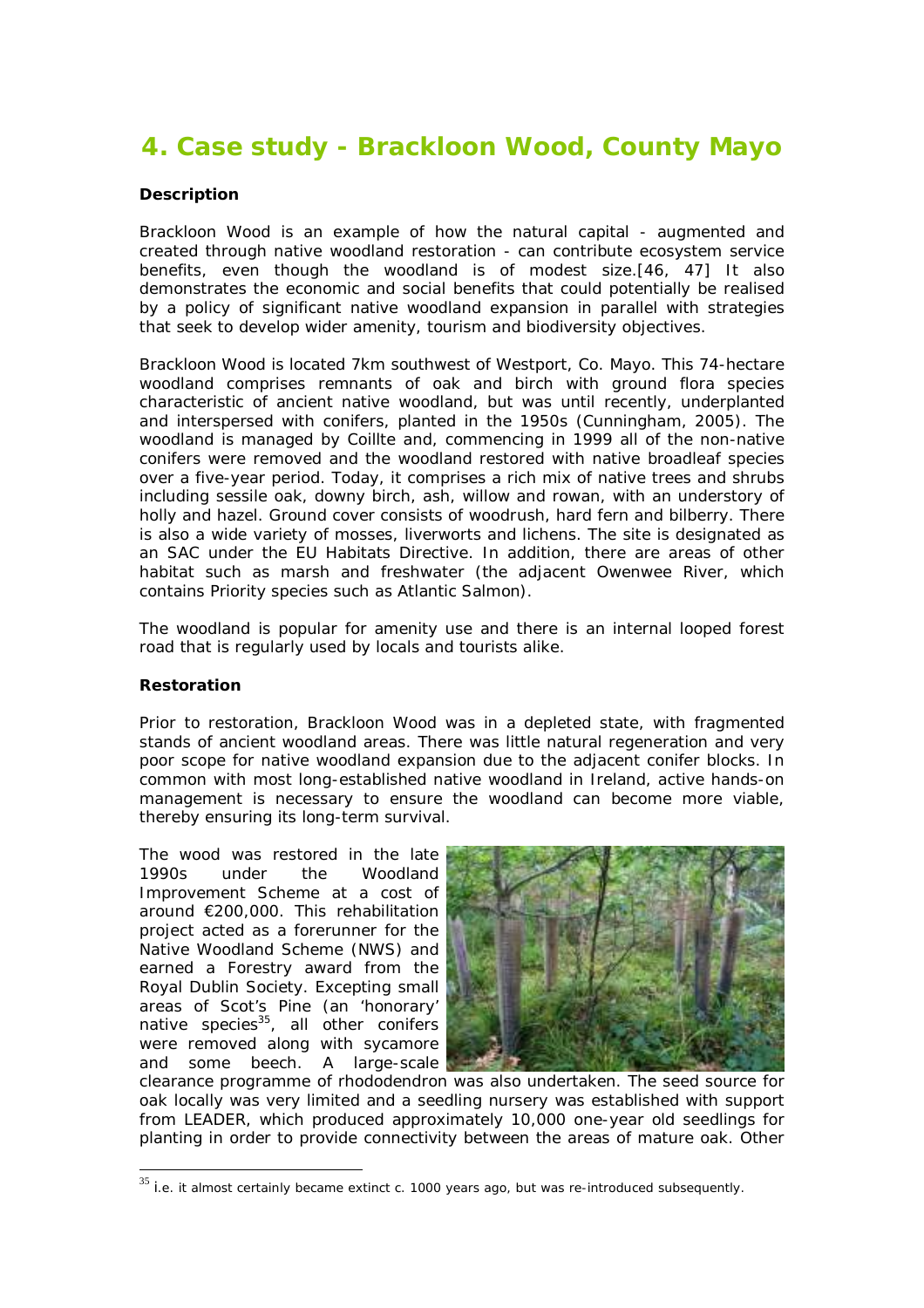sections of the wood contained soils more suited to ash, which was also planted, while natural regeneration of birch and willow proved to be quite prolific, especially in very wet areas. Indeed, the regeneration of birch has demonstrated the value of using it as a pioneer to create diversity at this early stage of restoration, in contrast to the oak-dominated 'climax' woodland. Some of this birch has now been thinned and this has had the effect of providing new habitat niches as a result of opening up parts of the woodland.

Tree regeneration has also benefitted tremendously from the absence of deer. If deer were present, expensive fencing and greater use of tree tubes would have been essential. Indeed, it would have been difficult in practice to erect fencing along the river and its absence would have left important alluvial trees and plants vulnerable to grazing. It would also have had an adverse impact on accessibility for people. While not preventing visitor access, deer fencing sometimes creates a negative psychological barrier.

#### **Ecosystem services**

The primary objective behind the restoration of Brackloon has been to establish a reserve for biodiversity. As a result of the necessary management that has been applied to date, the wood will in time develop into a mixed-age woodland, dominated by deciduous species with glades and areas of deadwood. Its rich floral community already includes Wood millet (*Milium effusum*) and Lungwort (*Lobaria pulmonaria*), species typical of long-established or ancient woodland. These species now have the potential to spread to new areas of woodland created in recent years. Pine marten, stoat and badger are also present along with wood warbler, a rare breeding species in Ireland (NPWS site description, 2009).

The woodland provides cultural ecosystem services of amenity value and is a popular destination, mainly for local people from the Westport area. A primary school is located beside the woodland and is occasionally used as an education resource for field studies. It is also contains various features of historic value, including a former woodsman's cottage and the remains of a mill race, as well as much older archaeology, including a standing stone, enclosures and a Late Christian souterrain.

The Owenwee River runs alongside the entire northern edge of the wood and supports trout and salmon. In addition, freshwater pearl mussel (an endangered



Priority 1 listed species under the Habitats Directive) is found in the river adjacent to the woodland (NPWS, 2009). Hence the woodland plays an important regulating ecosystem service role in maintaining water quality along the length of the river. In addition, existing mature trees are a permanent carbon store, and the rate of carbon sequestration is increasing rapidly as younger trees grow in the restored zones that occupy c. 60% of the woodland area. The overall carbon balance is positive, as natural regeneration has avoided the need for extensive ground/soil preparation and consequent carbon emissions. Future thinnings may be used for firewood, an end-use that has the advantage of being carbon neutral.

Brackloon is managed for biodiversity and amenity, but could also have some limited future provisioning

service values for sustainable timber production. The mature oak is of limited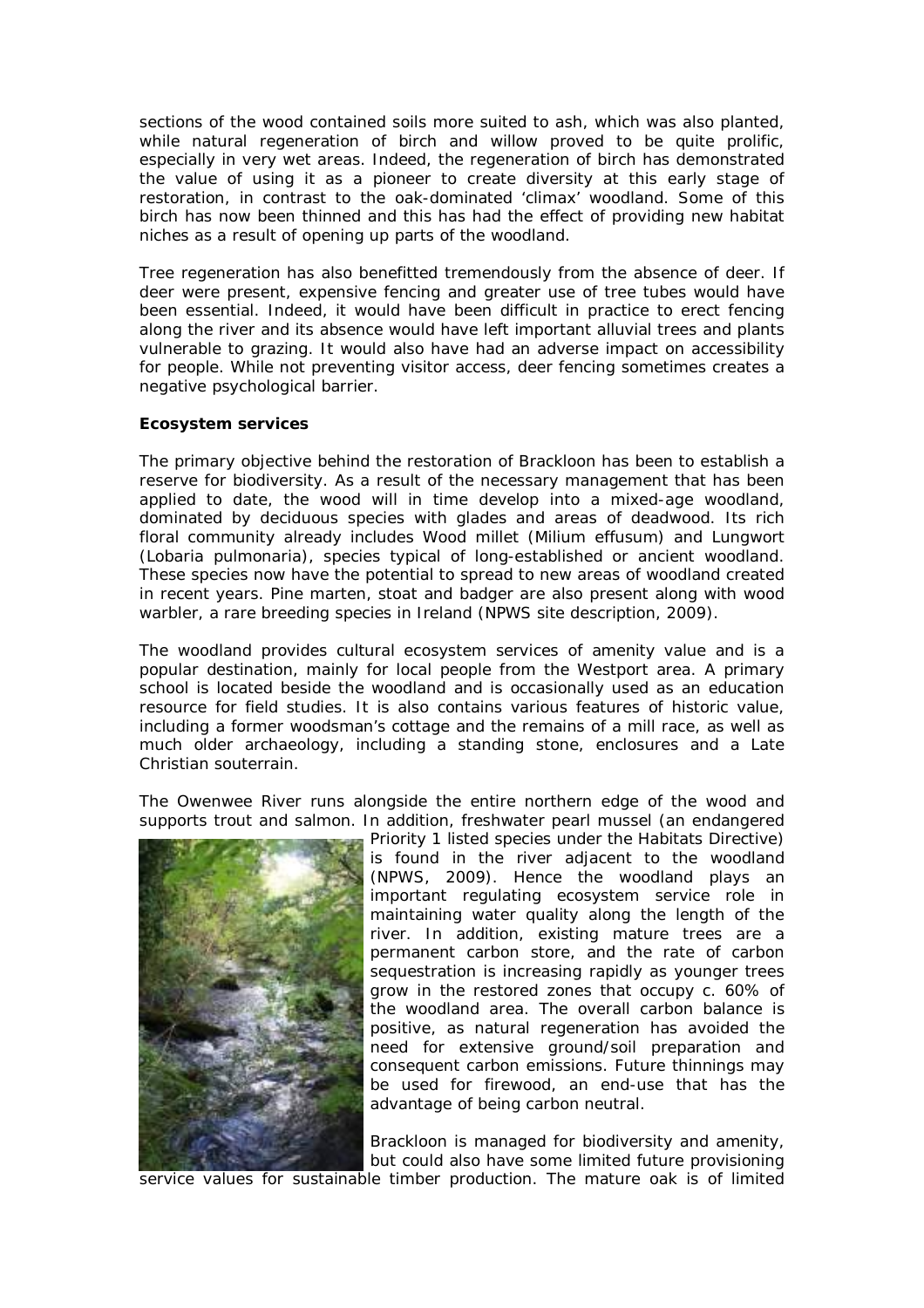timber value but has enormous biodiversity value. However, the newly planted oak and ash can provide the basis a harvestable crop in time, using continuous cover silviculture. Recently, the birch thinnings supplied a wood product and will also continue to provide a return in the context of the current buoyant market for firewood.

#### **The Option Value of Woodland Expansion**

At present, the attraction of Brackloon for amenity use is largely local and signposting is low-key. However, the wood could make a significant contribution to the integrated development of facilities for sustainable tourism. Potentially, Brackloon could act as a core area for a significant expansion of native woodland locally, along with supplying a corresponding range of valuable ecosystem services. An increase in native woodland to 30% of the land area locally could provide significant dividends. Expansion on this scale would certainly result in a more forested landscape, but much of this could be achieved by reversing centuries of fragmentation of former wooded areas. Planting that links existing pockets of native woodland, hedgerows, stream edges and other areas of seminatural vegetation to a core woodland area like Brackloon would represent a strategic approach towards habitat connectivity. Peterken (2002), in describing a strategy for woodland expansion in the UK, outlines the benefits of ancient and large old woodlands in providing core areas for biodiversity.[48] He argues that expansion would not be characterised by trees alone, but would involve a mosaic of woodland and other habitats, with open areas containing wooded heath, wetlands and semi-natural grassland.

Brackloon is well placed to provide a core biodiversity hotspot for a possible woodland expansion project. In recent years, significant areas of new woodland and scrub have become established on lands to the north and east. There is potential to target support for a network of woodlands in the area, integrated physically or spatially. Biodiversity generally would gain tremendously from this connectivity at a landscape scale.

The existing wooded areas in the vicinity (circled in red on the map below - Figure 2) currently amount to approximately 20% of the area to the northeast, between Brackloon and the R336 Louisburgh to Westport road. A few of these areas are conifer plantations that could potentially be converted to deciduous or mixed woodland. While the eastern flanks of Croagh Patrick form part of an SAC of montane and blanket bog value, much of the lighter brown area consist of marginal grazing land that could potentially be converted to native woodland. The Figure 2 also shows the course of the Owenwee River, which snakes through areas of improved, and marginal grazing land, and existing woodland. A municipal water supply is located on the river adjacent to Brackloon Wood. Expansion of the riparian woodland area would further protect and enhance water quality and potentially enhance the river's reputation for angling.

Croagh Patrick is a major visitor destination and the Western Way walking route passes beside Brackloon and provides one of the most attractive routes to the summit ridge. Indeed, the entire area of West Mayo is very popular for tourism and amenity. The recently developed Great Western Greenway has attracted very considerable positive publicity and considerable numbers of cycling/walking visitors. It has had the effect of reinforcing Mayo's rapidly developing reputation for activity tourism. A recently designated cycle route runs alongside Brackloon wood and ties into the Croagh Patrick Loop.

In 2009, 800,000 foreign visitors went hiking in Ireland. Their total spend was €183 million. Those for whom walking was a major element of their stay spent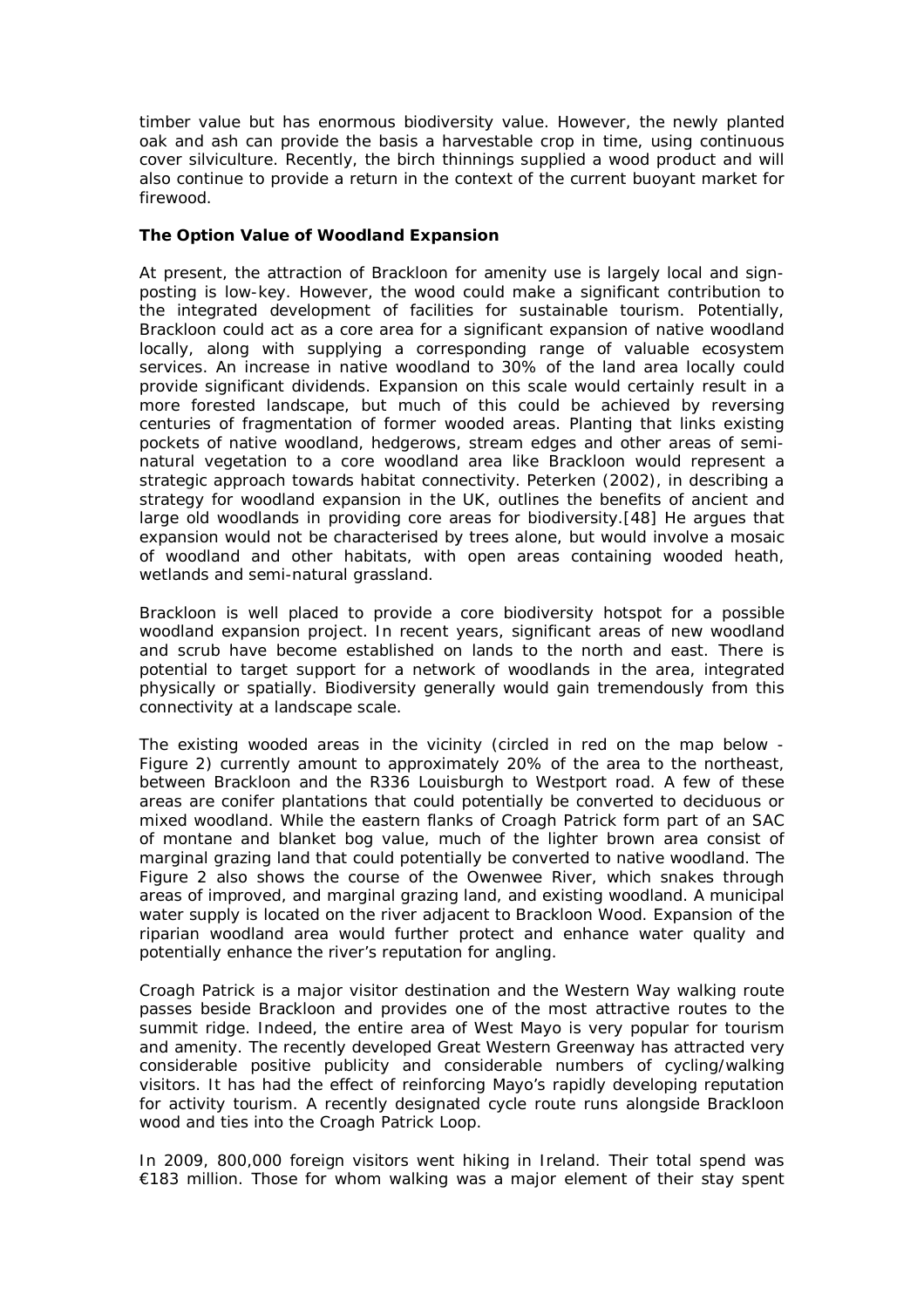over twice the average amount. Around 25% of all walking visitors and holidaymakers spent their time in the West of Ireland. Tourism and local community amenity could benefit significantly from a coordinated strategy of woodland expansion and the provision of recreational facilities (i.e. signage, walks, etc.).

Brackloon not only has the capacity to act as a core forest area for woodland biodiversity, but could also act as a hub for a major expansion of amenity tourism. This could begin with a modest investment to promote awareness of its location, along with directional and interpretative signage, picnic facilities and publicised links to adjacent cycle and walking trails. Ultimately, amenity expansion could result in significant dividends in terms of biodiversity, tourism, amenity, angling, water quality and landscape values. There is no reason why similar projects could not be developed elsewhere in Ireland around core native woodland hotspots.

Figure 2: Map of Brackloon (arrowed centre right) and local woodlands (Note: Areas circled in red are woodlands, predominantly regenerating 'scrub comprised of native trees and shrubs)

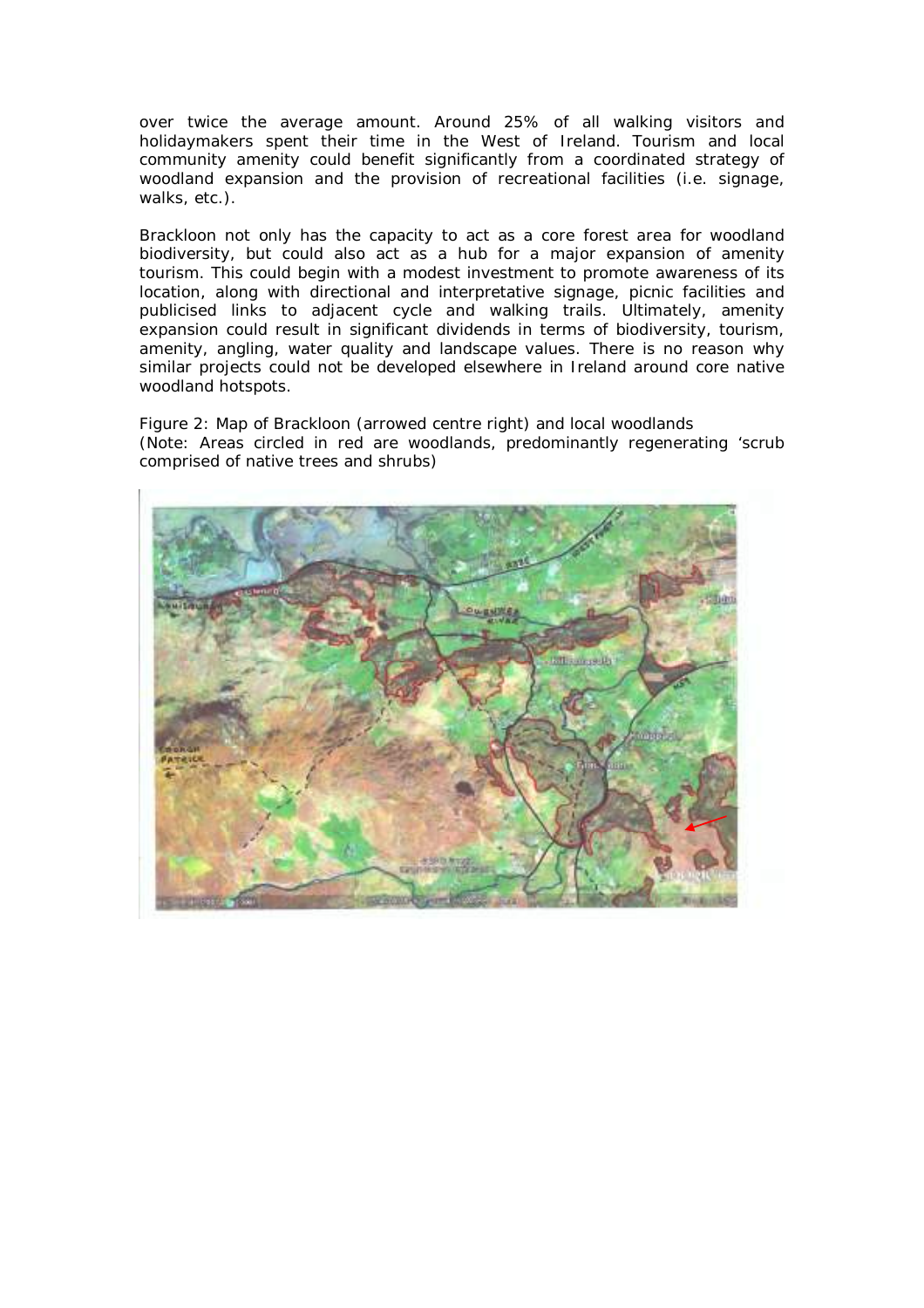## **5. The Potential Benefits of an Expansion of Native Woodlands and the Negative Economic Consequences of their Neglect and Decline**

#### **Introduction**

Ireland has some beautiful native broadleaf woodlands and a handful of ancient woodlands that are especially valued for their contribution to biodiversity. However, a considerable number of our woodlands have been neglected for so long that their future viability is compromised. Most are small in size, dispersed and/or highly fragmented. In addition, most are unmanaged and over-mature in terms of providing a valuable timber supply.

This chapter first describes the threats to Ireland's existing native woodland area, and the economic losses they incur. Subsequently, the economic benefits of a three-stage expansion of native woodland are explored. The proposed expansion would ultimately bring an equivalent area of land under native forest to that currently under all types of forest, including existing native forest, commercial conifer and non-native broadleaf plantations. That is, an increase of native forest from 100,000 ha to 650,000 ha, which equates to the current total forest area in the Republic of Ireland.

**Box 3 Scenarios of native woodland expansion** 

The three phases of native forest expansion explored in detail in this report are:

Scenario A: An expansion to 25% of current total forest area, i.e. to 160,000 ha Scenario B: An expansion to 50% of current total forest area, i.e. to 325,000 ha Scenario C: An expansion to 100% of current total forest area, i.e. to 650,000 ha.

The report also considers a fourth scenario, Scenario D, which envisages expansion of native woodland to cover 30% of the total land area of the State, (approximately 2,000,000 ha). It is most unlikely that this scenario could be implemented in the foreseeable future, but it does offer a vision of the values that could be achieved through a truly substantial restoration of native forest.

Building on the example of Brackloon Wood, the potential benefits of a significant expansion of the native woodland area, combined with a selective, strategic targeting of supports with respect to the location of new woodlands and accompanying infrastructure are outlined. In line with the proposals of Peterken (2002) for the UK, some of the potential benefits of a more sizeable expansion of woodland cover up to 30% of the land area are also examined (see Box 3 above). An expansion on this scale would be undisputedly very ambitious. It could be more easily achieved in some locations than others, for example in the immediate vicinity of Brackloon where there are numerous pockets of regenerating secondary native woodlands. Nevertheless, even where native woodland is currently sparse there are opportunities to strategically expand native tree cover along rivers, streams and adjacent lakes, beside existing (including coniferous) woodland, and in tandem with the extensive hedgerow network already present in Ireland.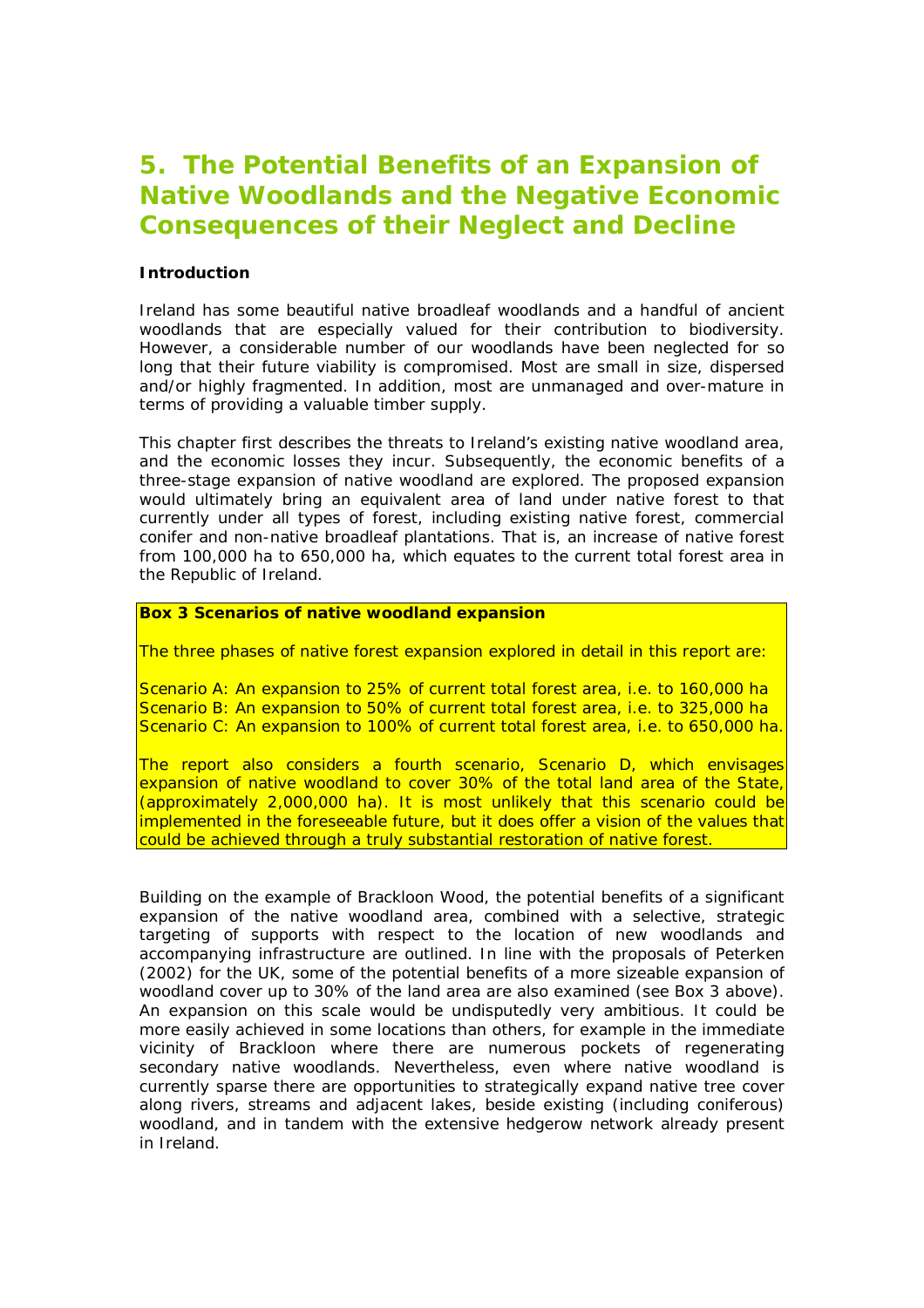#### **Threats to the native woodland estate**

In many woodlands, current biodiversity value and regeneration potential is being diminished by an understorey of rhododendron, cherry laurel and other invasive plant species. Depending on location, deer, rabbits, goats and uncontrolled grazing by livestock are a severe impediment to regeneration and tree growth. Elsewhere, good silvicultural management is being hindered by damage from grey squirrels. The recent spread of ash die-back disease in the UK and its appearance in County Leitrim represents a further threat to ash-dominated woodlands nationally.

#### Invasive plant species

Rhododendron has spread rapidly in woodlands on peaty soils especially in the West of the country, while cherry laurel is a particular problem in drier areas on better soils. In the National Survey of Native Woodlands (Perrin et al, 2008) rhododendron was found on 25% of sites and laurel on 22% of sites respectively. Other invasive species include Himalayan balsam and giant hogweed, as well as naturalised beech and sycamore. Very few native insect species are associated with rhododendron and its litter is broken down mainly by fungi and bacteria. As a consequence, bird numbers are much lower in woodlands where this shrub dominates.[49] More pertinently, the heavy shade it casts leads to the loss of native herb and moss flora and prevents regeneration of trees and shrubs.[50] Furthermore, mature rhododendron is also capable of shading out woodland streams. As a consequence, the biodiversity value of woodlands is much reduced and heavily infested woodlands are potentially heading on a terminal course of decline due to their incapacity to regenerate sufficiently.

The rapid spread of rhododendron and laurel make these shrubs difficult to manage, especially in rough terrain. Eradication is an expensive operation as both readily re-sprout from cut stems. Removal typically costs €2,500 to €3,500 per hectare depending on degree of infestation. $36$  The profuse seeding of rhododendron means that regular inspections are required following removal, preferably supported by cooperation from neighbouring landowners. Realistically, rhododendron can only be managed to acceptable levels as it is virtually impossible to eradicate completely.



#### Deer

Heavy grazing by deer and livestock was recorded on only 12% of sites in the National Survey of Native Woodlands, but numbers of deer are anecdotally estimated to be increasing nationally. Deer browsing prevents regeneration while bark stripping causes serious damage to growing trees, with resultant losses in timber value. According to a report compiled for Woodlands of Ireland (Purser et al., 2009)[51], the deer population could reach very serious proportions within ten years. The authors estimate that a 50% timber value downgrade due to deer would result in a loss of €18 million compared to a gain of €56 million that could

 36 NPWS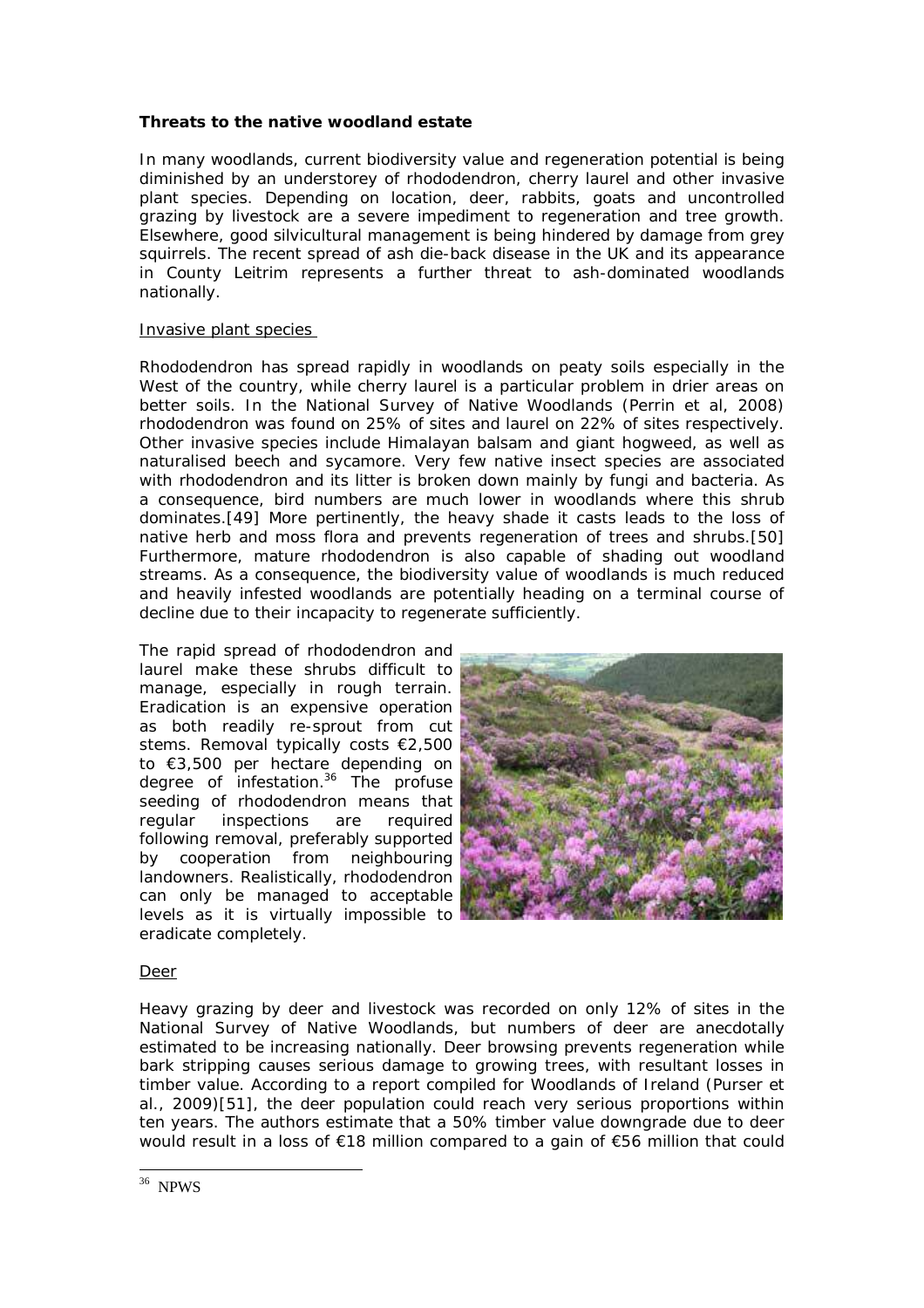otherwise be earned from timber derived from broadleaves planted between 1998 and 2007. Serious damage would result in a  $\epsilon$ 34 million loss of income. In heavily deer-populated areas broadleaf planting is becoming untenable. Indeed, for this reason, the Forest Service has stopped funding broadleaf projects in much of Co. Wicklow.

Although there are some native red deer populations in the south-west, most deer populations were introduced for sport in the past. Red deer numbers are estimated to have increased substantially by 565% between 1978 and 2008, while Sika and Fallow deer have increased by an estimated 354% and 174% respectively over this same period. Red and Sika deer are found in the southwest, north and east, with Fallow deer present through central Munster and parts of the east and north-west.

There is no national body charged with monitoring or controlling deer numbers, as there is, for example, in Scotland. Deer control is not practiced to any significant extent. Foresters often place a misguided reliance on hunters to control numbers. Shooting rights are often held by previous or neighbouring owners who may have little or no motivation to hunt systematically. Neither is there any quality control system in place that could form the basis of a market for wild venison. Protective tubes are used for smaller discrete groups of planted broadleaves, often at a very high cost. The NWS provides grants for fencing, but this is a very expensive option and its effectiveness is disputed. Fencing does not reduce the deer population and trespass by deer can occur if the fencing is not regularly maintained. It even sometimes accidentally results in deer being confined *inside* fenced areas, with disastrous results.

#### Grey squirrel

Since its introduction to Ireland in the early twentieth century, the grey squirrel has spread throughout the country, especially east of the River Shannon, and is gradually displacing the native red squirrel. Browsing and bark stripping by grey squirrel can cause serious damage to broadleaf trees, most especially to beech and sycamore, but also to native broadleaf species. There are various methods of control, including trapping. However, control requires persistence that is often lacking in woodlands that are not managed for timber.

#### Lack of management and undeveloped markets

Problems with invasive flora, grey squirrel and deer are serious enough to impact negatively, even on well-managed woodlands. However, a major threat to the potential value of Irish native woodlands is the lack of silvicultural management, especially by forestry contractors more accustomed to managing softwoods. Many of Ireland's native woodlands are over-mature with trees that have passed through periods of ownership change, cycles of depression in the rural economy and/or selective exploitation. Many old woodlands have been neglected since the Napoleonic period, after which timber prices collapsed, particularly for oak. The National Forest Inventory reported in 2007 that the oak resource has not been pruned: almost all of the mature broadleaf estate has never been shaped through the removal of competing side branches. The result is often poor stem form with a high incidence of forks and knots. Indeed, the National Survey of Native Woodlands found that, of the 3.8% of stems of merchantable quality, 64% had one or more defects. Because of the state of these woodlands, yield class models bear little relevance to the actual timber output. Prices of  $\epsilon$ 10m<sup>3</sup> and returns of as little as €100 per hectare (excluding extraction costs) were not uncommon before the recent rise in firewood prices. The problems of management and changing ownership are further compounded by a poorly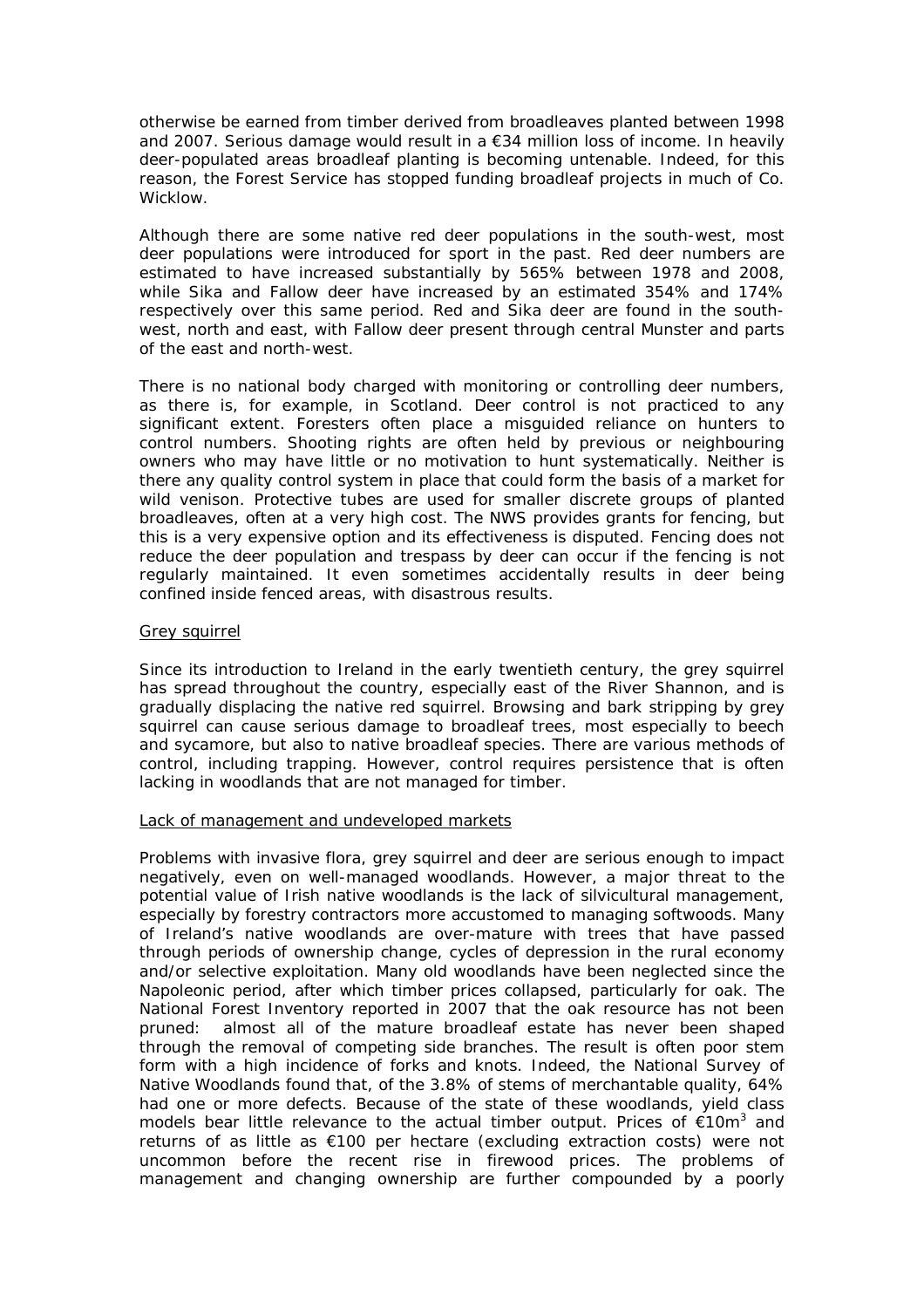developed supply chain from which only small volumes emerge, often following storm damage or after direct approaches to landowners from saw millers or timber merchants. Of an estimated annual growth increment of 80,000 $m<sup>3</sup>$  (as of 2002) about  $35,000m^3$  is harvested  $[52]$ .

For new plantations the picture is more positive. Phillips (2006) refers to management costs of between €2,620 and €4,998 per hectare, the lowest being for ash. These costs are roughly twice those of conifer mixes and arise from the longer rotations and more demanding silvicultural management required by hardwoods. Using a discount rate of 5%, Phillips estimates internal rates of return (IRR) of less than this threshold and, consequently, negative annual equivalent values. However, a satisfactory IRR of 6.5%-13.3% is achieved with the inclusion of establishment grants. Premium payments further improve the financial margins.

Nevertheless, inconsistent state support casts uncertainty over the prospect of Ireland developing a sustainable supply and market for hardwoods. Prices fell internationally by one third between 1989 and 2008 due to oversupply, a decline estimated to be equivalent to a fall of three-quarters in real terms in the case of the UK [53]. Saw millers currently report good demand for quality Irish hardwood with prices for premium quality timber holding up well, but the overall market situation has suffered due to the demise of the domestic furniture industry. These factors particularly impact on established woodlands where grant support has been suspended. Also, these woodlands continue to be especially vulnerable due to mismanagement, invasive flora and deer. For new woodlands, returns depend on the quality of management and on the objectives of the owner for whom proper silviculture might not be the priority. In 2006, Phillips (2006) reported that hardwood thinnings did not break even until stem volume reached  $c.0.3m<sup>3</sup>$ whereas equivalent conifer thinnings sold for over  $\epsilon$ 10m<sup>3</sup>. However, this situation is changing as a buoyant firewood market for hardwood thinnings has seen roadside prices rise of late to  $\epsilon$ 35-45m<sup>3</sup>. This provides an incentive for better management.

The threats outlined above, from invasive species to poor management, all impact on the multiple natural capital values of Irish native woodland and incur economic losses. If these threats are addressed, however, and native woodland cover is expanded, there is potential for very significant increases in these values.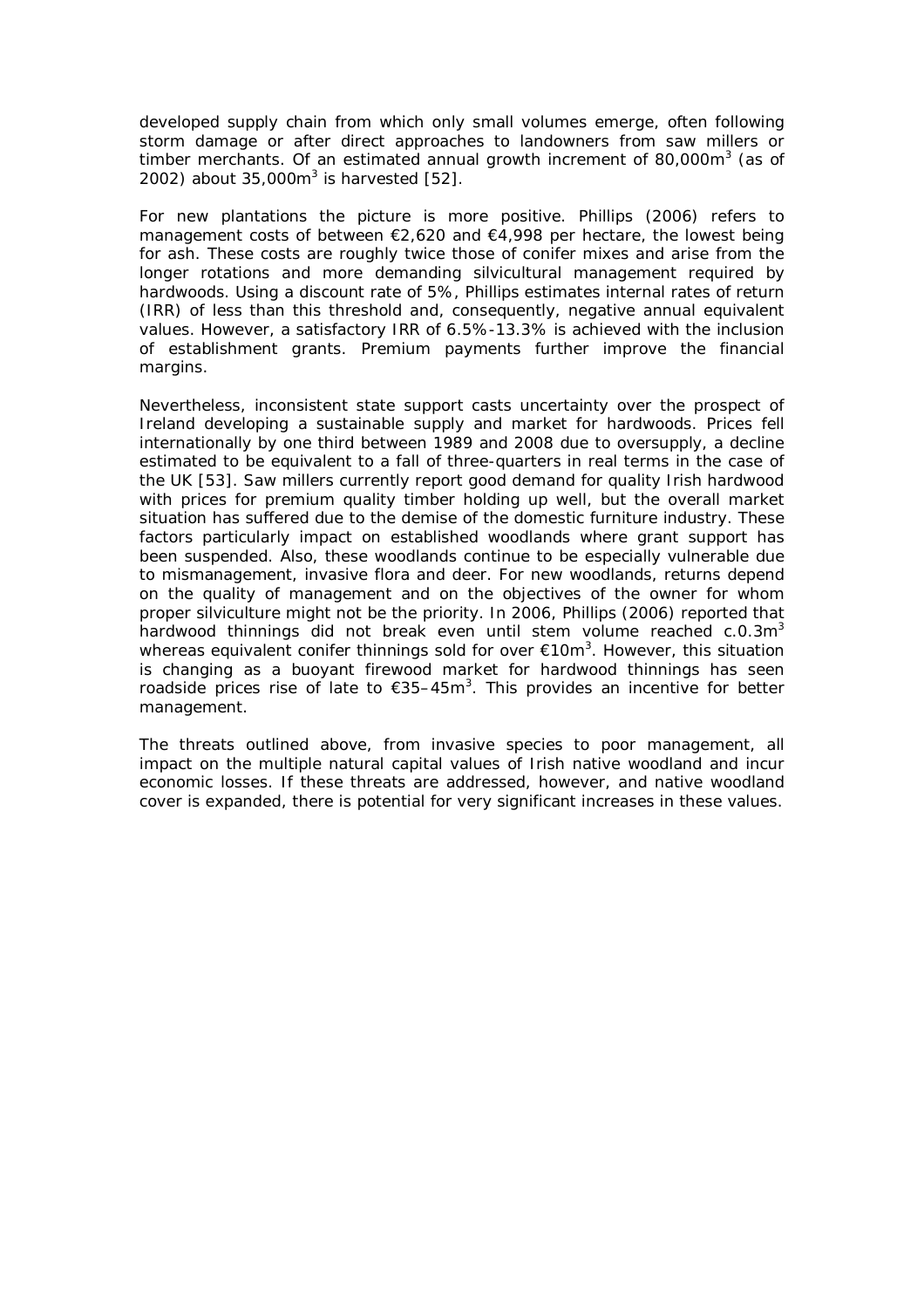#### **Opportunities for an Expansion of Native Woodland Natural Capital Values**

This section describes the consequences for the natural capital values of native woodland subject to the expansion scenarios described in Box 3 above.

Scenario A (to 160,000 ha) is eminently achievable within ca 20 years. Progress is already being made on the annual planting target for broadleaves of 30% of new forest area as specified in the National Biodiversity Plan. Scenario A could be supported by forest industry timber objectives as well as providing biodiversity, amenity and ancillary benefits. A realistic target of 2,500 ha per year should be set now, which could be increased to 5,000 ha per year when resources allow. To date, approximately 1,500 ha of new native woodland have been planted since the inception of the NWS. This is in stark contrast with the target of an additional 15,000 ha set when the NWS was introduced in 2001. However, 23,000 ha of broadleaves have been planted under all schemes since 2002.

Scenario B (to 325,000 ha) and Scenario C (to 650,000 ha) are more ambitious and would require a substantial increase in the planting of native tree and shrub species. However, these expansions can be justified by the value of the increased ecosystem service benefits that would accrue, as described in previous chapters.

Scenario D, an expansion to 30% of *total land area* would be a 'game changer' in terms of biodiversity, tourism, water quality, flood protection and the forestry/timber industry. Peterken (2002) identifies 30% cover as the threshold at which a forest ecosystem is sustainable *vis-a-vis* biodiversity optimisation. He acknowledges that much can be achieved at lower levels of woodland cover, especially where woodlands contain a diverse composition of habitats, and where fragmentation is overcome through wooded links of riparian woodland or species diverse hedgerows. Biodiversity value would be enhanced by establishing woodlands 25-50ha in size, or by targeting locations contiguous with existing woodland, especially old or ancient woodland.

As discussed in Chapter 4 using the example of Brackloon Wood, the biodiversity benefits would be accompanied by ecosystem service benefits that are of potentially significant economic value, in particular the benefits to water quality, flood mitigation, recreation and timber supplies to the forestry industry.

#### **Cultural Ecosystem Services – Amenity, Tourism and Health**

a) Expanding native woodlands

Chapter 2 estimated the amenity value of Ireland's native woodlands at  $\epsilon$ 30 million per year in terms of visitor benefits, or at least €35 million per year once irregular user and non-use values are included.

As discussed in chapter 2, closer examination of the responses to public surveys suggests that the actual number of annual visits to publicly accessible woodlands and forest of all types could be worth as much as €38 million per year. Furthermore, there is evidence that people value broadleaf woodland and mixed species woodland more than conifer plantations. Many towns in Ireland are devoid of a nearby accessible broadleaf (or even conifer) forest for recreation. Therefore, it is likely that an increase in the number of accessible forests will result in higher amenity values. Indeed, the amenity values elicited by Upton et al (2012) (see chapter 2) are related to the Forest Service's programme of new afforestation and, hence, are an indicator of the value of expanding exclusively with broadleaves compared with the composition of the existing area of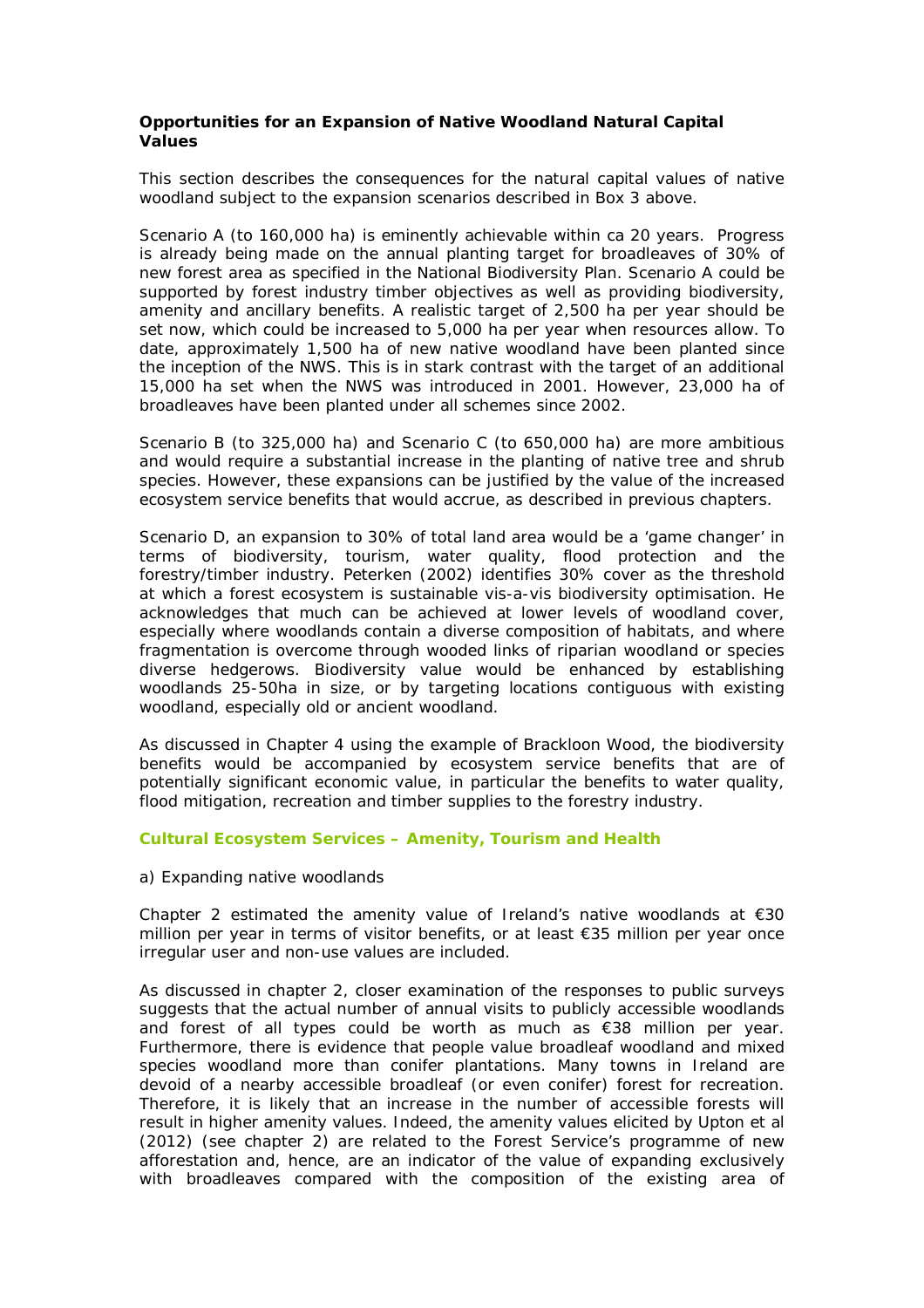predominantly conifer forest. An expansion of native woodland to an area equal to that of the current forested area could result in at least a 15%-20% increase in the total number of visits to all forest areas (excluding the most frequent visitors, but including half the previous non-user population). Allowing for some displacement from trips to conifer forest, the higher social value (preference) attached to native woodland means that its amenity value would rise proportionally more, to around €65 million with an increase to 25% of the total forest area, €120 million with an increase to 50% of the total forest area and €150 million per annum if equal to the total forest area. Higher benefits could be realised earlier if expansion were targeted to areas of amenity value and areas where there is low woodland cover presently.



The relative attractiveness of native woodland for visitors suggests that annual domestic visitor expenditure could rise from the €30 million per year estimated in Chapter 2 to €50 million per year with an increase to an area equivalent to that of current forest area. Some of this expenditure would represent displacement from visits to coniferous forest, although the lower proportional increase arises from the presence of existing facilities in forest parks (which are predominantly coniferous). However, new opportunities are likely to arise from the expansion in native woodland area. As previously noted, these estimates omit the direct and indirect attraction of native woodlands to both residents and tourists, both as destinations in their own right or as an attribute of a heritage-rich landscape. Although tourists might continue to be attracted to honey-pot destinations such as Killarney

National Park, a planned new mixed species wilderness forest in the Nephin Beg Mountains in County Mayo would attract tourist visitors, and potentially tourist expenditure estimated at up to quarter of a million euro per annum [54]. Across the country similar ecotourism opportunities combined with the landscape impact could add €10 million per year to the estimate of current forest related international tourist expenditure  $(E20m)$ , which would result in total expenditure related benefits of €80 million per year.

Taking the average baseline estimate from chapter 2, the benefits to health of Scenario C (proportionate to the value of visits) could rise to  $\epsilon$ 7 million per year. Given that the total number of visits may increase by 15%-20% to all types of forest, this increase is a proportion of an overall increase in health benefits of between €6 million to €9 million per year. Indeed, the true benefits are likely to be much higher. The greater availability of an appealing native woodland resource, especially in areas that are lacking in native woodlands such as in Co. Meath, would encourage more recreational activity. As indicated previously, the health value estimate excludes factors that cannot currently be reliably measured or attributed to forest recreation; net total health benefits of more than €9 million per annum are likely.

There are, nonetheless, problems in simply extrapolating benefits estimated on the basis of the existing area of native woodland to a notional expanded area. The first is related to diminishing returns. This has been allowed for in the assumption of a modest increase in total forest visits despite the much larger proportional increase in the area of native woodland. As discussed, the figure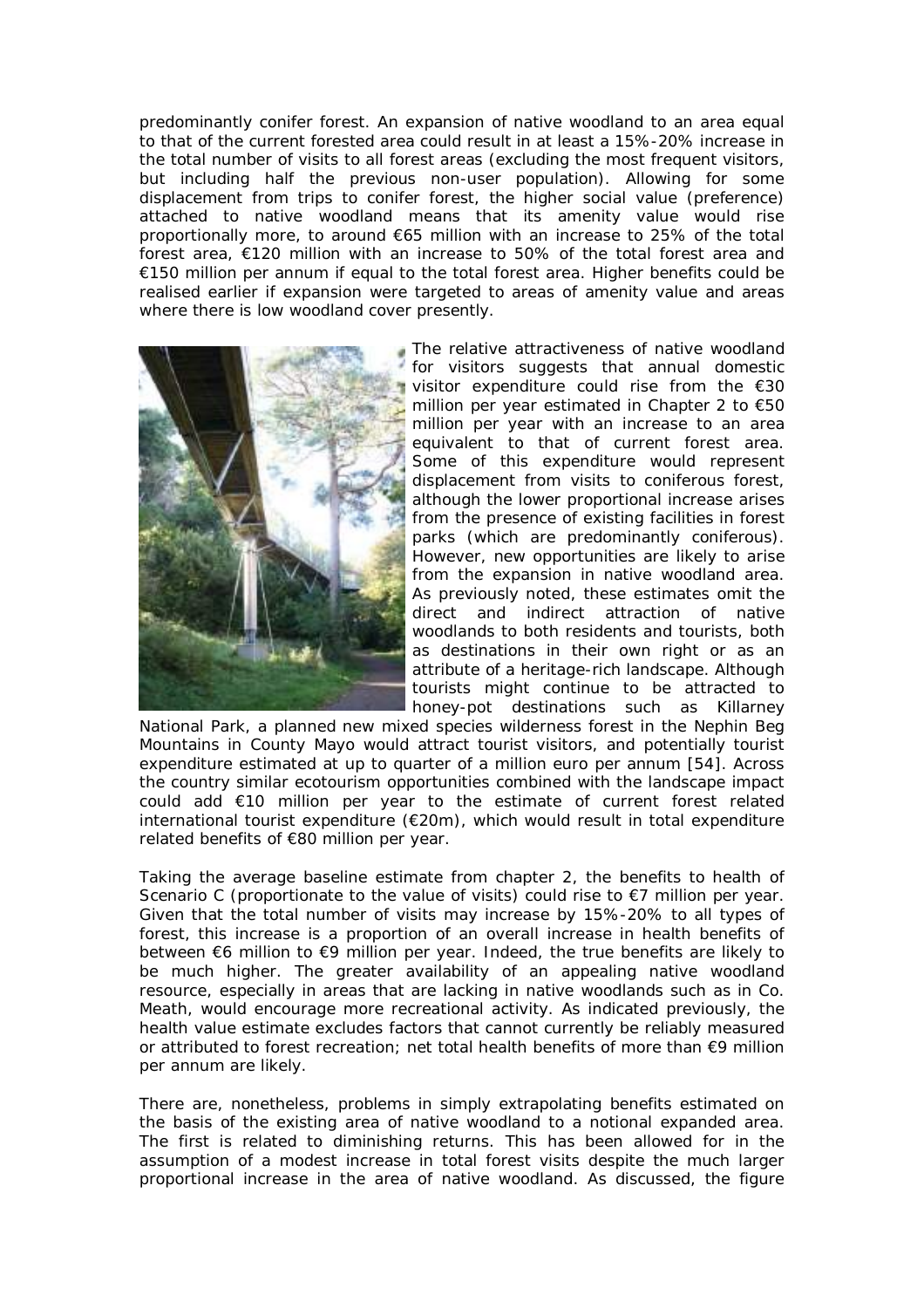assumes that some of this increased number of visits to native woodland would arise from displaced visits to coniferous woodland so that the total amenity value of all forest areas increases by less than 25%. This displacement would be less if broadleaf planting is targeted to areas where there is currently little forest cover and hence, recreational choice. On the other hand, the existing area of native woodland is *so* small that it can reasonably be assumed that the 600% increase implied by the Scenario C would not encounter any diminishing returns in terms of the relative public valuation of native woodland. Preferences can be presumed to apply mostly to mature woodland so that newly-planted woodlands will increase in amenity value over time.

A more critical proviso is that these estimated amenity values relate to public access.<sup>37</sup> Many of Ireland's existing woodlands are accessible, notably publicsector woodlands managed by Coillte and the NPWS. However, support for new planting is currently being provided primarily to the private sector. In addition, the possibility of some degree of privatisation of Coillte lands is raising fears in relation to continued and future access[55]. The evaluation in Chapter 3 identified that public access was only available in a minority of NWS sites. If the above estimates of potential public good amenity benefits are to be realised, it is imperative that the public have access to native woodlands, especially through publicly-funded grant schemes, which would defray the costs of public access for private owners. If access were provided to only one quarter of the new native woodlands the total amenity use benefits could be reduced from potentially €150 million per year to perhaps €55m per year, and tourism-related benefits would be reduced to €50 million. Of course, native woodlands do contribute amenity in ways that are not entirely associated with accessibility, i.e. biodiversity appreciation and landscape. Nonetheless, if most of the estimated potential amenity value of woodland expansion is to be realised, public access is essential.

#### The value of woodland cover at 30% of total land area

Extrapolating the estimates of amenity benefits to an expansion of woodland to Scenario D, 30% of the *total land area* of the State, would be unique in that it would strategically target key areas at a landscape level in order to optimise woodland biodiversity while at the same time addressing other ecosystem service values such as amenity, water quality, timber production and climate changerelated measures. In this case, native woodland would become a much more familiar feature of the landscape. However, the risk of diminishing returns associated with this scale of increasing woodland area could be counter-balanced by the values derived from enhanced landscape and biodiversity attributes (see "Biodiversity" below). A spatial configuration of either linked networks or larger woodlands would, in principle, generate a greatly enhanced recreational resource. If this were to simply double current levels of use by all but the most regular current users, this could support amenity and recreation use worth over quarter of a billion euro per year. This assumes that access objectives feature in state support for new native woodland.

Perhaps the merit of strategic support for access may be realised only in particular areas in association with local tourism initiatives. However, it is worth returning to the potential health benefits in this respect. On the basis of the above estimate, the public benefits to health at first appear to be modest. It is worth contemplating the additional health benefits that would arise from a connected network of woodlands with access routes that have the capacity to support a variety of outdoor activities. This would increase this economic value of

 $\overline{a}$  $37$  i.e. vicarious and bequest values are included in non-use values, but are related to forest recreation.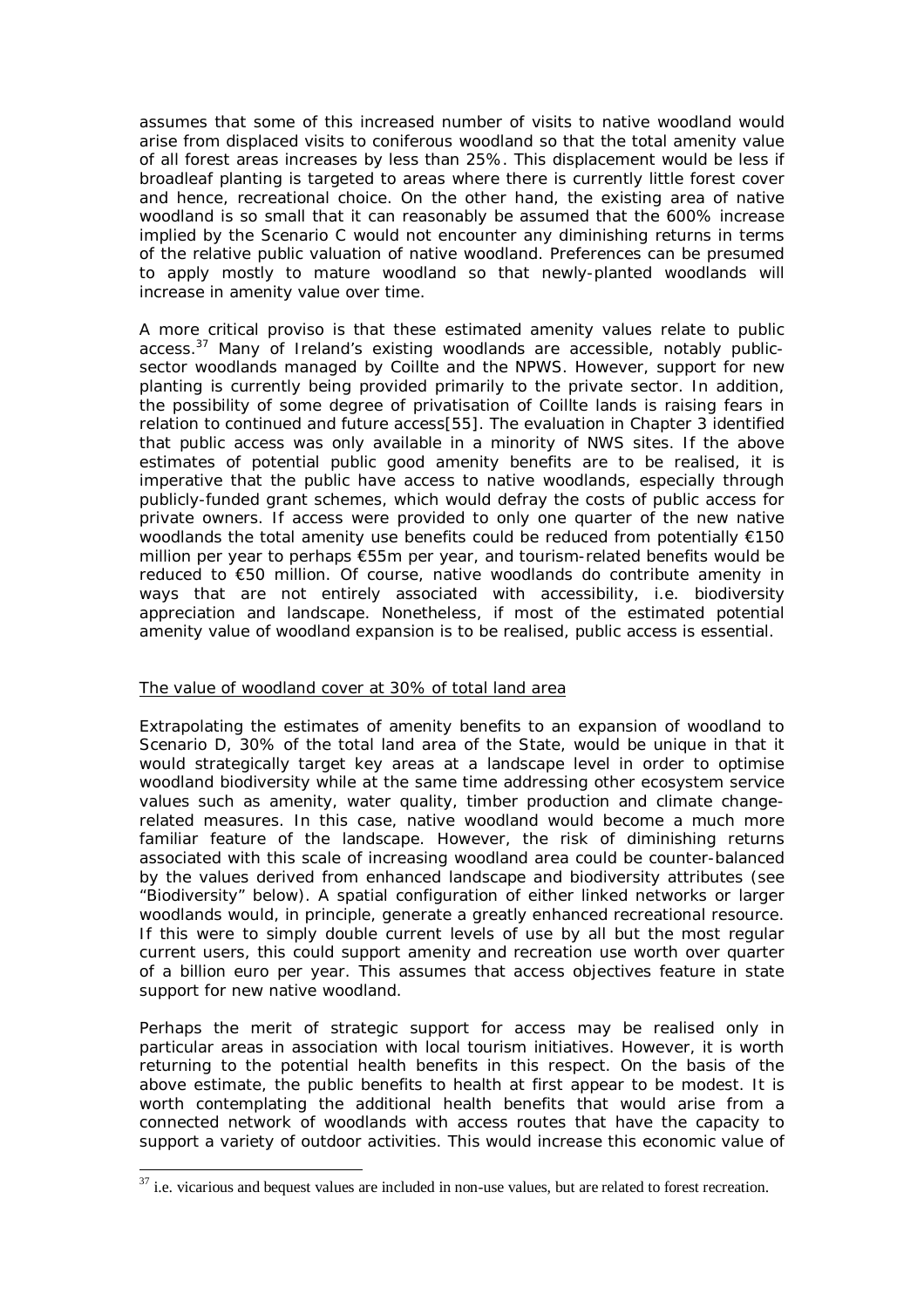health enormously to many millions of euro as the forest resource invites a greater proportion of the population to become engaged in healthy, active pursuits.

b) The converse – the cost of the neglect of native woodlands

The suspension of funding for the Conservation Element of the NWS impacts negatively on the management of existing privately and publicly-owned woodlands. According to the NFI, privately-owned native woodlands comprise 60% of the total native woodland resource and without State support they are likely to suffer ongoing neglect.

The presence of invasive plant species such as rhododendron, and their capacity to spread rapidly, places the integrity and future viability of affected woodlands at serious risk. Much of the attraction of these woodlands is contributed to by their wildlife communities, which will be greatly diminished by an understorey of invasive species. This particularly applies to the most valuable native woodlands, i.e. ancient woodlands. The survival of these woodlands is affected by the prevention of regeneration due to either invasive plants or deer, or both. A loss of economic and biodiversity value would follow, for the want of very modest state support.

#### **Supporting Ecosystem Services – Biodiversity**

#### a) Expanding native woodlands

At present, Ireland possesses a rather limited range of specialist forest fauna with some notable exceptions such as pine marten and red squirrel that are equally at home in coniferous and mixed woodlands. Rather, the presence of scattered small woodlands within the landscape mosaic supports more generalist species [56].

The NWS expresses a preference for the siting of new woodland beside existing or designated woodland sites to create connectivity with other habitats. However, in practice, targeting has been rather imprecise and responsive to applications wherever they occur in the landscape. More pro-active targeting would increase the likely protection of isolated species within woodlands and also add a significant *option value* by allowing biodiversity to adapt and migrate in response to climate change. Scenario C would do much to secure the future of woodland biodiversity and vulnerable areas of ancient woodland. In the absence of primary data, chapter 2 postulated the cultural ecosystem service value of woodland biodiversity to be at least €40 million per year. However, while biodiversity values could not be expected to rise in the same proportion as area, the overseas studies referenced in Chapter 2 suggest that an expansion in line with Scenario C could double these values to €80 million per year. It is important to be aware that biodiversity contributes in one way or another to all the ecosystem services identified in this report and that the estimate of cultural ecosystem value excludes the substantial intrinsic, value of woodland biodiversity.

An expansion to up to 30% of land area based on a mixture of Core Forest Areas and wooded links as proposed by Peterken (ibid) would dramatically enhance woodland biodiversity and hence, biodiversity values. The siting of new woodland close to mature or ancient woodland would assist many species whose natural population variability reduces their resilience to exogenous changes, including climate change. Larger woodlands (or wooded landscapes) of 25-50 ha would also be better placed to facilitate deadwood, natural glades and the mosaic of habitats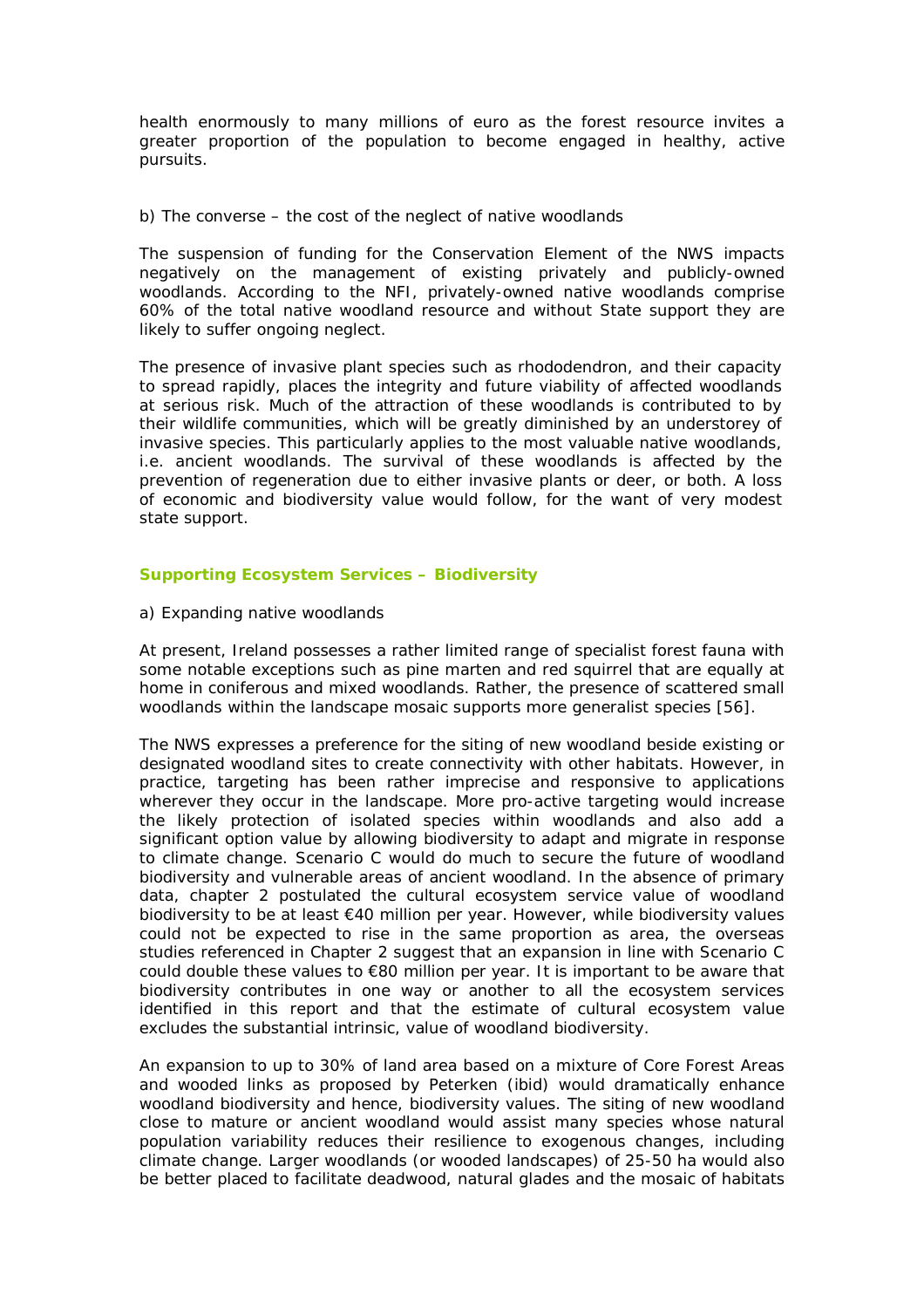found in natural forest. This would bolster the small native populations of woodland specialist species such as wood warbler and great spotted woodpecker, while possibly attracting new woodland species (especially birds). This would also enhance amenity value.

#### **Box 4 Hedgerows**

Hedgerows are a characteristic element of the Irish landscape. Fortunately, Ireland still has an extensive hedgerow network typical of extensive agricultural landscapes. However, while REPS has helped to preserve some hedgerows that might otherwise have been lost, current management in many counties remains lamentable with hedgerows either having been allowed to deteriorate due to lack of management or otherwise poorly and inappropriately managed. Although many hedgerows have been lost in recent times through clearance and removal, 300,000km remain, many of which are long established and even ancient, i.e. Heritage Hedgerows, with a varied mix of species.[57]. This includes native species such as ash, hawthorn and blackthorn. Hedgerows provide benefits as stock-proof barriers and shelter for livestock, and also protect streams and ditches from trampling by livestock. They are of value for fuel and can potentially be managed to provide a sustainable crop of firewood. In particular, hedgerows are valuable to nesting and wintering birds. They also provide corridors for mammal, bird and insect movement, an option value that strengthens links between fragmented areas of woodland. This linkage benefit will almost certainly become more relevant if species need to migrate in the event of climate change.

#### b) The neglect of native woodlands

The neglect of native woodlands through poor management and the spread of invasive plants and/or herbivores could ultimately lead to the demise of much of what remains of Ireland's woodland flora and fauna. It would severely hamper recent re-colonisation by woodland species and prevent the realisation of its full potential in the future. It would also mean that the conservation status of designated habitats would continue to be classified as "poor" or "bad". Ireland would therefore fail in its obligations to meet its EU commitments under the Habitats Directive to manage these species and habitats to achieve 'favourable conservation status', with the potential added consequence of regular fines to the Irish taxpayer from the European Court of Justice. The future capacity to realise the benefits of ecosystem services from both forest and forest species would also be undermined. It would also leave woodland biodiversity unprotected to the vagaries of climate change.

#### **Regulating Ecosystem Services – water, erosion control, carbon sequestration**

#### a) Expanding native woodlands

Native woodlands, in particular riparian woodlands, provide very significant benefits, moderating flooding risk and impacts, and maintaining or improving water quality. In Chapter 2 it was shown that, at present, these benefits are not being realised to any great extent due to the paucity of native riparian woodland and the lack of a fully developed strategy to protect aquatic zones at catchment level using riparian native woodland.

Although conifer planting is now subject to guidelines that minimise acidification or sedimentation impacts from land preparation and harvesting, conifer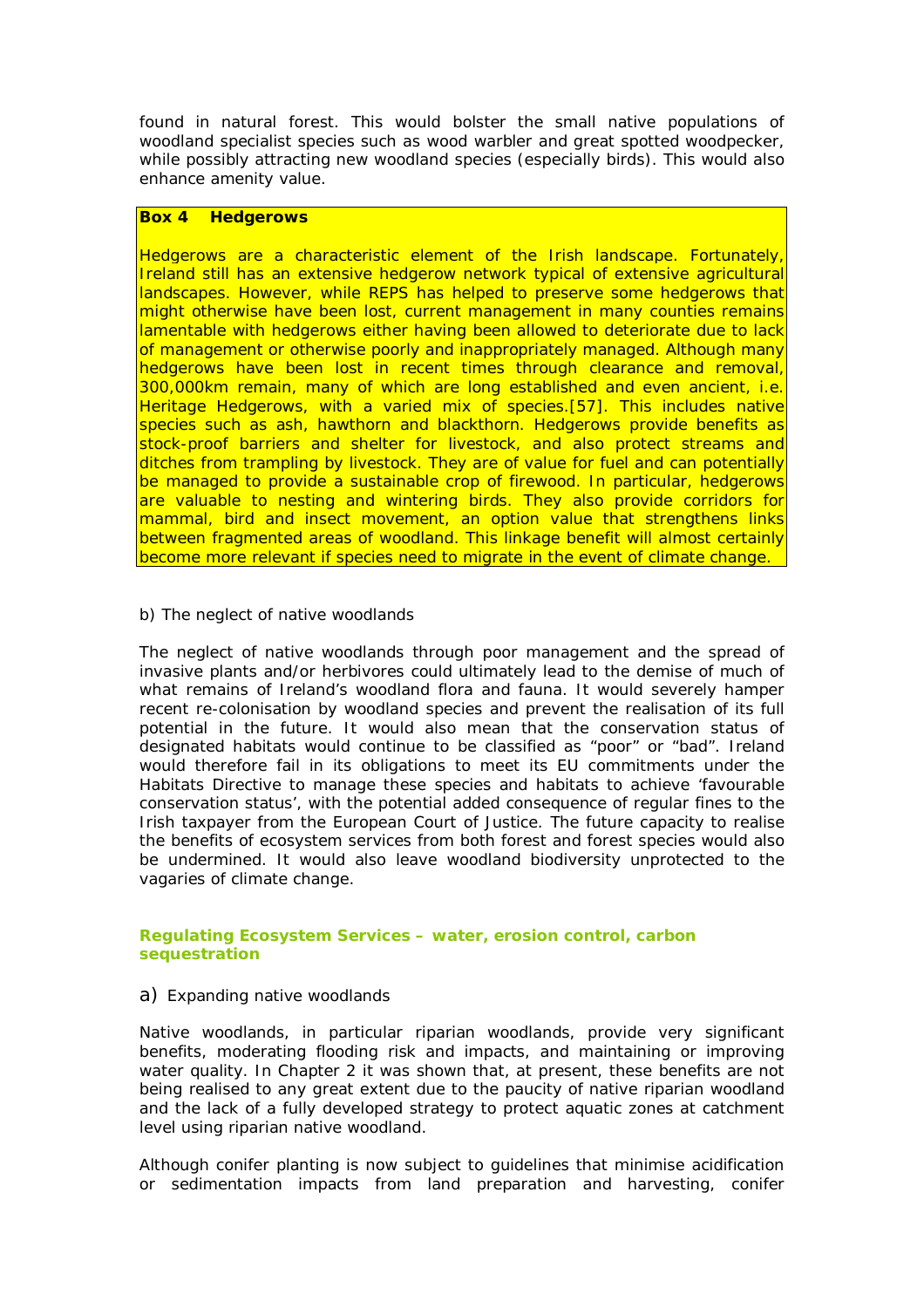plantations do not replicate the ecosystem services of native woodlands to any significant degree – especially regarding water quality protection - because of their ecological structure, and the inherent commercial remit.

In terms of gross area, an expansion of native woodlands would not in itself have an inevitable positive impact on or water quality. Much would depend on where planting occurs. The Forest Service recognises that the impact could be multiplied by the targeting and coordination of new planting projects. Indeed, targeting to maximise public good values is already recognised in the Native Woodland Scheme's objectives, but requires coordination between government department's vis-à-vis policy (i.e. Forest Service, NPWS, River Basin Districts, Water Services/Local Authorities, Agriculture, Fisheries, OPW and Planning) and bottom-up promotion amongst landowners. Some coordination is already occurring. For example, in County Kilkenny, landowners have come together with the support from NPWS to examine options for riparian woodland planting to reduce the impacts of autumn and winter flooding that result in the significant erosion of quality grazing land.

An increase to 30% of land area (Scenario D) would present be a very different scenario. At this level of strategically targeted cover, significant benefits would follow from improved water quality and flood mitigation.

#### i. Fisheries

The potential for coordination between forest and fisheries managers regarding new riparian woodland establishment applies particularly to freshwater game fisheries, which is an appreciable proportion of total recreational angling. Inland Fisheries Ireland (IFI) has prioritised river rehabilitation through the removal of impediments to salmon migration, and spawning. Although there are good examples of riverside habitat improvement in Ireland, the Tweed Foundation in Scotland provides an example of how bankside improvements, including native tree planting schemes, can contribute to increased catches of salmon and trout, thereby increasing angling value.<sup>38</sup> Ireland has its own quality angling rivers, of course, such as the Moy and Blackwater, but if more rivers were to provide the kind of higher end angling associated with the Tweed, their value *per river* could approach that of this Scottish competitor, a figure equal to approximately the annual €11.5 million value<sup>39</sup> for angling currently estimated for Ireland as a whole. Although the proportion of high quality rivers has been in long-term decline for a number of reasons, there is a good platform for habitat

improvements given that 59% of the rivers/sites sampled by the IFI were classified as having water quality sufficient for 'good salmonid status'.

If habitat improvements were to be replicated on a targeted sample of angling rivers with high salmonid potential, as part of a package of national improvements, the economic returns per river would be very significant in terms of the local economy. Greater participation in angling would address the recent decline in



returning tourist anglers and provide a wider geographic spread of angling opportunities, thereby increasing the total tourism value of angling to perhaps

 $\overline{a}$ 

<sup>38</sup> "http://www.treedfoundation.org.uk"

 $39$  The national figure is provided by Indecon (2003). Salmon population dynamics are complex and subject to exogenous factors such as changes in ocean conditions.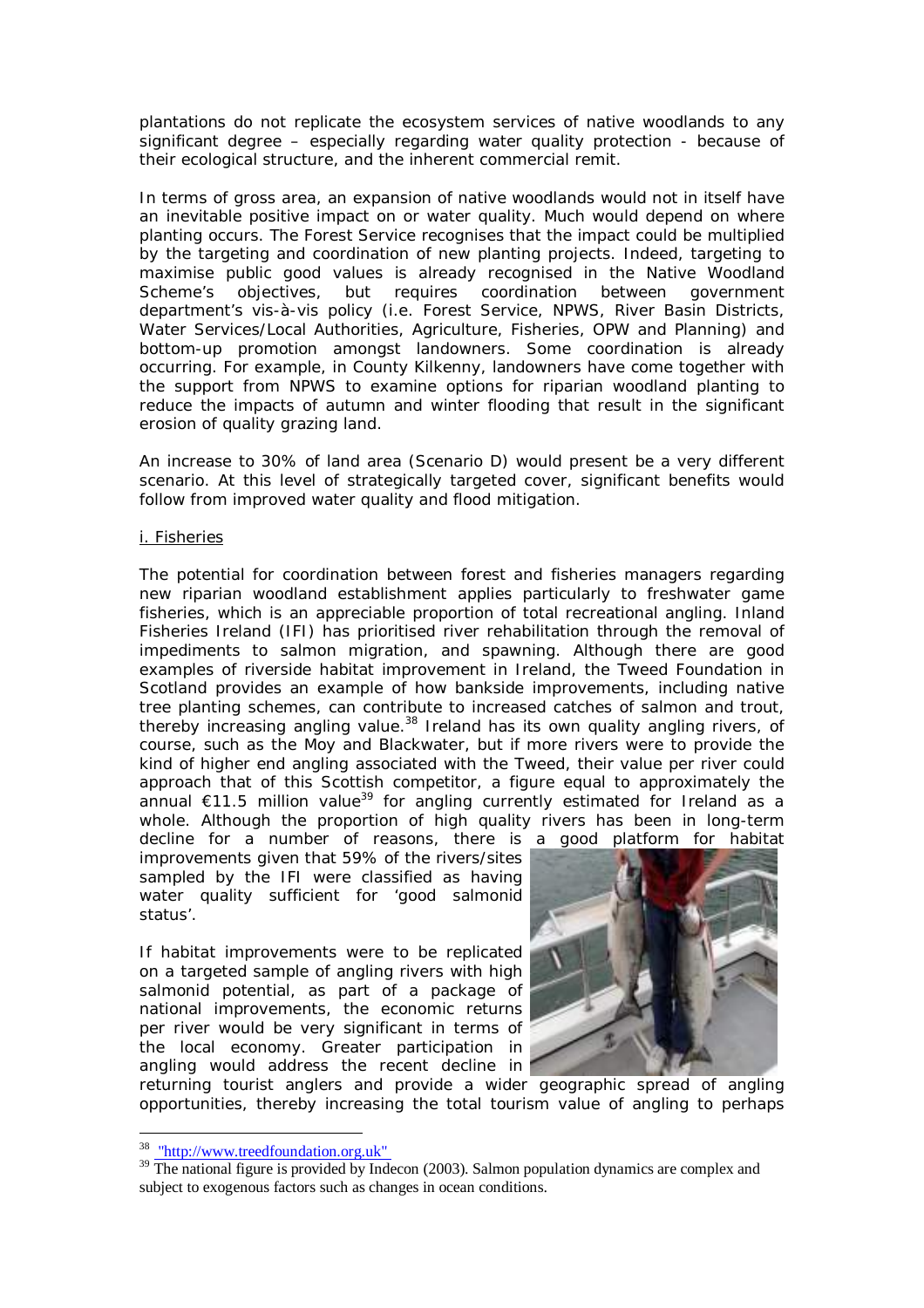three times its current level. IFI lists 60 principal salmon rivers compared with 90 systems in Scotland. However, salmon and trout angling in Scotland is worth around  $\epsilon$ 96 million per year, despite some environmental problems there.<sup>40</sup> Although Ireland has roughly only two-thirds of the angling potential of Scotland, there is still considerable scope for increasing revenue to perhaps €60 million per year. Spatial targeting and coordination of native tree and shrub planting as envisaged under all the scenarios of native woodland expansion could include native broadleaf afforestation in key catchments and along spawning tributaries to improve the quality of game fisheries.

#### ii. Water quality

The benefits of targeting new woodlands also apply to the economic value of a clean aquatic environment, to clean water supplies and to flood mitigation. Regarding the first of these, the EU's Water Framework Directive (WFD) sets an objective for all rivers achieving "good ecological status" by 2015. In Ireland, just 52% of rivers achieved the required status in 2010, with a further 19% being of "poor" quality status [58].

A recent survey by Stitou *et al* (2011) found that households in the Boyne catchment were willing to pay between €23 and €66 per year more in taxation to achieve medium and high improvements towards good water status respectively.<sup>41</sup> The context is realistic as a national water utility is now proposed along with household water charges. The figures are comparable to those derived from international studies referenced in Chapter 2 of between €32 and €66.<sup>42</sup>

To date, the State response to issues regarding forestry and water quality has been reactive rather than proactive, for example, the development of guidelines to avoid damage from coniferous forestry. While the first priority is to reduce pollution at source, riparian woodland does provide an inexpensive buffer to diffuse pollution. If the 48% of Irish rivers that are not currently of good status were matched by the above willingness-to-pay figure of 48% of the nation's households (i.e. 0.79m), a conservative estimate of the water quality benefits would amount to €35 million per year based on the mid-range of the willingnessto-pay estimates from the above survey.

In fact, a figure of €35 million appears modest and results from the relatively low Irish population density compared to other EU countries. However, the benefits people were being asked to value apply principally to improvements in source water quality and to the biodiversity and amenity of rivers. There are potential additional benefits of cost-efficiency savings in water purification, including reduced potential liability to cryptosporidium and carcinogenic trihalomethanes, avoidance of productivity losses due to gastroenteritis<sup>43</sup>, and avoidance of potential EU fines for non-compliance with WFD targets. A modest, targeted expansion of riparian woodland in line with Scenario C could account for up to one quarter of these benefits, complementing control of point and diffuse sources of water pollution. A 30% native woodland cover expansion scenario could account for benefits of at least €16 million per annum using the same assumptions. In both cases the benefits would be higher if targeted at the most vulnerable water

 $\overline{a}$ 

<sup>&</sup>lt;sup>40</sup> http://www.scotland.gov.uk/Publications/03/19079/34371

Includes problems with salmon farms.

<sup>&</sup>lt;sup>41</sup> The authors emphasise the presence of wider confidence

intervals around these means.

 $42$  Norton et al  $(2012)$ .

<sup>&</sup>lt;sup>43</sup> Costs estimated by Rodrigues et al (2007) at  $\epsilon$ 135m/pa, although mostly due to food hygiene.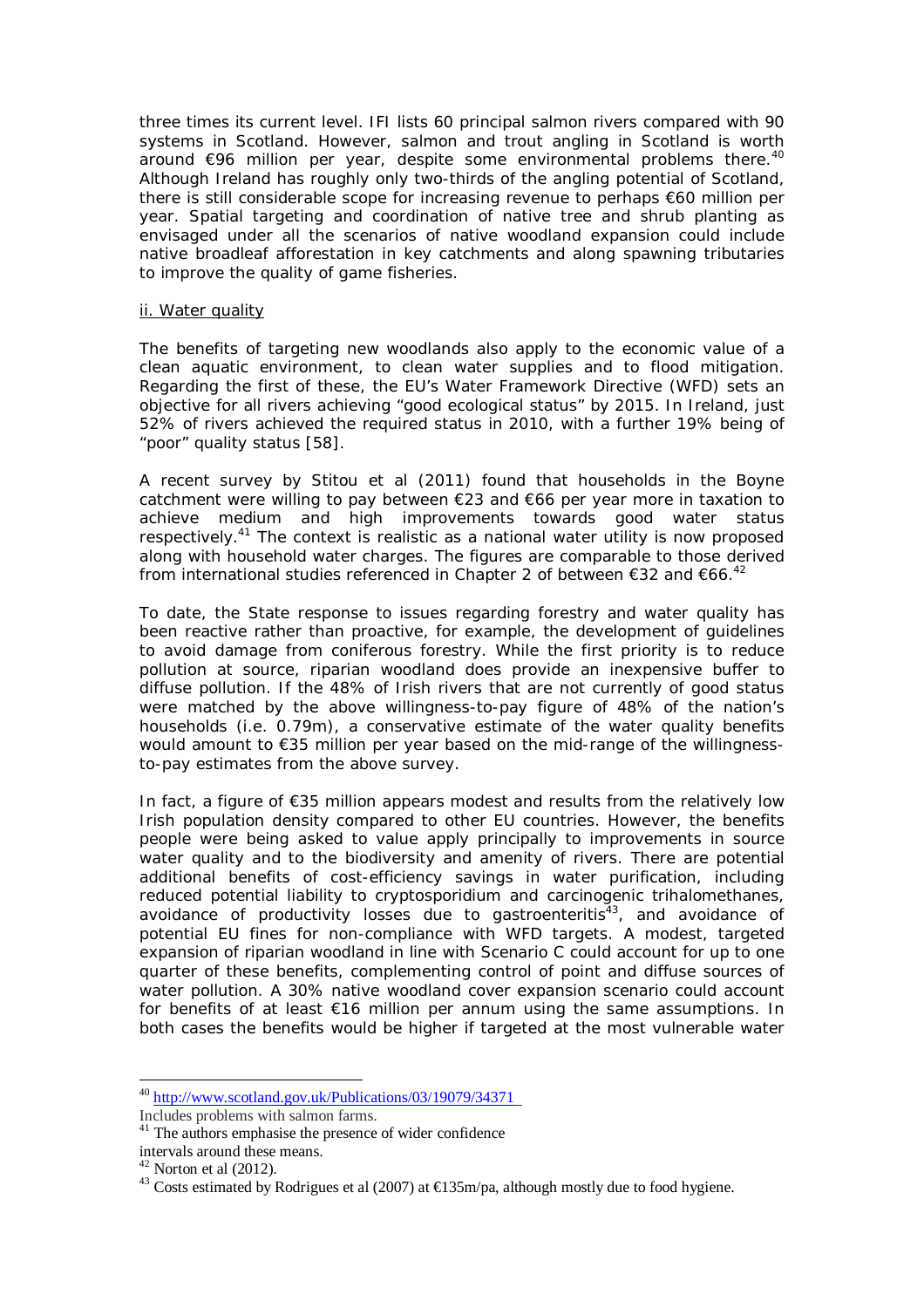bodies. They are also worth more in principle, if they facilitate Ireland's compliance with the WFD.

#### iii. Flood mitigation

Benefits of flood mitigation are most likely to derive from targeted afforestation of catchments with broadleaves along riparian corridors and on floodplains. In Chapter 2 it was estimated that the current contribution of native woodland is marginal. However, benefits could be realised through an expansion in line with Scenario C, if this is targeted towards riparian corridors and upland areas sensitive to erosion. Riparian woodland would decrease flows, increase stream roughness, reduce land erosion and protect banks.<sup>44</sup> More significant downstream benefits could be realised through an ambitious programme of native broadleaf afforestation to mitigate flood damage.

Many floods affect agricultural land. Damage to grazing land is estimated at between €100 and €750 per hectare per event depending on season and intensity.[59] Nevertheless, if targeted riparian woodland planting of as little as 1,500 ha were to mitigate summer flooding of an area equivalent to the Shannon Callows SAC - the cost avoided would amount to between  $\epsilon$ 500,000 and  $\epsilon$ 1.25 million. If such areas were targeted each year, the annual benefits in terms of cost avoidance would generate cumulative benefits over time.<sup>45</sup>

More significant gains would follow from a major expansion in line with the 30% woodland cover scenario, especially if targeted at vulnerable catchments. For example, based on UK figures, a property with a 1% annual risk of flooding is estimated to have an annual equivalent damage risk of £84.[60] Assuming that a similar proportion of private properties are at risk in Ireland as in the UK, this equates to an annual cost of €39 million. Broadleaf and riparian afforestation can never completely mitigate the risk of flooding, not least because a chronic flood event may overwhelm any moderating effect woodland could have on overland flow, but an estimated one fifth reduction in risk with 30% woodland cover would save €8 million per year. Even a targeted increase in areas of greatest risk could avoid damage of around €2 million per year.

As with the maintenance of water quality, woodland establishment, along with other soft engineering options such as wetland creation, can only be one part of a catchment-based flood risk management strategy. The precise benefits are impossible to attribute without a detailed assessment of vulnerability in each catchment. Current thinking is that wetland areas may be of value for small areas at risk.<sup>46</sup> Riparian woodland would also reduce local erosion risks, while larger scale planting projects would have benefits at a greater spatial scale. The intervention costs are considerably less than many hard engineering solutions and would exchange the negative impacts on biodiversity that result from canalisation, with positive impacts in terms of new habitat and amenity.

#### iv. Option values (Water)

 $\overline{a}$ 

The regulating ecosystem services of targeted native woodland planting, including riparian woodland establishment and management has an additional *option value* in terms of its potential contribution to both mitigation and adaptation to climate change. Under a medium to high emissions scenario, flood frequencies are

<sup>&</sup>lt;sup>44</sup> Roughness refers to bankside vegetation, debris, etc.

<sup>&</sup>lt;sup>45</sup> For example, by avoiding a one in ten year flood event at each such location equivalent to this amount each year.

<sup>46</sup> Pers comm. Mark Adamson, OPW.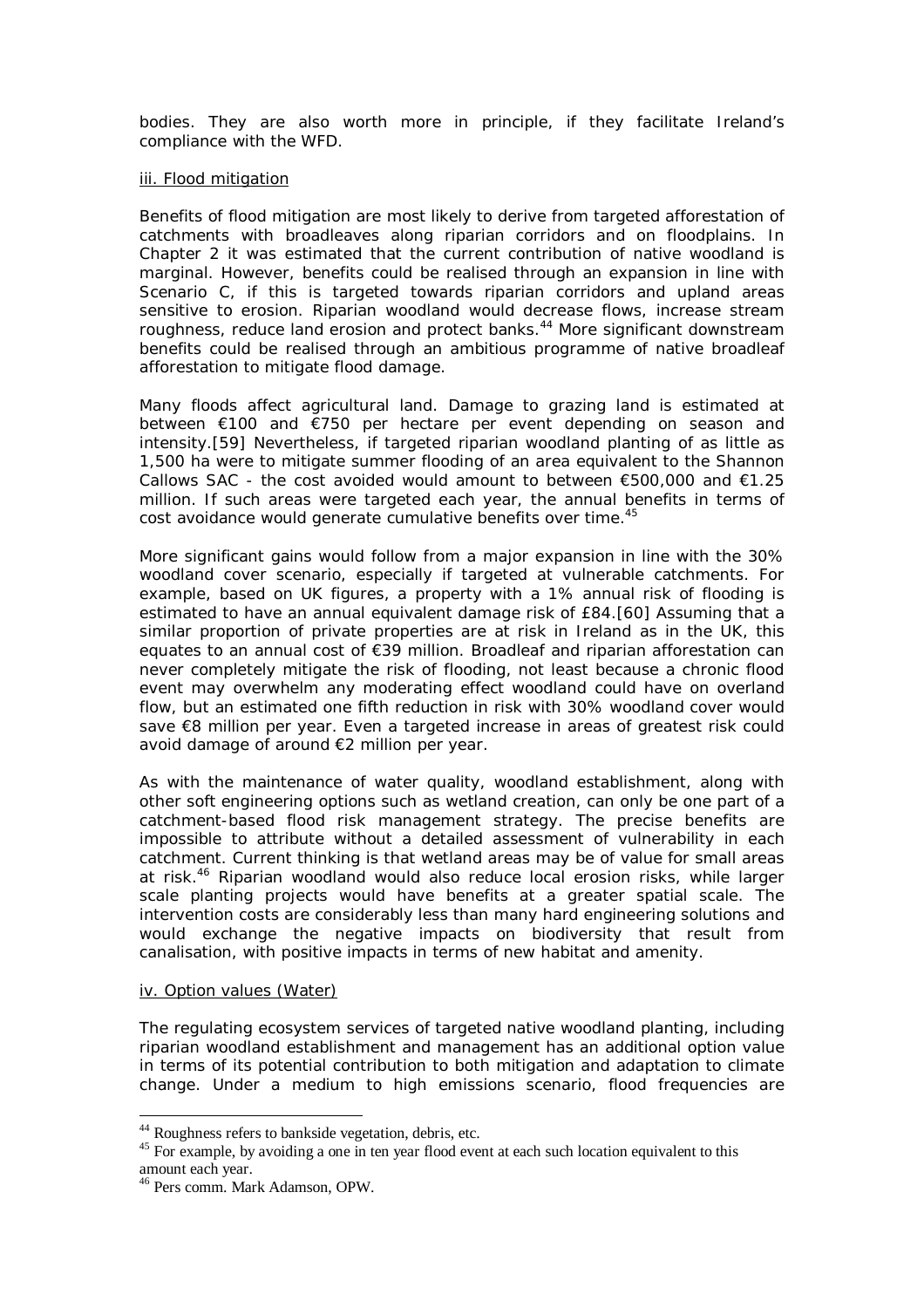predicted to increase to such an extent that events with a 50-year return period are likely to occur every 12.6 years $81$ . The magnitude of flood events is also predicted to increase. From UK data, the average damage per flood event has been estimated at €34,000 and €94,000 for domestic properties and businesses respectively.[61] Given that the floods of November 2010 affected 8,000 homes and 800 businesses in Ireland, the cost of a single serious event could amount to as much as  $\epsilon$ 300 million. These are costs that could occur in future more than once a decade.

Some of the largest increases in flood risk are anticipated on the Rivers Blackwater, Moy and Suck.[62] These rivers are also amongst the country's best angling rivers. Higher temperatures will also place additional pressures on the maintenance of water quality and salmonid stocks. Forest ecosystems and shade from riparian woodland can make a significant contribution by moderating water temperatures. This correlates with current thinking on 'robust adaptation' to climate change. This low cost strategy also benefits amenity and biodiversity.

#### v. Carbon sequestration

As outlined in Chapter 2, native woodlands also contribute to climate change mitigation directly through carbon sequestration. The benefit of planting forests for carbon sequestration is realised with respect to the €270 million set aside by the government for the purchase of carbon credits to meet Ireland's commitment to the Kyoto Protocol in the period 2008-2012.  $[63]^{47}$  As most native woodlands in Ireland are mature, carbon sequestration from actively growing young trees was estimated (see Chapter 2) to be modest at up to 42,000 tonnes of carbon (147,000 tonnes  $CO<sub>2</sub>$ ) per year. However, ten years after establishment, newlyemerging native woodlands will begin to contribute significantly to sequestration. Expansion in line with Scenario C could ultimately increase sequestration of carbon to as much as 1.4 million tonnes of carbon per year (mt/C/pa) (equivalent to 5.1 mt/CO<sub>2</sub>/pa.) at an annual value of €100 million or as much as €255 million in terms of reduced abatement cost (average  $€178$ m).<sup>48</sup> Expansion to an area 25% or 50% of current forest cover would achieve proportionate values. It should be taken into account that some of these new woodlands will be rotationally harvested under continuous cover silvicultural principles so that net sequestration would stabilise at a lower level over time.

Adopting the scenario of native woodland expansion to 30% of the land area (Scenario D) would not run the risk of diminishing returns and could result in sequestration of around 15 mt/C/yr (56 mt  $CO<sub>2</sub>$ ) if it were to occur over a period of 50 years. Such a large expansion could cause the value of sequestration to revert to the price levels of the Emission Trading Scheme rather than the opportunity cost of mitigation. Nevertheless, this additional sequestration could still ultimately be worth over €1 billion per year before falling back as net new planting ceases.

#### b) The neglect of native woodlands

 $\overline{a}$ 

The neglect of native woodlands would result in economic losses through resultant declining water quality and flood mitigation capacity. The loss, particularly of mature trees/woodland, will also result in losses of carbon storage and of opportunities for sequestration from newly planted trees. The biggest cost

<sup>&</sup>lt;sup>47</sup> NTMA (2010) Carbon Fund Annual Report 2010. Reference to purchase of Certified Emission Reductions equivalent to one tonne  $CO<sup>2</sup>$ .

<sup>&</sup>lt;sup>48</sup> Reducing over time as trees mature assuming half the tree stock is unharvested.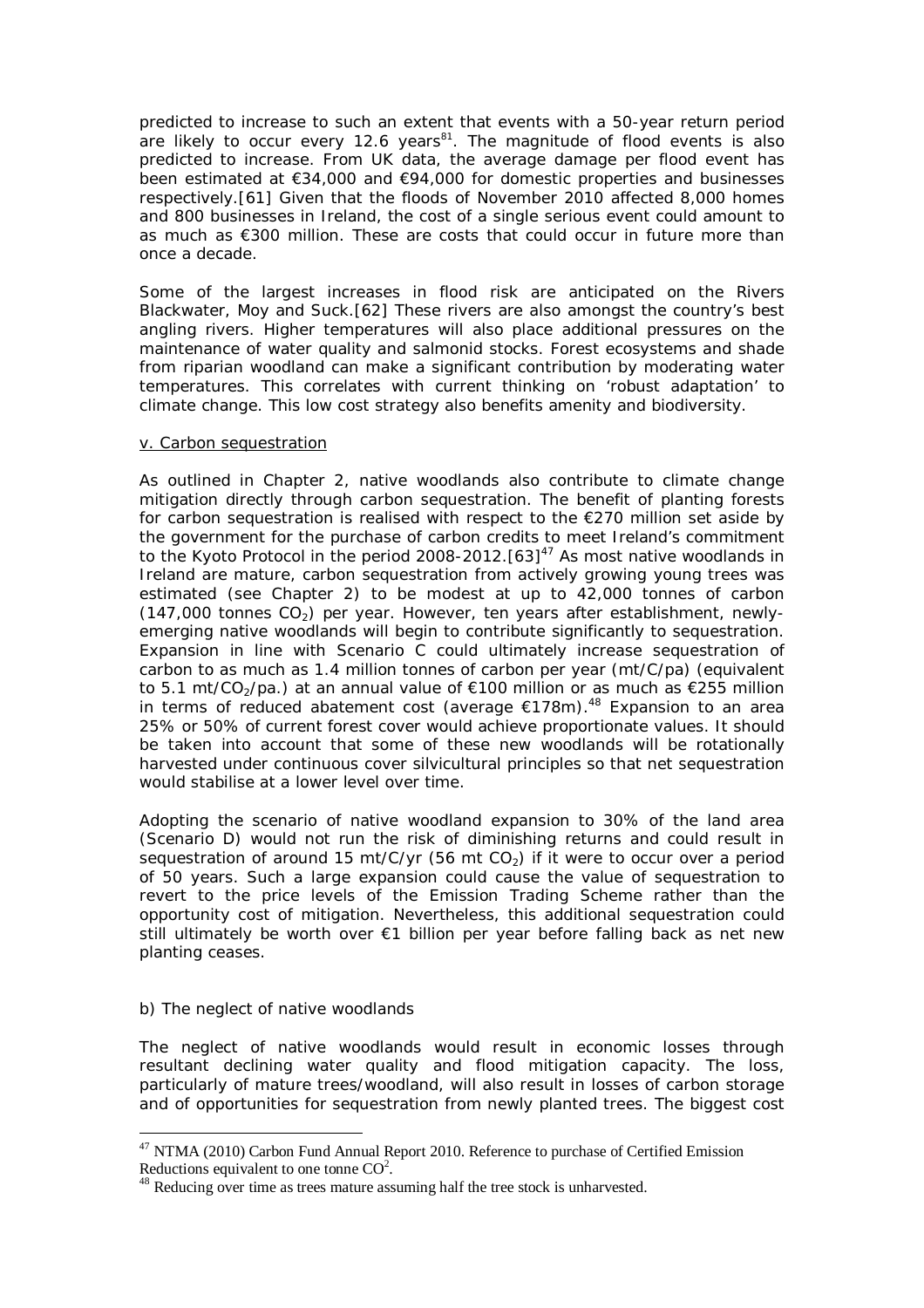would be the failure to realise the very significant opportunity cost. There would also be the lost opportunity to adopt a cost-effective approach to climate change mitigation and adaptation by protecting both young and remnant woodland and to realise a double dividend from the preservation of its flora and fauna. Ultimately, Ireland would fail to realise much of the potential annual return from the carbon sequestration of younger trees, but also experience the gradual loss of the more sizeable extant native woodland carbon store amounting to upwards of 80 million tonnes.

#### **Provisioning Ecosystem Services**

#### a) Expanding native woodlands

Although much of the existing native hardwood stock is over-mature in terms of timber production and has been poorly managed in the past, recently established new native woodland offers the potential to realise a valuable timber resource in the future. About 40,000 ha of planted broadleaves (native, naturalised and nonnative) are yet to enter the mature, productive phase. If well managed, this area could produce an additional cumulative volume of 20 million  $m^3$  in the first rotation period  $[64]$ .<sup>49</sup> Alternatively, based on an average NPV of  $\epsilon$ 4,200 per hectare for hardwoods (Phillips, 2006) [65], the value of these new plantings could amount to as much as €150 million.

Should the area of native woodland be expanded as per Scenario C this could add a further 280 million  $m<sup>3</sup>$  over the full rotation if predominantly comprised of yield class 4 oak. In gross terms this would be worth around  $\epsilon$ 200 million in roundwood per year or €60 million in thinnings at current prices before consideration of costs and transfer payments in the form of grants and premiums. In reality, lower values species would also be planted and other woodland set aside purely for amenity, protection or biodiversity so that the actual value of round wood could be half this amount and thinnings/firewood around two-thirds. The increase in standing value would be significant in itself, but could be greatly augmented by the added value of a hardwood processing industry that would provide guaranteed timber supplies and stimulated market development. Market development and the provision of continuous timber supplies is co-dependant if utility values are to be maximised. In Wales, where the broadleaf area amounts to 145,000 ha, Coed Cymru (www.coedcymru.org.uk) has shown how market development can be achieved through strategic cooperation and an exchange of information between landowners, contractors and timber users. An expansion to 30% of total land area (Scenario D) would certainly provide a continuity of supply and could account for saw log output of over 1 billion  $m<sup>3</sup>$  over the rotation period, depending on how much is set aside for amenity, biodiversity and other public goods.

While the international hardwood sawlog market is depressed, quality Irish timber is scarce and receives good prices. Oak and ash have always been highly-prized and demand for shorter rotation species such as birch and alder is also increasing. Little and Cross (2005) demonstrated that with good silvicultural management commercial returns of 5%-9% can be realised without undermining ecological integrity [66]. In addition, the buoyant market for firewood is providing demand for thinnings. This demand is likely to continue given Ireland's Kyoto commitments, the growth in wood energy and the rising cost of oil. This, in turn, will improve silvicultural practices and provide the incentive for good management and higher timber values in the future.

 $\overline{a}$ <sup>49</sup> Based on standard yield models, e.g. Edwards and Christie (1981).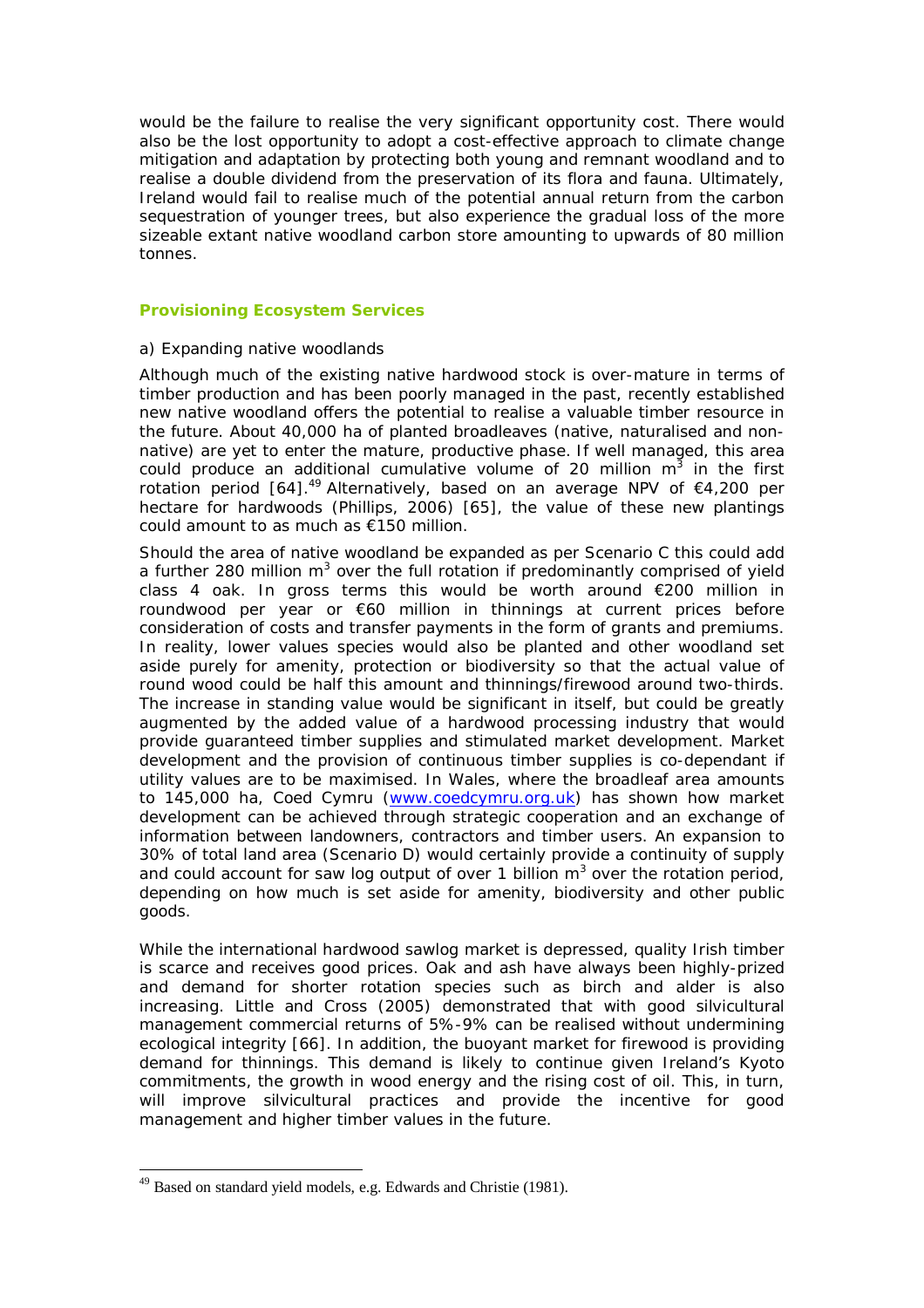b) The neglect of native woodlands

Any reduction in new woodland planting will deny the broadleaf sector the prospect of providing greater future timber supplies and therefore, the capacity to develop a viable and valuable economic market for native hardwoods. Net present values for recently established new native woodlands could fall closer to the  $E21$ -38 million estimated by Purser *et al* (2009) if poor management and ongoing deer damage prevail. Demand for fuelwood is likely to increase, but without the promotion of a forestry culture with a diverse range of silvicultural systems, Ireland will fail to realise the value of a future forestry industry based on both quality hardwood and softwood.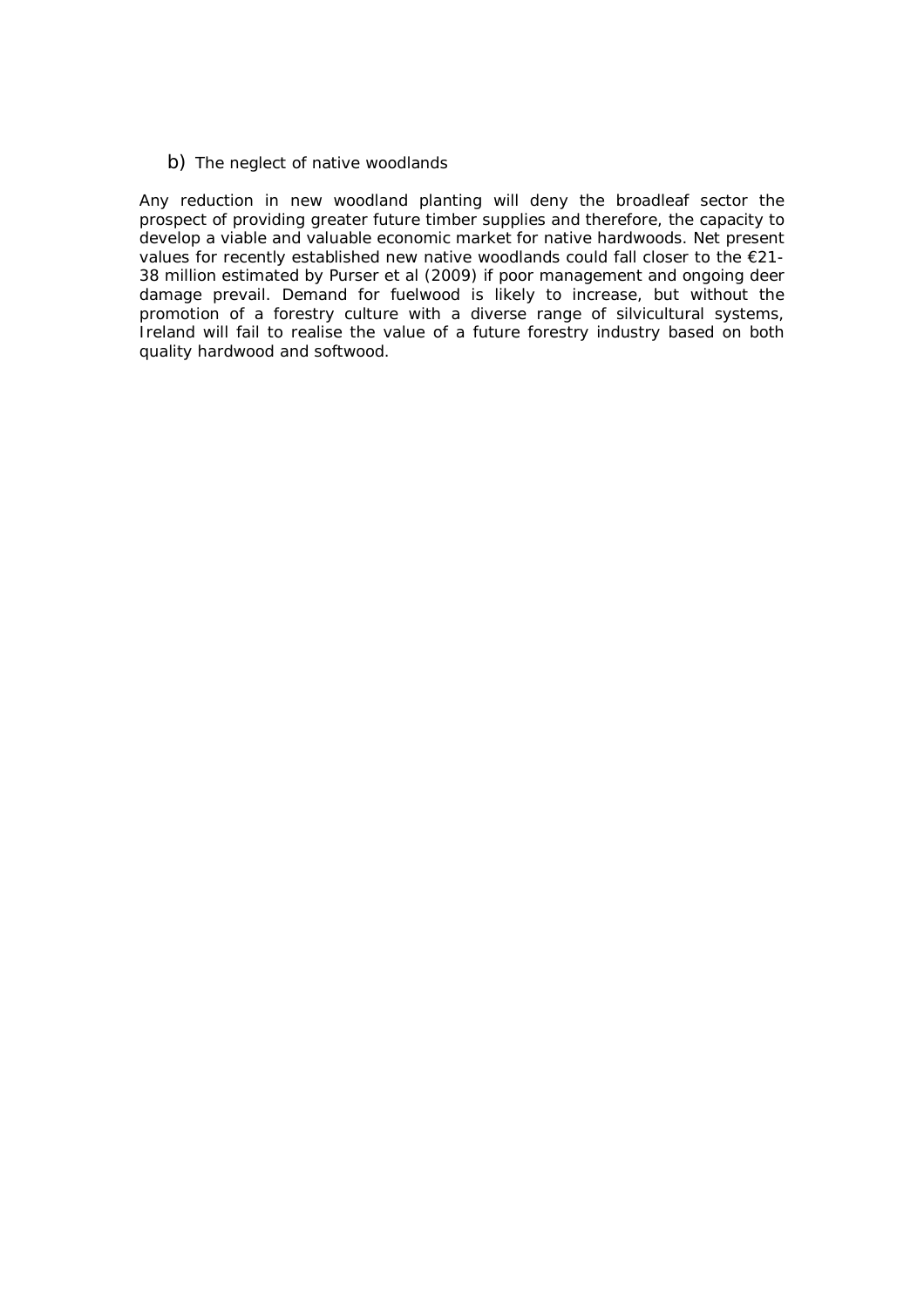## **6. The Economic Value of Native Woodlands**

#### **The Economic Returns**

The preceding chapters have revealed the natural capital value of Ireland's native woodlands. The current area of native woodland is calculated to have a total approximate value of at least €100 million per year and perhaps more than €143 million per year. However, while the area has increased in recent years, it remains a small proportion of the state's total forest area and an even smaller fraction of the total land area. The benefits that the current area of broadleaf



woodland provides in terms of amenity, biodiversity, timber output and carbon sequestration/storage are significant, but modest in scale. The benefits are modest because the area of woodland is small, i.e. circa 100,000 ha. They are boosted in value because of their scarcity or rarity value. The benefits to water quality, flood mitigation, climate adaptation and the downstream timber/wood processing industry are severely under-realised at present, as these require a strategic expansion in the area of broadleaf cover, together with appropriate management and investment. Only an ambitious expansion programme can secure maximum benefits.

This report describes how an expansion of native woodland up to Scenario C could eventually realise annual economic benefits in excess of €650 million per year. Returns from thinnings would be realised first followed by a gradual rise in the level and value of carbon sequestration, amenity and related benefits before a renewable harvest income is achieved after 40-140 years depending on tree species. There is also reason to suspect that the value estimates that are attributed to health and water quality in particular, are a fraction of their true potential value.

|                                                                      | $-ity$      | ism |                                     | Amen Tour- Health Biodiv- Water/ Carbon Wood<br>ersity $#$ flood |        |               | products                                                                | fuel | <b>Wood TOTAL</b>              |
|----------------------------------------------------------------------|-------------|-----|-------------------------------------|------------------------------------------------------------------|--------|---------------|-------------------------------------------------------------------------|------|--------------------------------|
| <b>Existing woodland</b>                                             |             |     |                                     |                                                                  |        |               |                                                                         |      |                                |
| Best estimate                                                        | $€35n$ €50n |     | $\epsilon$ 2n                       | $\epsilon$ 30m                                                   | Slight | $\epsilon$ 2m | € $0.5m$                                                                | €3n  | €102 $\text{m}$                |
| Upper estimate                                                       |             |     | $\text{\textsterling}35n$ €50n €3m+ | €40m                                                             | Slight | €8m           | $€1.4$ m                                                                | €6n  | €143 $\text{m}$                |
| <b>Possible future area</b>                                          |             |     |                                     |                                                                  |        |               |                                                                         |      |                                |
| Scenario A (160,000 ha) €65n €60n €4n €60n                           |             |     |                                     |                                                                  | €3m    | €45m          | $\epsilon$ 25m                                                          |      | $€12\text{m}$ €274m            |
| Scenario B (325,000 ha) €120n €70n €6n                               |             |     |                                     | €70m                                                             | €6m    | €90m          | €50m                                                                    |      | $\epsilon$ 24m $\epsilon$ 436m |
| Scenario C (650,000 ha) €150 $\text{r}$ €80 $\text{r}$ €7 $\text{r}$ | ∗           |     |                                     |                                                                  |        | ∗             | $€80n$ €10n €178m <sup>s</sup> €100m <sup>*s</sup> €46n €650n<br>$\ast$ |      |                                |

**Table 6. Economic benefit flows of native woodland - current and projected, the latter on expanding native woodland cover under Scenarios A, B, and**  $C \in$  **millions per annum).** 

# valued as a cultural ecosystem service only.

based on total forest amenity value of  $\epsilon$ 236m, or a net  $\epsilon$ 48m addition after displacement from conifer plantations.

<sup>\*\*</sup> representing an average of values while increased area is in growing phase and excluding carbon storage value.

<sup>\*\*\*</sup> minimum roadside value after ca100 years, assuming that half the area is un-harvested or contains lower value species.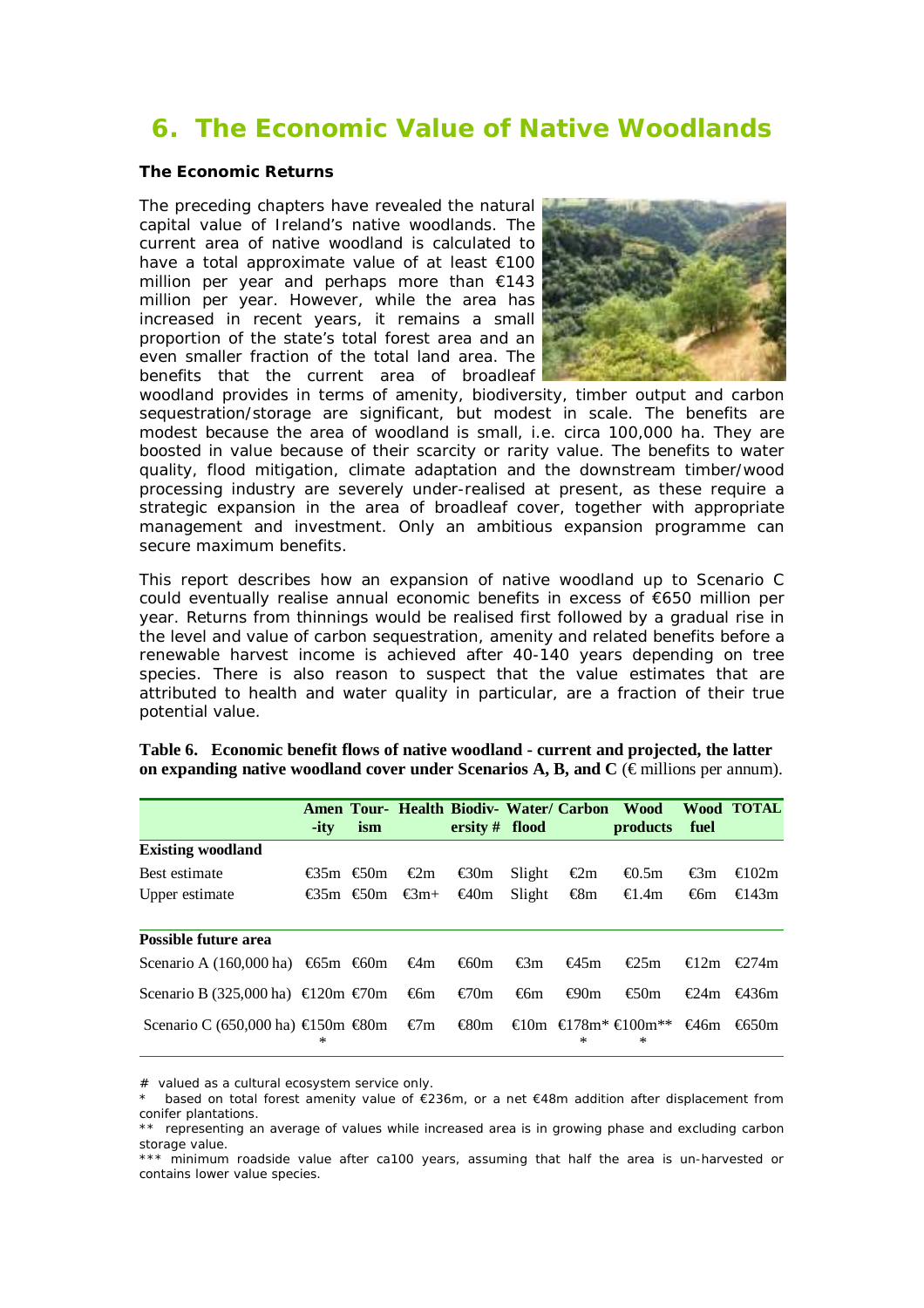#### **Natural Capital Values, Environmental Accounts and Payments for Ecosystem Services**

The multiple benefits of native woodlands demonstrate why government should consider these woodlands as an economic resource, i.e. as natural capital. The benefits are realised as flows over time in the form of provisioning, regulating and cultural ecosystem services. As discussed in Chapter 1, the UN Environment Programme and European Environmental Agency (EEA) are encouraging Member States to formally recognise the contribution of ecosystem services to national well-being by accounting for natural capital balances in economic indicators like GDP. Conventional accounting indices not only fail to provide a measure of sustainable development, they offer a very incomplete and dangerously misleading impression of economic realities.

Payments for ecosystem services (PES) are a means of 'operationalising' the value of the natural capital recorded in environmental accounts. Although often pitched as compensation measures for opportunity costs foregone with respect to alternative land uses (for example, payments to farmers/landowners for loss of agriculture income in set-aside schemes), PES are distinctly positive in that, where properly designed, they have the capacity to provide incentives for the sustainable management of ecosystem services. PES may occur between private interests, but typically there is recognition by government that maximising the flow of ecosystem services provides economic and/or social benefits of the types described in this report. These may be direct returns, or savings on other costs such as the purchase of carbon credits, hard engineering flood protection measures and health expenditure.

For native woodland, the question is: what policies would most efficiently maximise natural capital values? Certainly, the NWS is supplying grants and premium payments to cover the cost of woodland management, including an element of income. FEPS clearly provides an equivalent to PES in the form of annual payments that compensate farmers for forestry costs and for allocating land for this purpose, most of which has an alternative productive value for agriculture.

Through PES there is potential for greater targeting in response to the relative contribution of native woodland for multiple ecosystem services. This is already realised in the objectives of the NWS, which has proceeded, albeit in a piecemeal fashion, with the support, cooperation and synergy between government departments and native woodland stakeholders via the Woodlands of Ireland umbrella. There are already examples of cooperation amongst landholders with the assistance of local Forest Inspectors and NPWS Wildlife Rangers, like the County Kilkenny example outlined in Chapter 5.

The benefits of native woodland for water quality, flood mitigation and the adaptation of biodiversity to climate change can best be realised through more systematic targeting using a landscape ecological approach that maximises the spatial interactions of new planting projects. A diverse native woodland resource requires planting on most soil types, including in Acid Sensitive Areas (ASAs) that are typically found in marginal landscapes.[67] This should be backed by PES to reward forest owners for the supporting and regulating services of native woodland. For the purposes of cost effectiveness, these may need to be directed to certain locations or even factored in where the regulating value is highest.

At the same time, the value of native woodland for amenity has to be recognised as a true economic asset. Native woodland is supplying public good benefits at a variety of levels. Some are site-specific such as biodiversity, landscape, erosion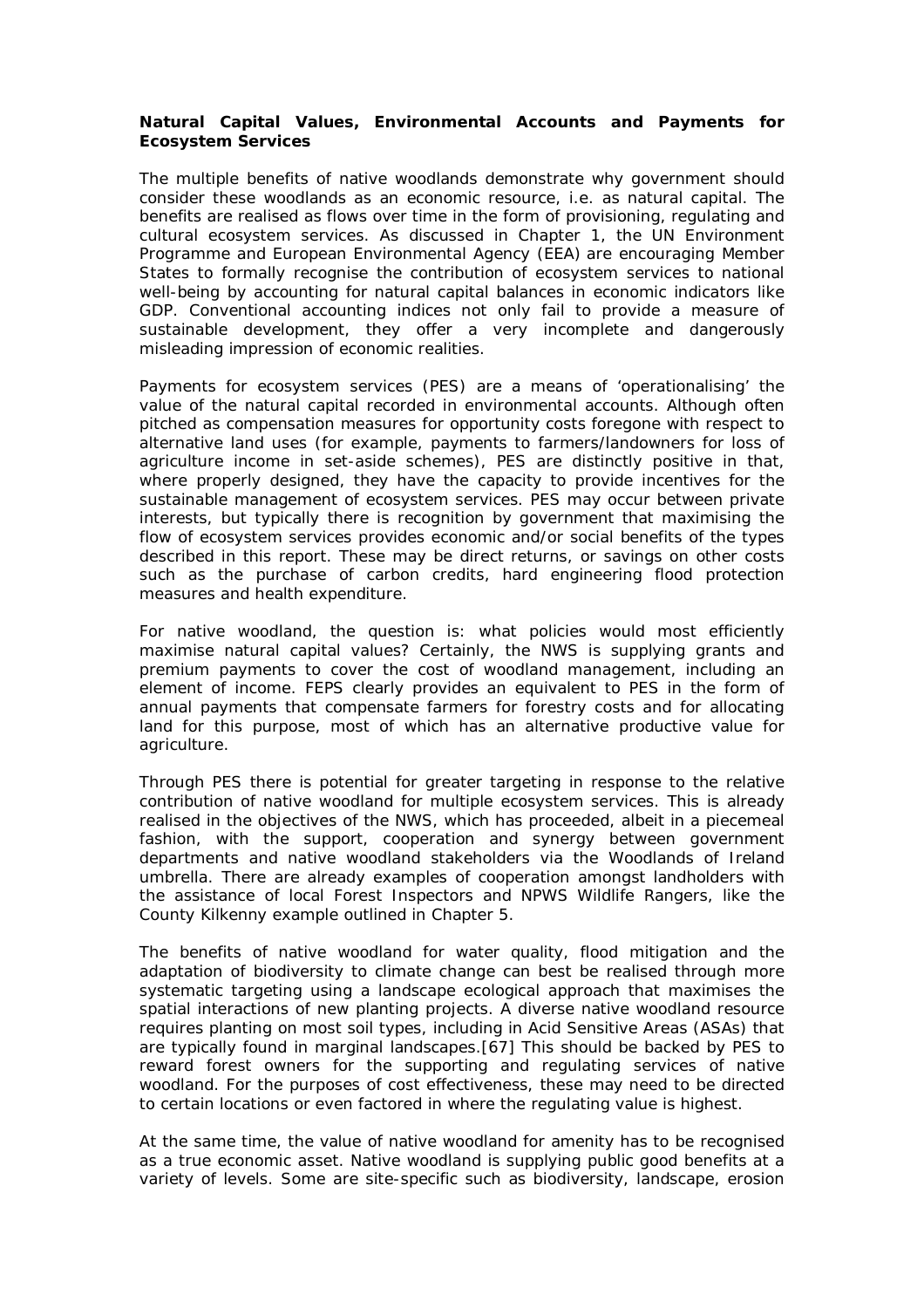control, climate change adaptation and timber. Others are less so, such as water quality, fisheries, flood mitigation, carbon sequestration and species movement or migration. However, amenity is strongly linked to access and hence, there are benefits in providing accessible new native woodlands close to populated areas akin to the PMF project. Here also, there is potential for targeting with PES premiums to aggregate woodlands into single or connected accessible areas. There is also potential to supplement this funding with biodiversity offsets or finance from developers or others responsible for environmental impacts or losses elsewhere, e.g. on new road schemes and industrial developments. $^{50}$ 

#### **The natural capital benefits of woodland expansion**

Table 6 omits figures for individual ecosystem services regarding native woodland cover at 30% of total land area because such an expansion is, strictly speaking, outside the scope of this report. However, the benefits would undoubtedly be very considerable. Such an expansion would provide the basis for a very profitable hardwood sector with knock-on gains for employment, regional and rural development, and the trade balance and government revenue. An expansion of this order would also save the state money by providing for the sequestration of atmospheric carbon, thereby facilitating Ireland's capacity to meet emission obligations under the Kyoto Protocol and reduce the millions of Euro that would otherwise have to be spent on carbon credits.

Investment in native woodland expansion also has the ability to reduce Ireland's vulnerability to climate change and to enhance capacity for adaptation and resilience. Existing ancient woodlands provide a vital refuge for specialist forest flora and fauna, but new woodland, including connecting forest, will strengthen species' resilience and their capacity to move in response to climate change. Broadleaf forest will also help reduce the public and private cost of flooding and erosion in the face of an expected increase in extreme rainfall events. Riparian woodland would also reduce the pressure that higher temperatures will place on water quality and recreational fisheries.

An increase to 30% of the land area would be a very significant change, though it is difficult to contemplate such an expansion and cultural shift at this point in time. However, targeted expansion of this order would not be inconceivable or out of place in particular areas where woodland cover is already present in small fragmented patches, for example in West Mayo or parts of Counties Cork, Wicklow, Monaghan and Waterford. A consolidation of existing woodlands would greatly strengthen the survival prospects of Ireland's woodland biodiversity and permit its gradual expansion into the wider countryside. The variety of fauna and flora would increase as a larger woodland resource would result in a richer complex mosaic of ecosystems, including other habitats such as clearings, meadows and mixed age stands. Connecting strips of woodland could be developed along suitable topographical corridors, including roads or watercourses and by combining and enhancing Ireland's network of hedgerows. These connections could also allow for recreation by means of trails for walking, cycling or horse riding, facilitating access to the countryside while minimising perceived conflicts with farming. It would allow for the development of a localised critical mass of green or activity tourism business and wood product enterprises. It would absorb the visual impact of scattered residential development and provide

 $\overline{a}$ 

<sup>&</sup>lt;sup>50</sup> Biodiversity offsets seek to compensate for losses of habitat that have occurred elsewhere through unavoidable or unforeseen impacts on the environment. Although controversial in some respects, they have potential to extend nature conservation away from exclusively protected areas and are being used as a tool in North America, Australia and some EU states, including the UK.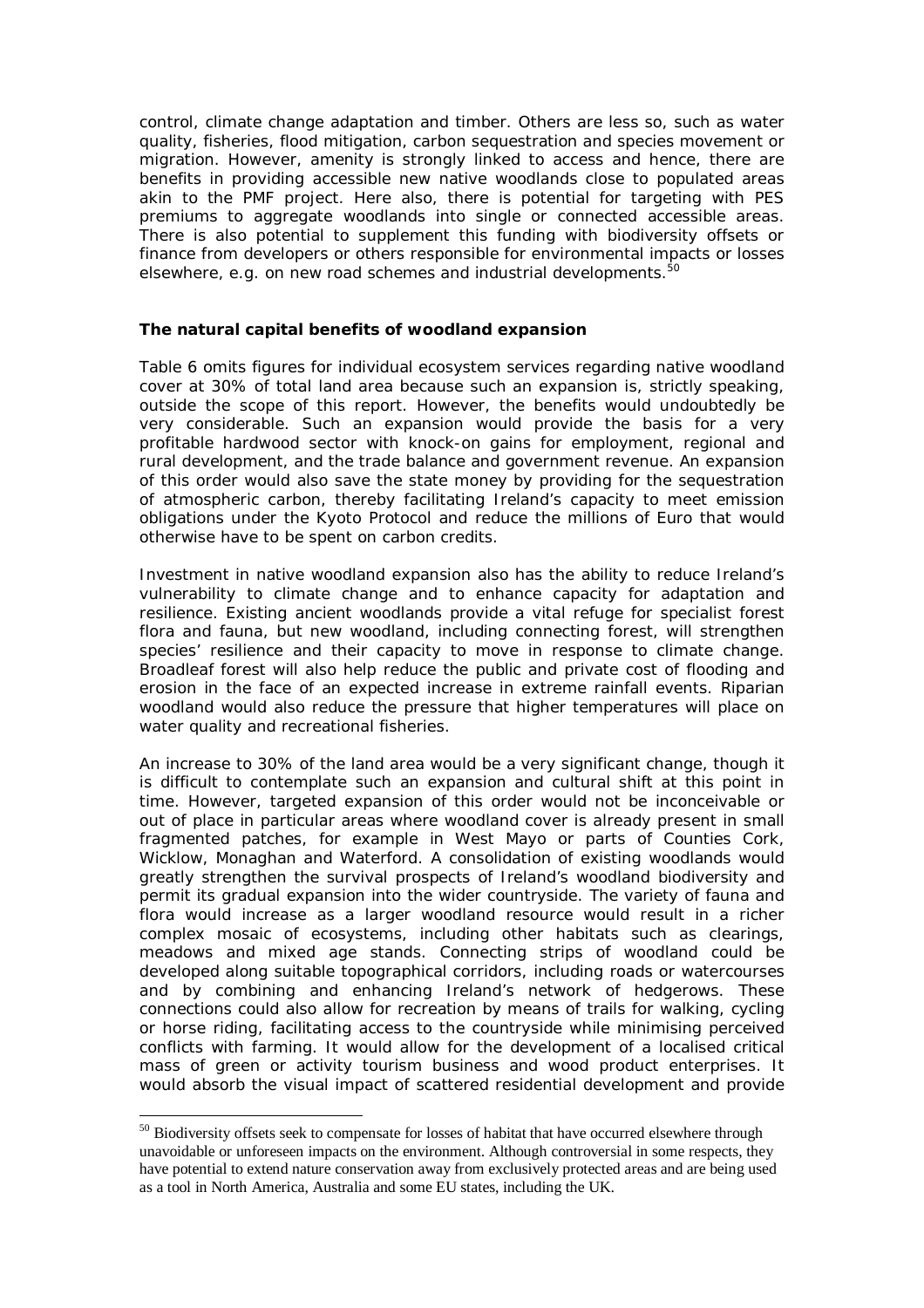a landscape that can contribute positively to the quality of life of local communities and visitors alike. This is also in line with the aims of the proposed National Landscape Strategy.[68]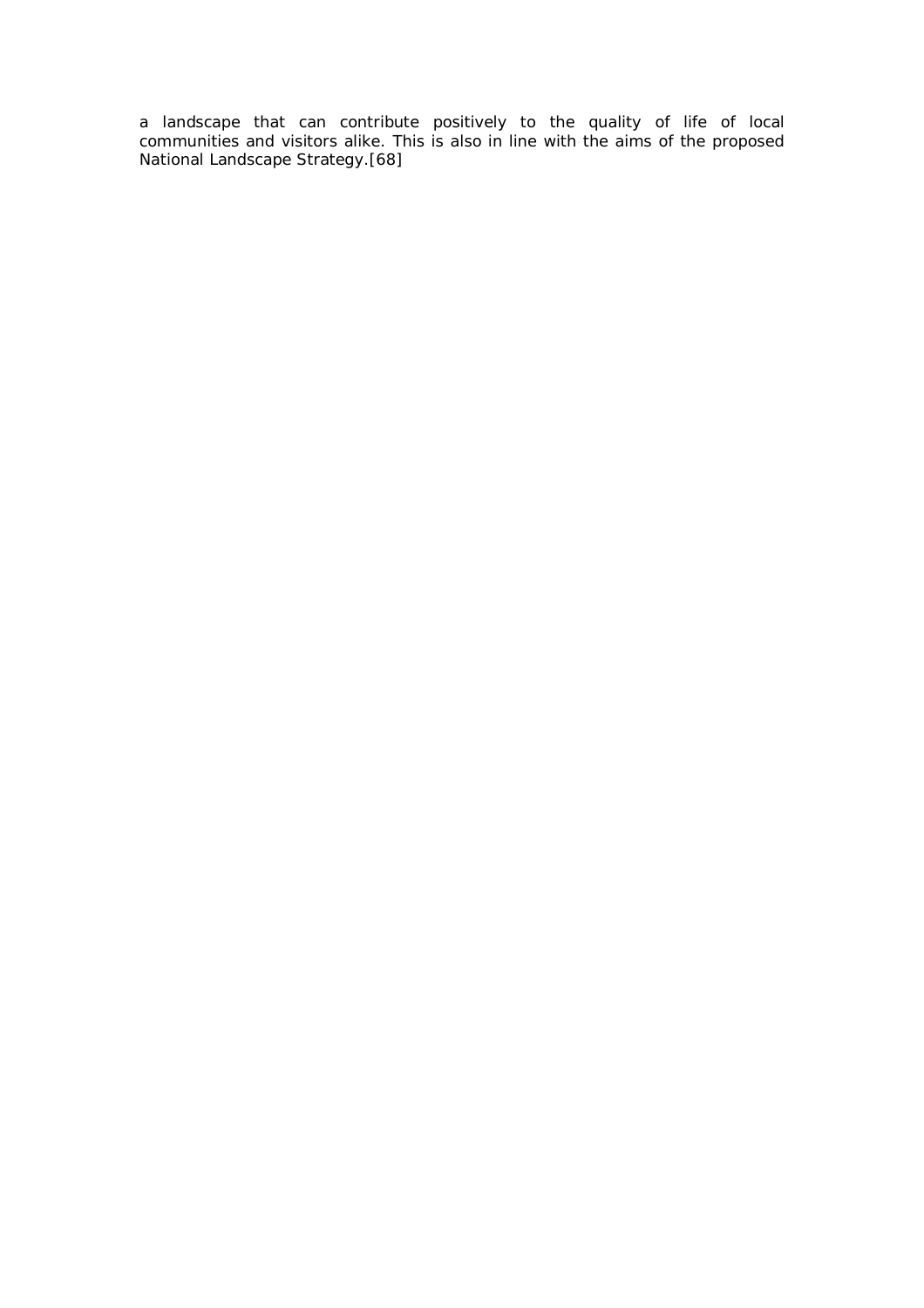### **7. Conclusions**

This report sets out the rationale for valuing native woodlands as a natural capital resource. Indisputably, native woodland and its rich biodiversity have an inherent value, but they also have an economic value in terms of the multiple ecosystem services that they provide. The natural capital value of the current native woodland resource is estimated to be conservatively worth in the region of €100 million per annum and is derived mainly from its biodiversity, amenity, carbon storage, firewood and downstream wood product values. At first glance it might appear surprising that the public good value of amenity use of native woodland by citizens is estimated to be amongst the highest economic values. Far from being made up of vague or intangible benefits, however, native woodlands contribute substantially to the quality of life of Irish people. They also supply tangible knock-on returns in terms of activity expenditure, tourism, and personal health benefits that reduce State and private medical expenditure. The EU requirement for Member States to integrate environmental accounting into conventional GDP measures from 2020 presents a key opportunity to undertake a critical assessment of the benefits of payments for ecosystem services (PES) and other incentives to realise natural capital values through sustainable development.

While there has been a modest increase in the area of broadleaf woodland in recent years, Ireland has yet to grasp this opportunity, and indeed there are still threats to Ireland's remaining oldest and most valuable native woodlands. Sporadic stop-start funding of otherwise very positive State schemes to support and expand this resource has undermined their undoubted successes. True, government must now operate under serious financial constraints, but this discontinuity in funding engenders little confidence in the private and public forestry sectors and hinders investment in a diverse wood-processing industry with a profitable hardwood element.

The discontinuity in funding has now been compounded by the suspension of the Conservation Element of NWS (NWS1) since 2008 and of FEPS (new entrants) since 2010. The suspension of the NWS1 has completely removed the incentive to restore and rehabilitate existing native woodlands, especially in the private sector. These forests are primarily of value for biodiversity and amenity but have some significant timber values too.

The integrity of native woodland as natural capital is also endangered by the rapid spread of non-native plants and animals (e.g. grey squirrel, Sika and Fallow deer). Non-native invasive plant species such as rhododendron have negative biodiversity value, or to put it more bluntly, they cost a lot of money. They prevent regeneration of native woodland flora and compromise the future viability of affected woodlands. Meanwhile, increasing deer populations will deny future generations a chance to experience native woodland in many areas, by preventing regeneration and woodland perpetuity through over-browsing. The establishment of new native forests is not possible in many areas without costly fencing and constant vigilant management.

These problems threaten to undo much of the good work that has been achieved under the NWS. The resultant neglect of native woodlands makes no economic sense given the actual and potential economic returns that this resource provides. Indeed, there is a double dividend from maintaining and increasing funding for native woodlands. Firstly, their protection will ensure conformance to the EU Habitats Directive, saving the State money on future fines. Secondly, opportunities to create forest amenity not only contribute to quality of life, but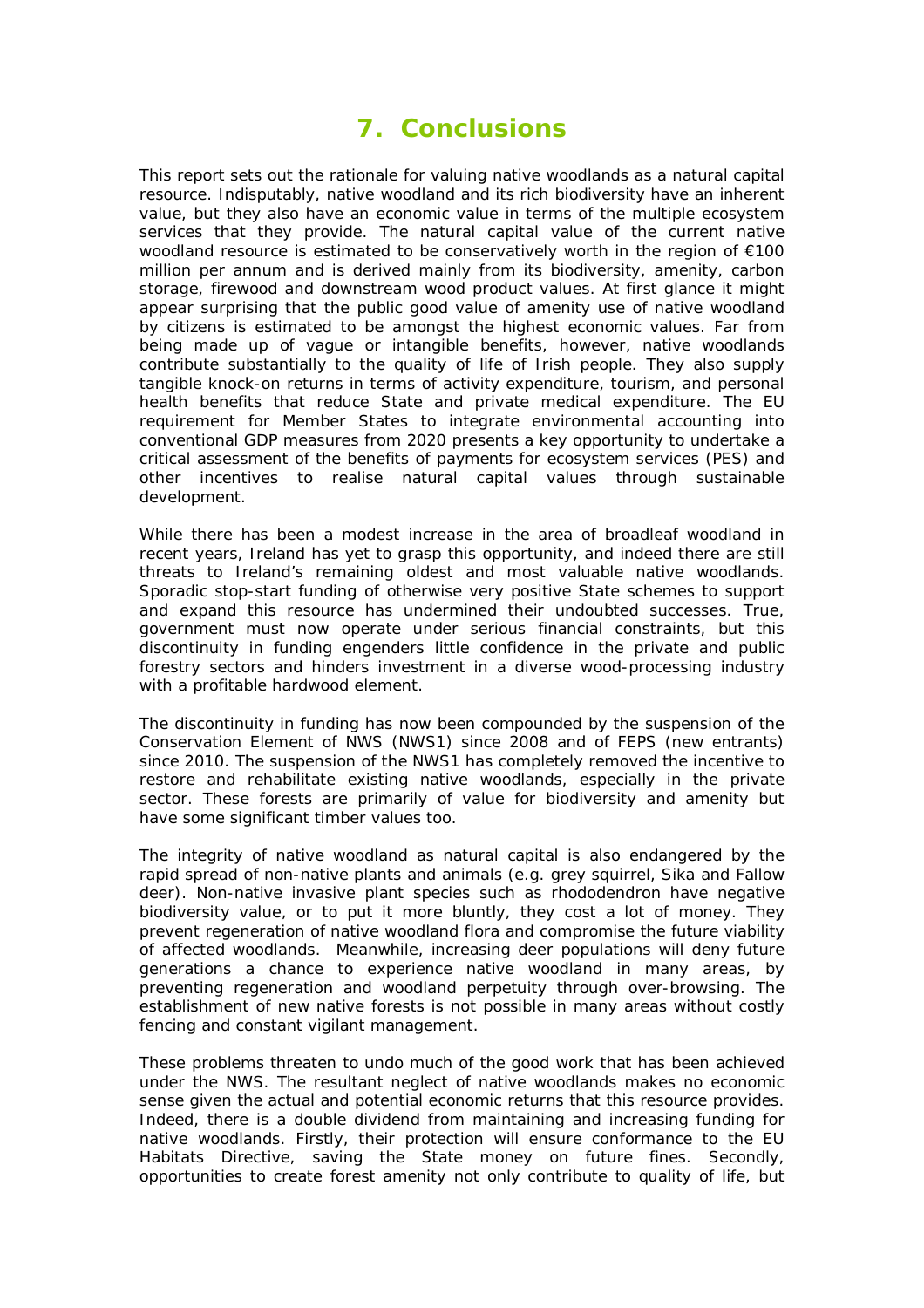also to the income of woodland owners and local businesses. A strategic expansion of native woodland would protect water quality – saving even more money - and help reduce the impact -and the increasing costs of flooding and erosion. Such an expansion both strengthens adaptation to climate change, and simultaneously mitigates this threat through carbon sequestration. This, in turn, reduces State expenditure on carbon credits. Furthermore, all these economic benefits go hand in hand with the provision of the raw material for a profitable hardwood industry.

The report estimates that an increase in the area of native woodland to an area equal to one quarter (Scenario A) and half (Scenario B) of that currently occupied by forest of all types would ultimately be **worth up to €274 million** and **€436 million per year** respectively, in added capital value due to the extra ecosystem services provided. An increase as per Scenario C could be **worth around €650 million per year**.

| Value of native woodland expansion                         |                 |
|------------------------------------------------------------|-----------------|
| Current area of native woodland                            | €100m+ per year |
| Scenario A (increase to one quarter present forested area) | €274m per year  |
| Scenario B (increase to one half present forested area)    | €436m per year  |
| Scenario C (increase to 100% of present forested area)     | €650m per year  |
|                                                            |                 |

A further and very ambitious increase in native woodland cover to 30% of land area would represent a considerable policy and cultural change. At this level, very significant benefits emerge from the cumulative contribution of woodland to recreation, health, water quality and flood mitigation. An expansion of this magnitude, even if it were restricted to specific target areas, would greatly protect and enhance the environment, as well as contributing significantly to rural livelihoods and employment.

It is therefore recommended that native broadleaved planting be increased to at least 2,500ha/yr now, and to 5,000 ha/yr when resources allow, in order to reach at least the Scenario A target of 160,000 ha discussed in Chapter 5. New native woodlands should also be strategically targeted to concurrently maximise biodiversity, water quality and recreation values. Some woodlands should also be located close to urban centres, with public access and interpretative facilities in order to enrich and optimise the amenity experience.

The case study of Brackloon Wood indicates how native woodland can contain a variety of habitats, be contiguous with existing woodlands in the locality and follow natural topographical corridors such as streams and roads, so as to advance connectivity and enhance landscape, water quality, amenity and tourism values. In the short term, local woodland expansion could spearhead opportunities for tourism, artisanal businesses and local entrepreneurism. Brackloon Wood is therefore a good example of what could be achieved in the future if there is a commitment to maximising the natural capital values of the native woodland estate.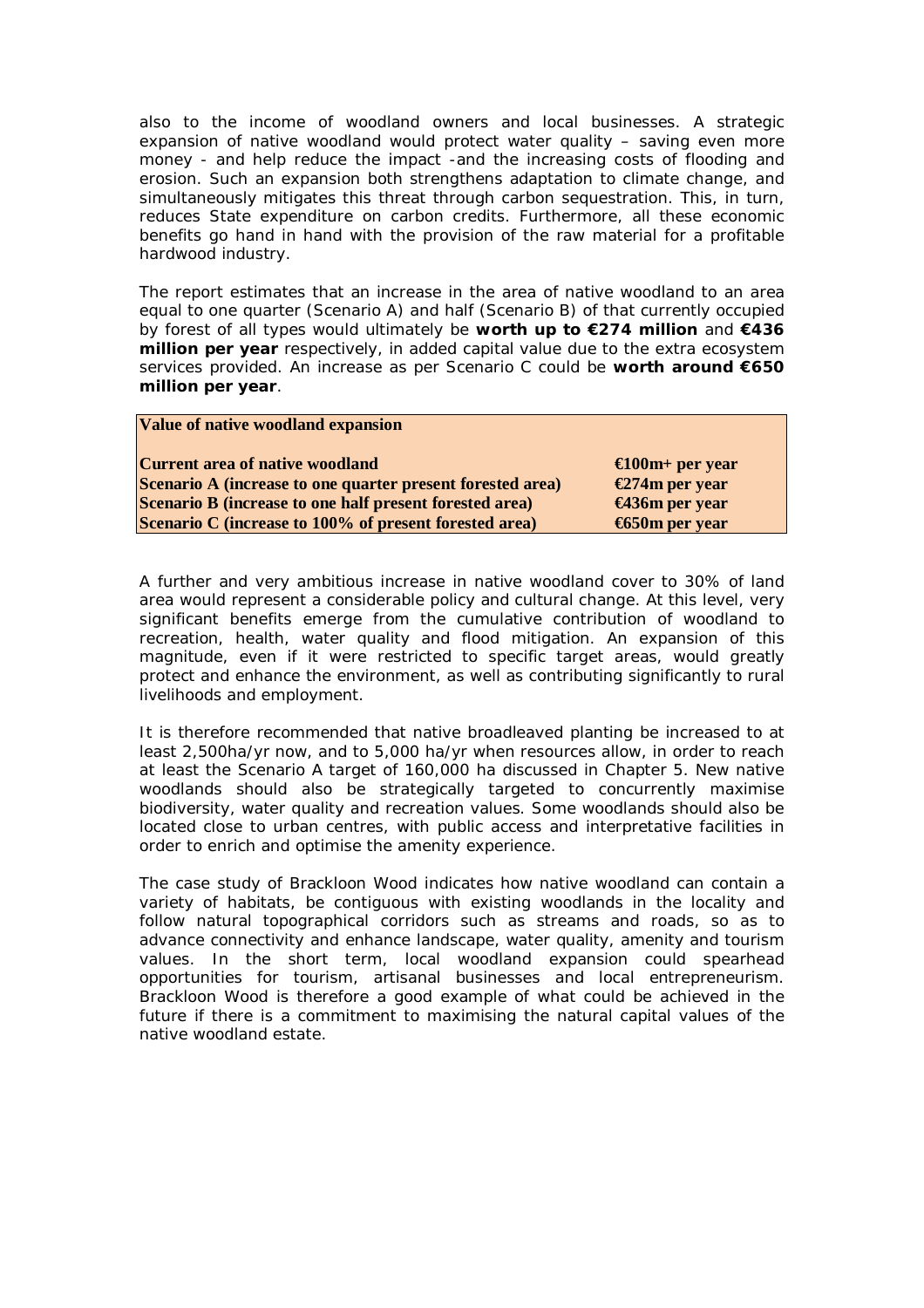#### **Box 5: Summary of Recommendations**

- 1. Implement the commitment in the EU Biodiversity Strategy to integrate natural capital and ecosystem goods and services valuation into all national accounting indicators by 2020.
- 2. Expand native forest cover to at least Scenario A (160,000 ha), by setting an annual afforestation target of 2,500 ha, and subsequently increasing this target to 5,000 ha/yr in order to attain Scenarios B (325,000 ha) and C (650,000 ha).
- 3. Evaluate the costs and benefits of strategically expanding native woodland cover to Scenario D, in particularly appropriate regions, i.e. to 30% of the total land area of the State, in order to optimise woodland cover at a landscape scale
- 4. Regarding 2 & 3 above, focus on targeting woodland to maximise benefits, i.e. create woodlands close to populated areas to increase public access, and therefore maximise amenity value; focus on planting beside rivers, streams and lakes to minimise flood damage and erosion, and to enhance and protect water quality; maximise biodiversity by planting adjacent to existing old native woodlands.
- 5. Actively promote forest activities to further increase amenity and health values.
- 6. In order to achieve these targets, restore the conservation element in the Native Woodlands Scheme. Provide and maintain consistent, carefully targeted stimulus funding to restore private forest investor confidence using the Native Woodland Scheme and payments for ecosystem services, the latter under the Rural Development Programme.
- 7. Conduct further research to more accurately quantify the value of the natural capital and ecosystem goods and services provided by native woodlands, especially in the field of amenity, health and water.
- 8. Promote awareness of natural capital accounting, starting with this report, to maximise its impact on public opinion and policy makers.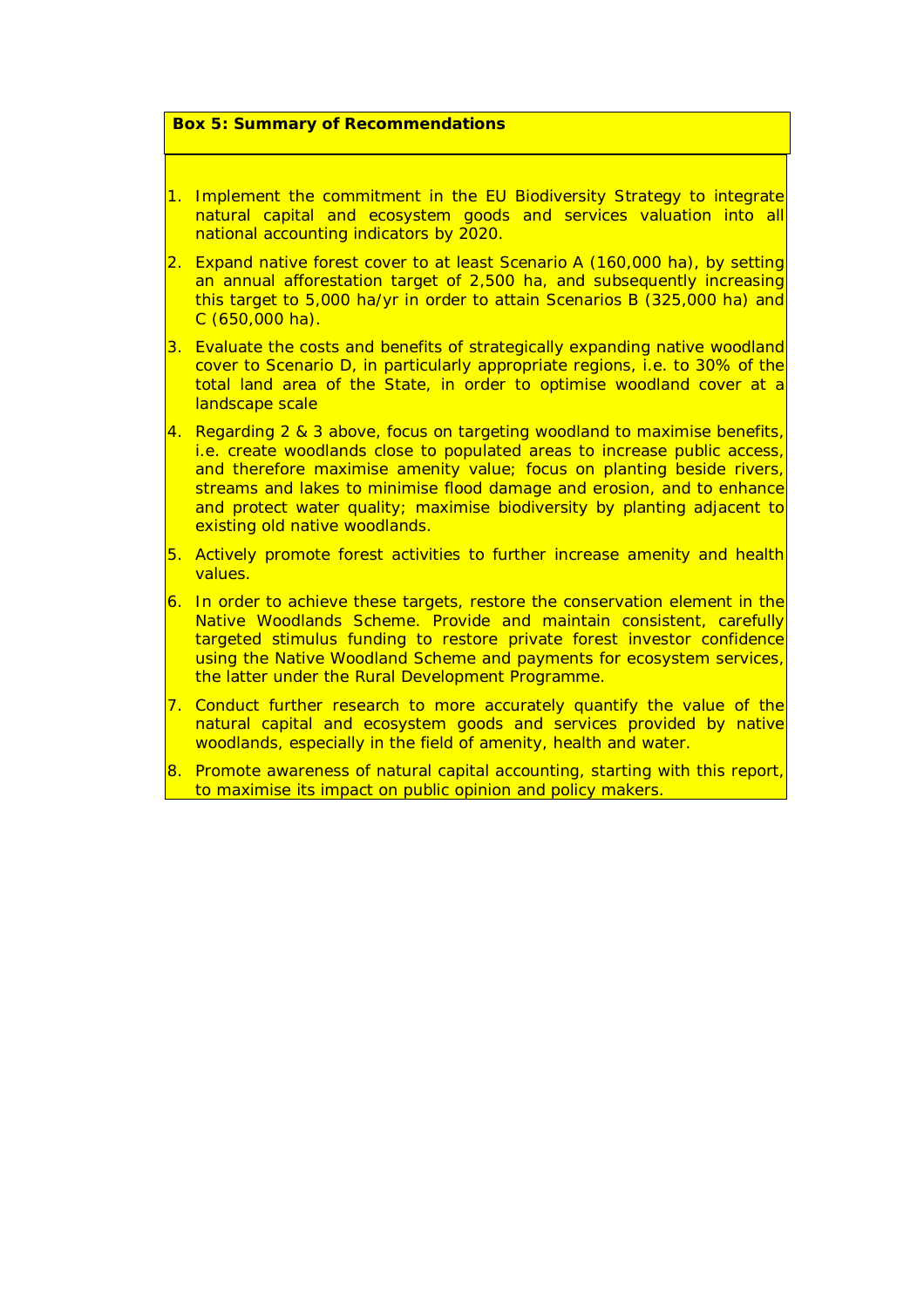### **8. References**

- 1. Forest Service, *National Forest Inventory*. 2007, Department of Agriculture, Fisheries and Food: Wexford. p. 271.
- 2. Rackham, O., *Ancient Woodland (revised edition)*. 2003, Dalbeattie: Castlepoint Press.
- 3. Gallagher, G., et al., *Ireland's forest inventory and planning system*. 2001, Department of the Marine and Natural Resources.
- 4. Higgins, G.T., *National Survey of Native Woodland in Ireland - Interim Report*. 2004, National Parks and Wildlife Service.
- 5. Perrin, P.M. and O.H. Daly, *A provisional inventory of ancient and long-established woodland in Ireland*. 2010, BEC Consultants for the Department of the Environment, Heritage and Local Government.
- 6. Garrett, W., *Woodland History of the Coillte Estate*. 2001, Coillte Teoranta: Newtownmountkennedy.
- 7. O'Sullivan, A., *Woodland history of the Coillte estate - a survey and policy developments*, in *Ireland's native woodlands, theme 2: the ecology and current status of Ireland's native woodlands*. 2004, Proceedings of the Native Woodland Conference, GMIT, Galway. Woodlands of Ireland, Dublin.
- 8. Perrin, P.M., et al., *National Survey of Native Woodlands 2003-2008 - Volume 1; Main Report*. 2008, BEC Consultants for National Parks and Wildlife Service.
- 9. Voora, V.A. and H.D. Venema, *The Natural Capital Approach. A Concept Paper*. 2008, International Institute for Sustainable Development (IISD) and Environment Canada.
- 10. MEA, *Ecosystems and Human Well Being: Synthesis Report*. 2005, Millennium Ecosystem Assessment: Washington.
- 11. Weber, J.L., *Implementation of land and ecosystem accounts at the European Environment Agency.* Ecological Economics, 2007. **61**(4): p. 695-707.
- 12. NPWS, *The Status of EU Protected Habitats and Species in Ireland*. 2008, National Parks and Wildlife Service, Department of the Environment, Heritage and Local Government.
- 13. Xenopolou, S., *Market review of the technical performance of Irish hardwoods*. 2004, COFORD: Dublin.
- 14. Casey, J. and M. Ryan, *Situation and Outlook for Forestry 2011/2012*. 2012, Teagasc.
- 15. Forestry Commission, *A wood fuel strategy for England*. 2008.
- 16. Dimitriou, I., et al., *Quantifying environmental effects of short rotation coppice (SRC) on biodiversity, soil and water*. 2011, IEA Bioenergy.
- 17. Harrington, T. and M. Cullen, *Assessment of wild edible fungi production in Irish woodlands.* 2008, COFORD.
- 18. Neary, D.G., G.G. Ice, and C.R. Jackson, *Linkages between forest soils and water quality and quantity.* Forest Ecology and Management, 2008. **258**: p. 2269-2281.
- 19. Kilfeather, P. *Fisheries and the aquatic environment*. In: *Forests and Water*, 2000. Cork.
- 20. Thomas, H. and T.R. Nisbet, *An assessment of the impact of floodplain woodland on flood flows.* Water and Environment Journal, 2007. **21**(2): p. 114-126.
- 21. Broadmeadow, S. and T.R. Nisbet, *The effects of riparian forest management on the freshwater environment: A literature review of best management practice.* Hydrology and Earth System Sciences, 2004. **8**(3): p. 286-305.
- 22. Malcolm, I.A., et al., *The influence of riparian woodland on stream temperatures: implications for the performance of juvenile salmonoids.* Hydrological Processes, 2008(22): p. 968-979.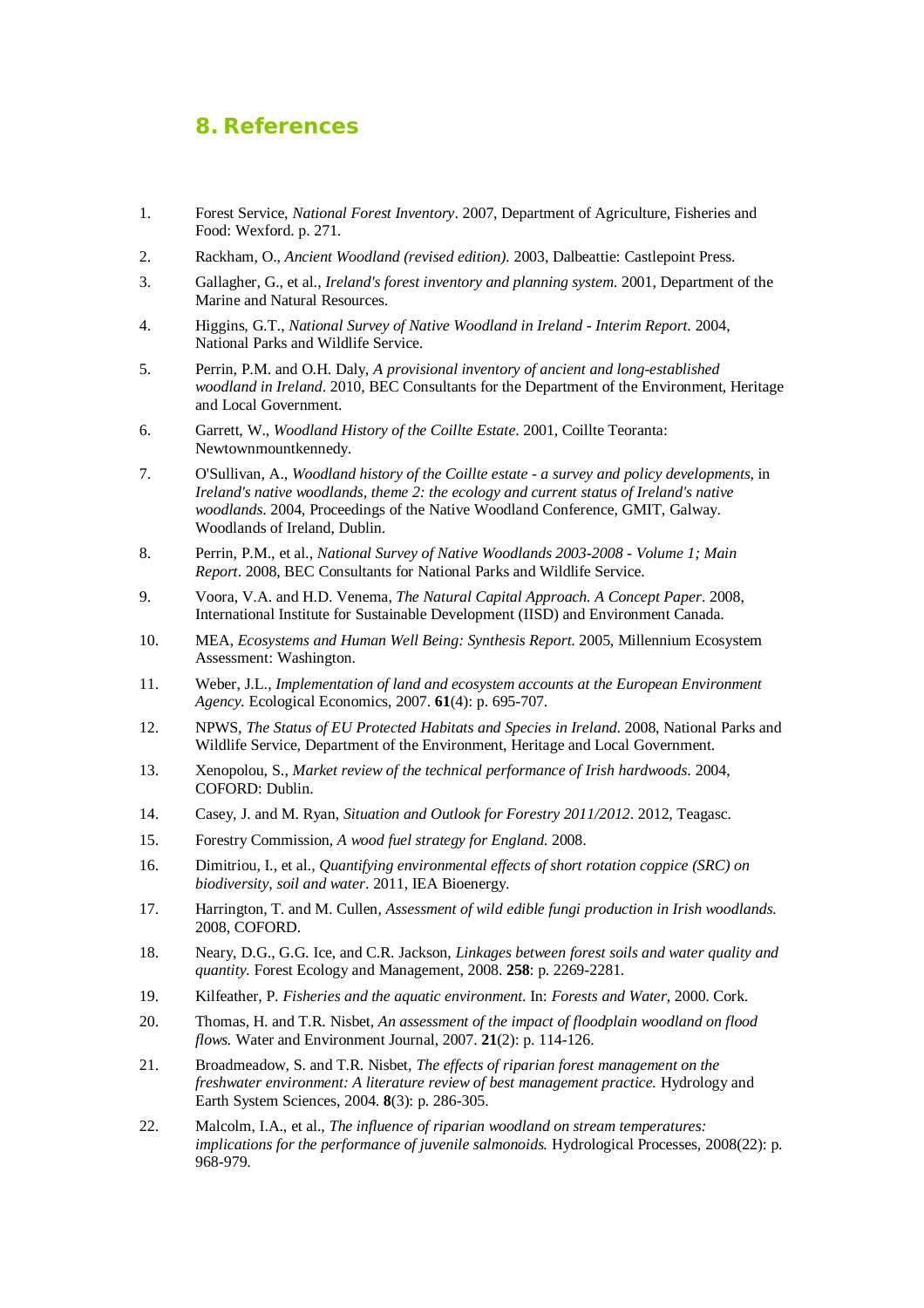- 23. Indecon, *An economic/socio-economic evaluation of wild salmon in Ireland*. 2003, Indecon International Economic Consultants for Central Fisheries Board.
- 24. Norton, D., et al., *Benefit Transfer for Irish Water*, in *STRIVE Programme 2007-2013*. 2012, Environmental Protection Agency.
- 25. Stithou, M., *Estimating the value of achieving 'good ecological status' under the Water Framework Directive in the Boyne River Catchment*, in *Stirling Management School, Economics Division*. 2011, University of Stirling.
- 26. Cannell, M.G.R. and R. Milne, *Carbon pools and sequestration in forest ecosystems in Britain.* Forestry, 1995. **68**(4): p. 361-375.
- 27. Dewar, R.C. and M.G.R. Cannell, *Carbon sequestration in the trees, products and soils of forest plantations: an analysis using UK examples.* Tree Physiology, 1992(11): p. 49-71.
- 28. Black, K.G., K.A. Byrne, and G. Gallagher, *Implications for National Reporting*, in *Carbon sequestration and Irish Forest Ecosystems*, K.G. Black and E.P. Farrell, Editors. 2006, COFORD: Dublin. p. 61-66.
- 29. Bailey, N., J.T. Lee, and S. Thompson, *Maximising the natural capital benefits of habitat creation: Spatially targetting native woodland using GIS.* Landscape and Urban Planning, 2006(75): p. 227-243.
- 30. Bailey, N., J.T. Lee, and S. Thompson, *Maximising the natural capital benefits of habitat creation: Spatially targeting native woodland using GIS.* Landscape and Urban Planning, 2006: p. 227-243.
- 31. Black, K. and E.P. Farrell, *Carbon Sequestration in Irish Forests*. 1999, COFORD.
- 32. Christie, M., et al., *Valuing the diversity of biodiversity.* Ecological Economics, 2006. **58**(2).
- 33. Fitzpatrick Associates, *Economic value of trails and forest recreation in the Republic of Ireland*. 2005: Dublin.
- 34. Upton, V., A. Ni Dhubhain, and C. Bullock, *Preferences and values for afforestation: the effect of location and respondent understanding on forest attributes in a labelled choice experiment.* Forest Policy and Economics, 2012. **In press**.
- 35. Nielsen, A.B., S.B. Olsen, and T. Lundhede, *An economic valuation of the recreational benefits associated with nature-based forest management practices.* Landscape and Urban Planning, 2007. **80**(1/2): p. 63-71.
- 36. van Rensburg, T.M., et al., *Preferences and multiple use forest management.* Ecological Economics, 2002(43): p. 14.
- 37. CJC Consulting, *Economic Benefits of Accessible Green Spaces for Physical and Mental Health*, in *CJC Consulting with Prof Ken Willis and Dr Liesl Osman*. 2005. Final report for the Forestry Commission.
- 38. Health, *National Taskforce on Obesity Ireland*. 2005.
- 39. Ni Dhubhain, A., et al., *The socio-economic impacts of afforestation on rural development: Final Report CAMAR*. 1994, European Community.
- 40. Winson, A. *Flourishing trees, flourishing minds. In Trees, People and the Built Environment.* In: *Urban Trees Research Conference*. 2012. Birmingham: Forestry Commission, Edinburgh.
- 41. Garrod, G.D. and K.G. Willis, *The non-use benefits of enhancing forest biodiversity: A contingent ranking study.* Ecological Economics, 1997(21): p. 17.
- 42. Weisbrod, B.A., *External benefits of education*. 1964, Princetown University.
- 43. Walsh, R.G., J.B. Loomis, and R.A. Gillman, *Valuing Option, Existence and Bequest Demands for Wilderness.* Land Economics, 1984. **60**(1).
- 44. Conrad, J.M., *Quasi-option value and the expected value of information.* Quarterly Journal of Economics, 1980. **94**: p. 7.
- 45. Fossitt, J.A., *A Guide to Habitats in Ireland*. 2000, Heritage Council: Kilkenny.
- 46. Little, D., et al., *Intensive Monitoring of an Oak Woodland in Western Ireland*. 2001, COFORD.